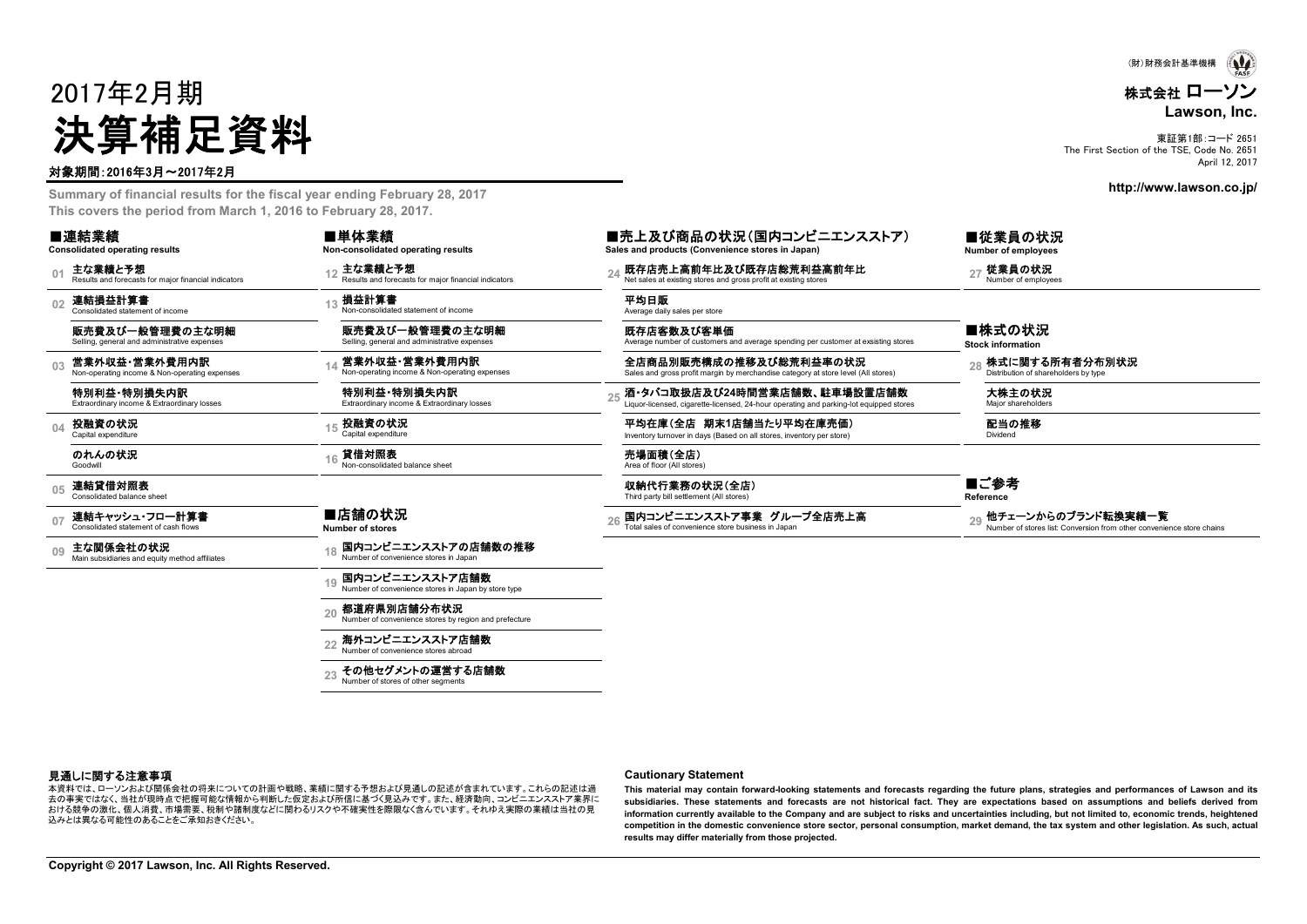#### **■主な業績と予想** Results and forecasts for major financial indicators

|                                                                                                    | 2015年度/FY2015                        |         | 2016年度/FY2016                        |         | 2017年度(計画)/FY2017 (Forecast) <sup>*3</sup> |         |                                        |         |
|----------------------------------------------------------------------------------------------------|--------------------------------------|---------|--------------------------------------|---------|--------------------------------------------|---------|----------------------------------------|---------|
|                                                                                                    | 通期/Full year<br>2015.3.1 - 2016.2.29 |         | 通期/Full year<br>2016.3.1 - 2017.2.28 |         | 第2四半期累計期間/1H<br>2017.3.1 - 2017.8.31       |         | 通期計画/Full year<br>2017.3.1 - 2018.2.28 |         |
|                                                                                                    | 金額/Amount                            | 前年比/YoY | 金額/Amount                            | 前年比/YoY | 金額/Amount                                  | 前年比/YoY | 金額/Amount                              | 前年比/YoY |
| チェーン全店売上高(百万円) <sup>*1</sup><br>Net sales of convenience stores (millions of yen)                  | 2.049.554                            | 104.5%  | 2.157.951                            | 105.3%  | 1.150.000                                  | 106.8%  | 2.310.000                              | 107.0%  |
| 加盟店売上高(百万円)<br>Net sales of franchised stores (millions of yen)                                    | 1.887.865                            | 103.2%  | 1.969.920                            | 104.3%  |                                            |         |                                        |         |
| 直営店売上高(百万円)<br>Net sales of company-operated stores (millions of yen)                              | 161.689                              | 121.5%  | 188.030                              | 116.3%  |                                            |         |                                        |         |
| $*2$<br><b>営業総収入</b> (百万円) Gross operating revenue (millions of yen)                               | 583.452                              | 117.2%  | 631.288                              | 108.2%  | 334.000                                    | 109.1%  | 675.000                                | 106.9%  |
| <b>営業総利益</b> (百万円) Operating gross profit (millions of yen)                                        | 427.503                              | 115.6%  | 457.033                              | 106.9%  | $\overline{\phantom{0}}$                   | -       |                                        |         |
| (対チェーン全店売上高比)<br>(Operating gross profit on Net sales of convenience stores)                       | 20.9%                                |         | 21.2%                                |         | $\overline{\phantom{0}}$                   |         | $\overline{a}$                         |         |
| 販売費及び一般管理費(百万円)<br>Selling, general and administrative expenses (millions of yen)                  | 354.961                              | 118.6%  | 383,260                              | 108.0%  |                                            |         |                                        |         |
| (対チェーン全店売上高比)<br>(Selling, general and administrative expenses on Net sales of convenience stores) | 17.3%                                |         | 17.8%                                |         |                                            |         |                                        |         |
| <b>営業利益</b> (百万円) Operating income (millions of yen)                                               | 72.541                               | 102.9%  | 73.772                               | 101.7%  | 37,500                                     | 93.9%   | 68.500                                 | 92.9%   |
| (対チェーン全店売上高比)<br>(Operating income on Net sales of convenience stores)                             | 3.5%                                 |         | 3.4%                                 |         |                                            |         |                                        |         |
| 経常利益 (百万円) Ordinary income (millions of yen)                                                       | 69,622                               | 97.1%   | 73,014                               | 104.9%  | 36,000                                     | 93.8%   | 65,500                                 | 89.7%   |
| 親会社株主に帰属する当期純利益(百万円)<br>Profit attributable to owners of parent (millions of yen)                  | 31,381                               | 96.0%   | 36.400                               | 116.0%  | 21,000                                     | 92.9%   | 33.500                                 | 92.0%   |
| 1株当たり当期純利益 (円) Net profit per share (yen)                                                          | 313.81                               |         | 363.96                               |         | 209.96                                     |         | 334.95                                 |         |
| <b>純資産</b> (百万円) Net assets (millions of yen)                                                      | 272,997                              |         | 285.995                              |         | $\overline{\phantom{0}}$                   |         |                                        |         |
| 総資産 (百万円) Total assets (millions of yen)                                                           | 803,212                              |         | 866.577                              |         | $\overline{\phantom{0}}$                   |         | $\overline{\phantom{0}}$               |         |
| 1株当たり純資産 (円) Net assets per share (yen)                                                            | 2,643.97                             |         | 2.748.39                             |         | $\overline{\phantom{0}}$                   |         | $\overline{\phantom{0}}$               |         |
| 総資産当期純利益率 ROA                                                                                      | 4.0%                                 |         | 4.4%                                 |         | $\overline{\phantom{0}}$                   |         | $\overline{\phantom{0}}$               |         |
| 自己資本当期純利益率 ROE                                                                                     | 12.0%                                |         | 13.5%                                |         | $\overline{\phantom{0}}$                   |         | $\overline{\phantom{0}}$               |         |
| 流動比率 Current ratio                                                                                 | 70.2%                                |         | 69.9%                                |         | $\overline{\phantom{0}}$                   |         | $\overline{\phantom{0}}$               |         |
| 固定比率 Fixed ratio                                                                                   | 219.0%                               |         | 224.6%                               |         | $\overline{\phantom{m}}$                   |         | $\qquad \qquad -$                      |         |
| 自己資本比率 Shareholders' equity ratio                                                                  | 32.9%                                |         | 31.7%                                |         | $\overline{\phantom{0}}$                   |         | $\overline{\phantom{0}}$               |         |

(注) Notes:

 および成城石井事業の店舗売上高の合計を記載しています。 \*1 チェーン全店売上高は、㈱ローソン単体および連結子会社を対象とし、国内コンビニエンスストア事業、海外事業 \*1 The net sales of convenience stores include Lawson, Inc. and its consolidated subsidiaries.

なお、成城石井事業については直営の成城石井店舗のみを集計しております。

\*3 計画の1株当たり当期純利益に関しては、2017年2月28日現在の期末発行済株式数を用いて算出しております。

Therefore, it is a sum of total sales of domestic convenience stores business, overseas business and Seijo Ishii business.

In addition, for Seijo Ishii business, it is a total of its company-operated stores.

\*2 営業総収入は直営店売上高、加盟店からの収入等の合計です。 \*2 The gross operating revenue is a sum of total sales of company-operated stores, income from franchised stores and others.

\*3 Forecasted profit per share is calculated based on the number of outstanding shares as of February 28, 2017.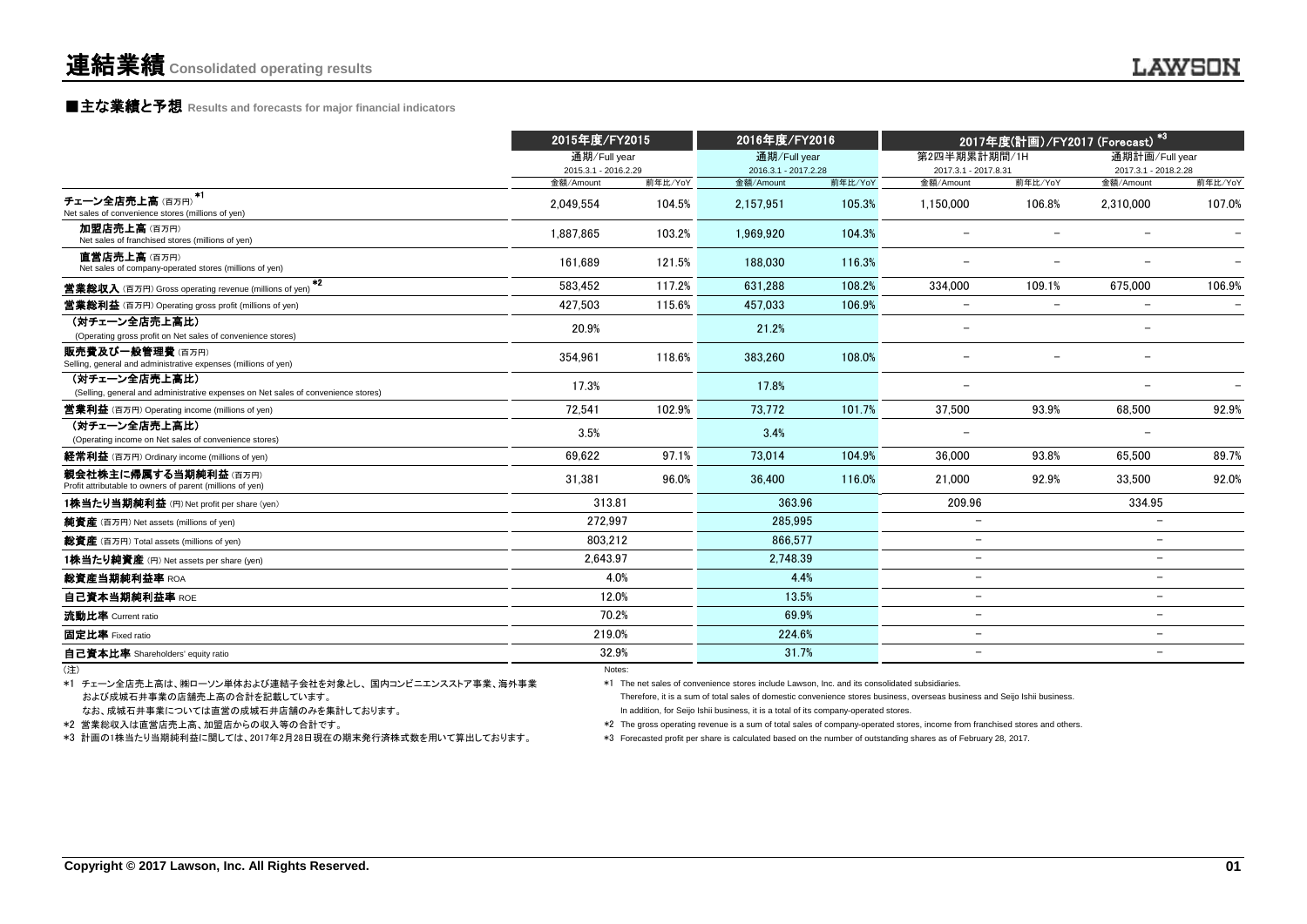## ■連結損益計算書 **Consolidated statement of income**

|                                                                  | 2015年度/FY2015        |                          | 2016年度/FY2016        |         | 前年増減                |
|------------------------------------------------------------------|----------------------|--------------------------|----------------------|---------|---------------------|
|                                                                  | 2015.3.1 - 2016.2.29 |                          | 2016.3.1 - 2017.2.28 |         | Increase (Decrease) |
|                                                                  | 百万円/Millions of yen  | 前年比/YoY                  | 百万円/Millions of yen  | 前年比/YoY | 百万円/Millions of yen |
| $B + E$<br>A.営業総収入 Gross operating revenue                       | 583,452              | 117.2%                   | 631.288              | 108.2%  | 47,835              |
| <b>B.売上高</b> Net sales                                           | 227,606              | 130.8%                   | 254,169              | 111.7%  | 26,562              |
| $*2$<br>C.売上原価 Cost of sales                                     | 155.949              | 121.7%                   | 174,255              | 111.7%  | 18,305              |
| $*3$<br>$B - C$<br>D.売上総利益 Gross profit                          | 71,656               | 156.0%                   | 79.914               | 111.5%  | 8,257               |
| <b>E.営業収入</b> Operating revenues<br>$F + G$                      | 355,846              | 109.9%                   | 377,119              | 106.0%  | 21,272              |
| F.加盟店からの収入 Income from franchised stores                         | 261,681              | 105.7%                   | 275,312              | 105.2%  | 13,630              |
| G.その他の営業収入 Other operating revenue                               | 94,165               | 123.6%                   | 101.806              | 108.1%  | 7,641               |
| $A - C = D + E$<br>H.営業総利益 Operating gross profit                | 427.503              | 115.6%                   | 457.033              | 106.9%  | 29,529              |
| I.販売費及び一般管理費 Selling, general and administrative expenses        | 354,961              | 118.6%                   | 383,260              | 108.0%  | 28,298              |
| $H - I$<br><b>J.営業利益</b> Operating income                        | 72,541               | 102.9%                   | 73.772               | 101.7%  | 1,231               |
| 営業外収益 Non-operating income                                       | 2,853                | 60.1%                    | 4.081                | 143.0%  | 1,228               |
| 営業外費用 Non-operating expenses                                     | 5,772                | 164.3%                   | 4.839                | 83.8%   | $-932$              |
| 経常利益 Ordinary income                                             | 69,622               | 97.1%                    | 73,014               | 104.9%  | 3,391               |
| 特別利益 Extraordinary income                                        | 892                  | 79.3%                    |                      |         | $-892$              |
| 特別損失 Extraordinary losses                                        | 15,112               | 104.4%                   | 14,558               | 96.3%   | $-554$              |
| 税金等調整前当期純利益 Profit before income taxes                           | 55,402               | 94.9%                    | 58,456               | 105.5%  | 3,053               |
| 法人税、住民税及び事業税 Income taxes - current                              | 19.233               | 77.1%                    | 18,928               | 98.4%   | $-305$              |
| 法人税等調整額 Income taxes - deferred                                  | 4,031                | $\overline{\phantom{0}}$ | 2.453                | 60.8%   | $-1,578$            |
| 当期純利益 Profit                                                     | 32,136               | 97.0%                    | 37,074               | 115.4%  | 4,937               |
| 非支配株主に帰属する当期純利益 Profit attributable to non-controlling interests | 755                  | 174.2%                   | 674                  | 89.2%   | $-81$               |
| 親会社株主に帰属する当期純利益 Profit attributable to owners of parent          | 31,381               | 96.0%                    | 36,400               | 116.0%  | 5,019               |

## ■販売費及び一般管理費の主な明細 **Selling, general and administrative expenses**

|                                                          |                      | 2015年度/FY2015 |                                                                                             | 2016年度/FY2016 |                     |
|----------------------------------------------------------|----------------------|---------------|---------------------------------------------------------------------------------------------|---------------|---------------------|
|                                                          | 2015.3.1 - 2016.2.29 |               | 2016.3.1 - 2017.2.28                                                                        |               | Increase (Decrease) |
|                                                          | 百万円/Millions of yen  | 前年比/YoY       | 百万円/Millions of yen                                                                         | 前年比/YoY       | 百万円/Millions of yen |
| 地代家賃 Rents                                               | 108.795              | 112.3%        | 115.926                                                                                     | 106.6%        | 7.130               |
| 人件費 Personnel expenses                                   | 68.994               | 113.4%        | 73,893                                                                                      | 107.1%        | 4,898               |
| 動産リース料 Equipment leasing charges                         | 2.762                | 77.2%         | 2.149                                                                                       | 77.8%         | $-613$              |
| 有形固定資産減価償却費 Depreciation of property and store equipment | 40.270               | 122.2%        | 44.652                                                                                      | 110.9%        | 4,381               |
| 広告宣伝費 Advertising expenses                               | 29.461               | 176.2%        | 30.594                                                                                      | 103.8%        | 1,133               |
| その他 Other                                                | 104.677              | 118.5%        | 116.045                                                                                     | 110.9%        | 11,368              |
| 合計 Total                                                 | 354.961              | 118.6%        | 383.260                                                                                     | 108.0%        | 28.298              |
| (注)                                                      |                      | Notes:        |                                                                                             |               |                     |
| *1 「売上高」は 直覚店売上高 Fコマース売上高 知売事業売上高等の合計です。                 |                      |               | *1 Net sales of company-operated stores, e-commerce business, wholesale business and others |               |                     |

.高」は、直営店売上高、Eコマース売上高、卸売事業売上高等の合計です。

\*2 「売上原価」は、商品売上原価です。

\*3 「売上総利益」は、商品売上総利益です。 \*3 Gross profit on goods sales.

ompany-operated stores, e-

\*2 Cost of goods sold.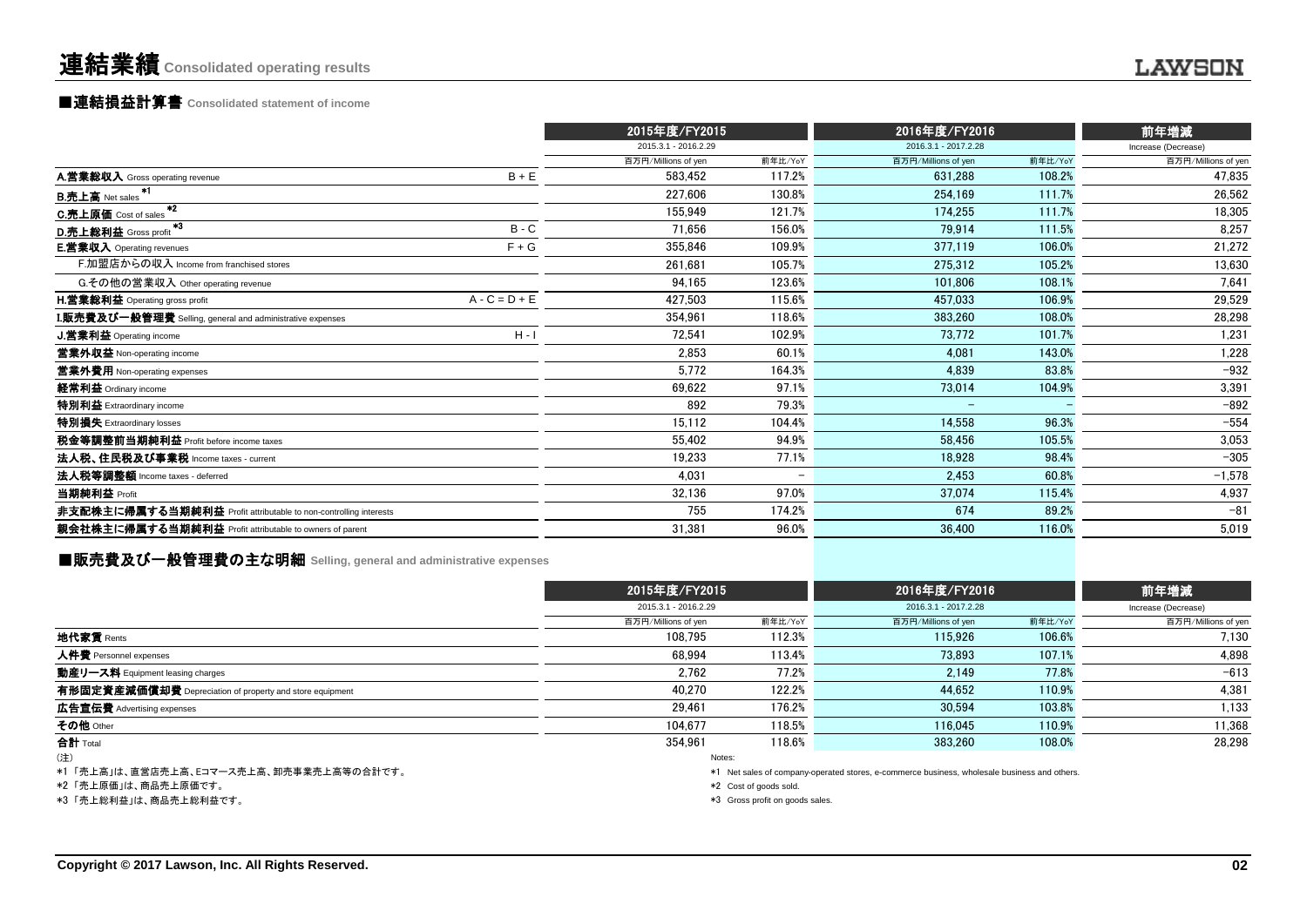#### ■営業外収益・営業外費用内訳 **Non-operating income & Non-operating expenses**

|                                                                          | 2015年度/FY2015        | 2016年度/FY2016        | 前年増減                |
|--------------------------------------------------------------------------|----------------------|----------------------|---------------------|
|                                                                          | 2015.3.1 - 2016.2.29 | 2016.3.1 - 2017.2.28 | Increase (Decrease) |
|                                                                          | 百万円/Millions of yen  | 百万円/Millions of yen  | 百万円/Millions of yen |
| 受取利息 Interest income                                                     | 759                  | 725                  | $-33$               |
| 受取補償金 Compensation income                                                | 646                  | 524                  | $-122$              |
| 持分法による投資利益 Share of profit of entities accounted for using equity method | 292                  | 602                  | 309                 |
| デリバティブ評価益 Gain on valuation of derivatives                               |                      | 409                  | 409                 |
| その他 Other                                                                | 1.155                | 1.820                | 664                 |
| 営業外収益合計 Non-operating income                                             | 2,853                | 4,081                | 1,228               |
| 支払利息 Interest expenses                                                   | 1.903                | 1.919                | 15                  |
| リース解約損 Loss on cancellation of leases                                    | 1,953                | 1.274                | $-678$              |
| 災害による損失 Loss on disaster                                                 |                      | 772                  | 772                 |
| その他 Other                                                                | 1,916                | 873                  | $-1,042$            |
| 営業外費用合計 Non-operating expenses                                           | 5.772                | 4.839                | $-932$              |

### ■特別利益・特別損失内訳 **Extraordinary income & Extraordinary losses**

|                                                  | 2015年度/FY2015            | 2016年度/FY2016        | 前年増減                |
|--------------------------------------------------|--------------------------|----------------------|---------------------|
|                                                  | 2015.3.1 - 2016.2.29     | 2016.3.1 - 2017.2.28 | Increase (Decrease) |
|                                                  | 百万円/Millions of yen      | 百万円/Millions of yen  | 百万円/Millions of yen |
| <b>持分変動利益</b> Gain on change in equity           | 892                      |                      | $-892$              |
| 特別利益合計 Extraordinary income                      | 892                      |                      | $-892$              |
| 固定資産売却損 Loss on sales of non-current assets      | 228                      | 294                  | 66                  |
| 固定資産除却損 Loss on retirement of non-current assets | 4,342                    | 3,554                | $-787$              |
| 減損損失 Impairment loss                             | 10.542                   | 9,535                | $-1,006$            |
| その他 Other                                        | $\overline{\phantom{0}}$ | 1.174                | 1,174               |
| 特別損失合計 Extraordinary losses                      | 15,112                   | 14,558               | $-554$              |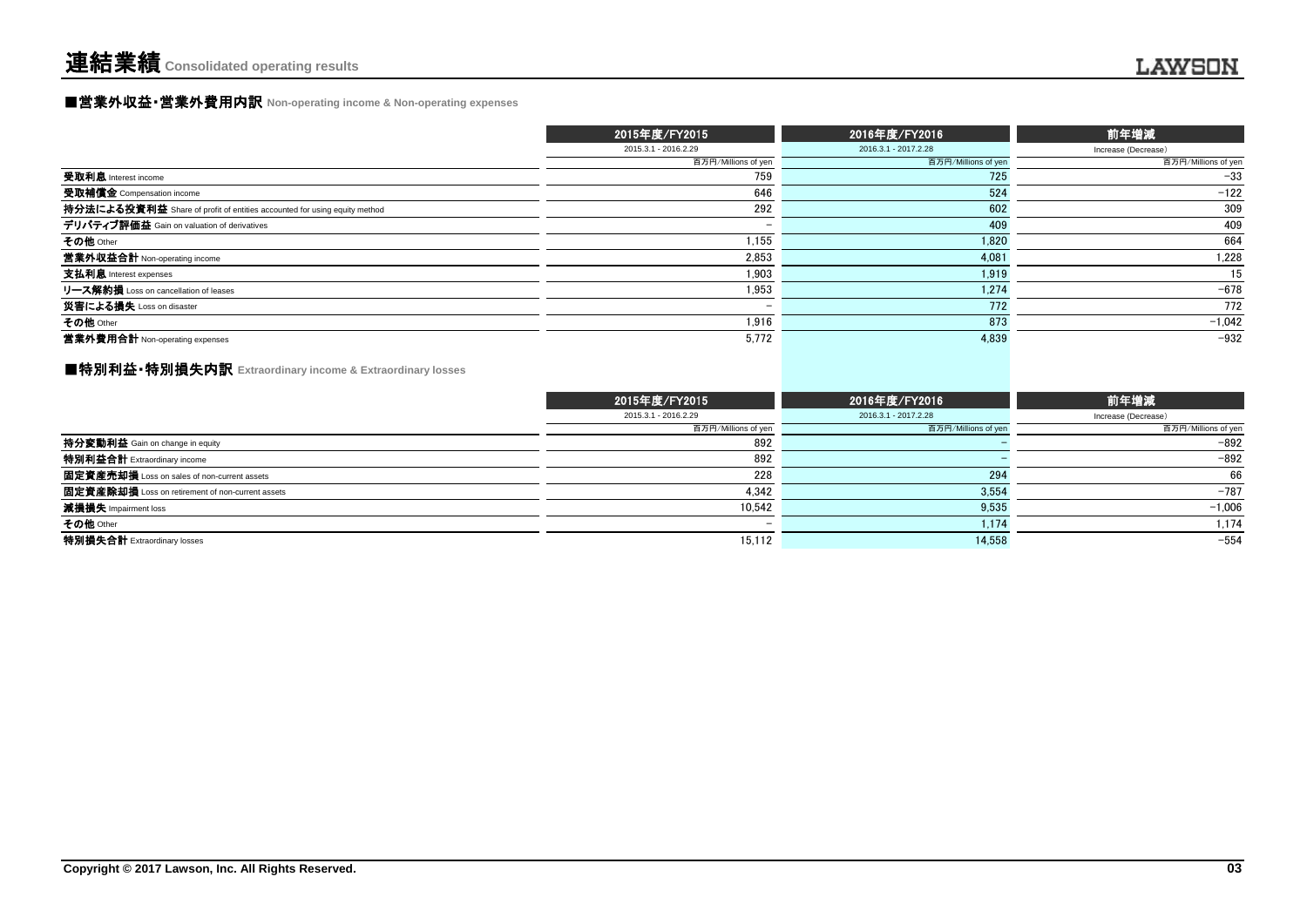#### **■投融資の状況 Capital expenditure**

|                                                          | 2015年度/FY2015        | 2016年度/FY2016        | 前年増減                     | 2017年度計画                         |
|----------------------------------------------------------|----------------------|----------------------|--------------------------|----------------------------------|
|                                                          | 2015.3.1 - 2016.2.29 | 2016.3.1 - 2017.2.28 | Increase (Decrease)      | Forecasts / 2017.3.1 - 2018.2.28 |
|                                                          | 百万円/Millions of yen  | 百万円/Millions of yen  | 百万円/Millions of yen      | 百万円/Millions of yen              |
| 新店投資 New store investments                               | 40,460               | 47,594               | 7,134                    | 69,000                           |
| 既存店投資 Existing store investments                         | 6.727                | 7.233                | 506                      | 10.500                           |
| システム関連投資 IT - related investments                        | 15,882               | 19,261               | 3,379                    | 18.000                           |
| その他 Other                                                | 1.465                | 1.464                | $\overline{\phantom{a}}$ | 1,500                            |
| 投資小計 Subtotal                                            | 64.535               | 75,554               | 11.019                   | 99,000                           |
| 出資•融資 Investments and advances                           | 4,122                | 1.594                | $-2,527$                 | 7,000                            |
| リース Leases                                               | 38,089               | 42,634               | 4.545                    | 63,000                           |
| 合計 Total                                                 | 106.746              | 119.784              | 13.037                   | 169,000                          |
| 有形固定資産減価償却費 Depreciation of property and store equipment | 40,396               | 44,792               | 4,395                    | 49,700                           |
| 無形固定資産償却費 Amortization of intangible assets              | 8.896                | 11.406               | 2.510                    | 12,600                           |
| 減価償却費合計 Total depreciation and amortization              | 49,293               | 56,199               | 6.906                    | 62,300                           |
| (注)                                                      |                      | Note:                |                          |                                  |

、<sub>・エノ</sub><br>\* リース債務の返済による支出は、2015年度は25,302百万円、2016年度は30,054百万円です。

\* リース債務の返済による支出は、2015年度は25,302百万円、2016年度は30,054百万円です。 \* The amount of repayments of lease obligations (consolidated) is 25,302 millions of yen in fiscal year 2015 and 30,054 millions of yen in fiscal year 2016.

#### ■のれんの状況 Goodwill

|                                                    | 2015年度/FY2015               |        | 2016年度/FY2016               |        | 前年増減                |
|----------------------------------------------------|-----------------------------|--------|-----------------------------|--------|---------------------|
|                                                    | 2015.3.1 - 2016.2.29        |        | 2016.3.1 - 2017.2.28        |        | Increase (Decrease) |
|                                                    | 百万円/Millions of yen 前年比/YoY |        | 百万円/Millions of yen 前年比/YoY |        | 百万円/Millions of yen |
| のれん償却額 Amortization of goodwill                    |                             |        |                             |        |                     |
| 国内コンビニエンスストア事業 Domestic convenience store business | 596                         | 145.9% | 911                         | 152.8% | 314                 |
| <b>成城石井事</b> 業 Seijo Ishii business                | .437                        | 400.0% | 1.676                       | 116.7% | 239                 |
| エンタテイメント関連事業 Entertainment-related business        | 664                         | 153.5% | 501                         | 75.5%  | $-163$              |
| その他 Other business                                 | 103                         | 54.2%  | 99                          | 95.8%  | $-4$                |
| 合計 Total                                           | 2.802                       | 201.2% | 3.189                       | 113.8% | 386                 |

|                                                    | 2015年度/FY2015<br>(2016年2月29日現在) |        | 2016年度/FY2016<br>(2017年2月28日現在) |        | 2015年度末からの増減                       |
|----------------------------------------------------|---------------------------------|--------|---------------------------------|--------|------------------------------------|
|                                                    | FY2015 (As of 2016.2.29)        |        | FY2016 (As of 2017.2.28)        |        | Increase (Decrease) from 2016.2.29 |
|                                                    | 百万円/Millions of yen 前年比/YoY     |        | 百万円/Millions of yen 前年比/YoY     |        | 百万円/Millions of yen                |
| 当期末残高 Balance of goodwill at end of period         |                                 |        |                                 |        |                                    |
| 国内コンビニエンスストア事業 Domestic convenience store business | 8.589                           | 97.7%  | 11.269                          | 131.2% | 2.679                              |
| 成城石井事業 Seijo Ishii business                        | 26.946                          | 94.9%  | 25.270                          | 93.8%  | $-1.676$                           |
| エンタテイメント関連事業 Entertainment-related business        | 9.192                           | 93.3%  | 8.690                           | 94.5%  | $-501$                             |
| その他 Other business                                 | .581                            | 136.4% | 812                             | 51.4%  | $-769$                             |
| 合計 Total                                           | 46.309                          | 96.1%  | 46.041                          | 99.4%  | $-267$                             |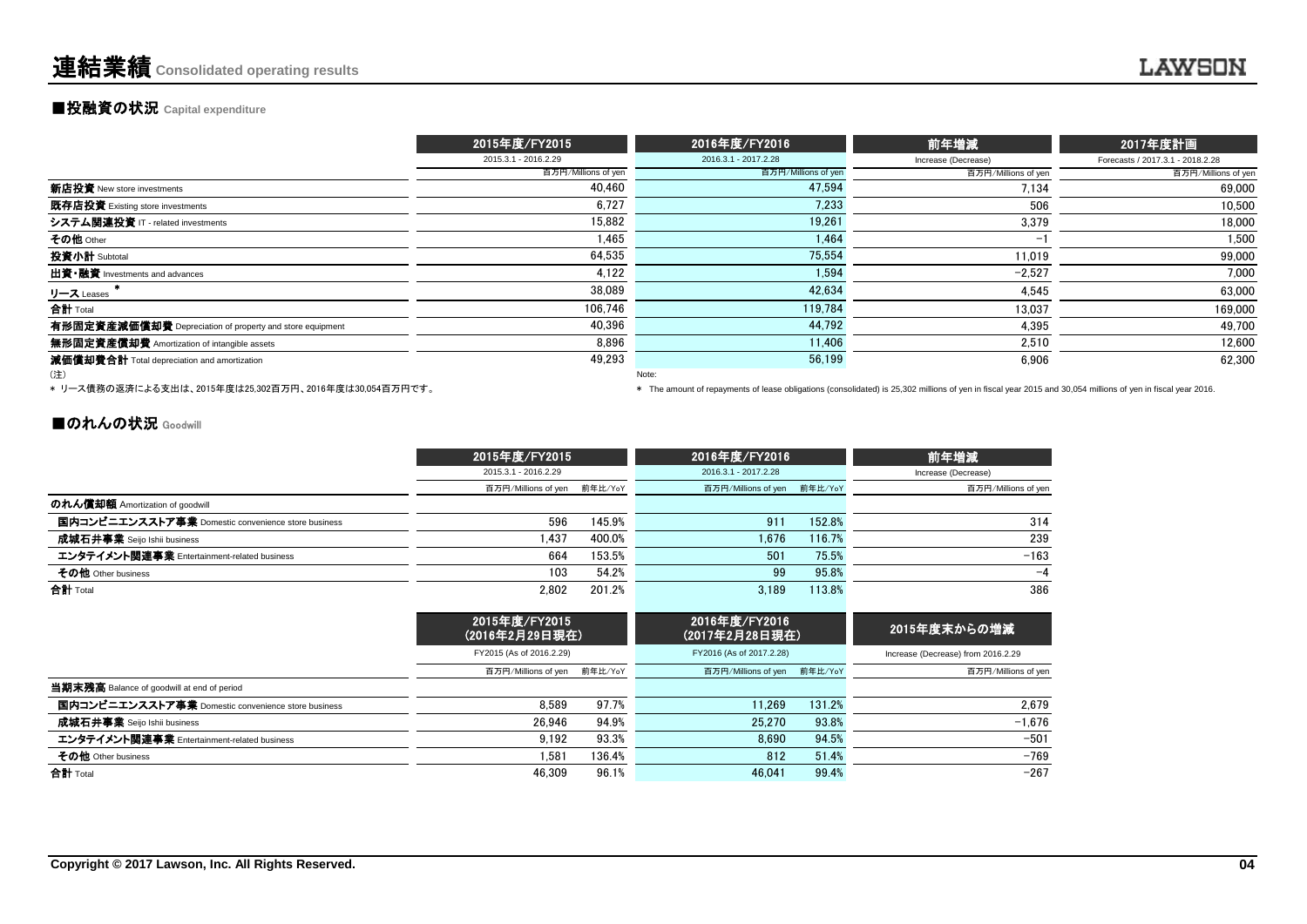## ■連結貸借対照表 **Consolidated balance sheet**

|                                                                         | 2015年度<br>(2016年2月29日現在) | 2016年度<br>(2017年2月28日現在) | 2015年度末からの増減                       |
|-------------------------------------------------------------------------|--------------------------|--------------------------|------------------------------------|
|                                                                         | FY2015 (As of 2016.2.29) | FY2016 (As of 2017.2.28) | Increase (Decrease) from 2016.2.29 |
| [資産の部 Assets]                                                           | 百万円/Millions of yen      | 百万円/Millions of yen      | 百万円/Millions of yen                |
| 流動資産 Current assets                                                     | 224,209                  | 249.278                  | 25,069                             |
| 現金及び預金 Cash and deposits                                                | 69,797                   | 68,115                   | $-1,682$                           |
| 加盟店貸勘定 Accounts receivable - due from franchised stores                 | 30,547                   | 39.982                   | 9,434                              |
| リース債権 Lease receivables                                                 | 5,905                    | 12,336                   | 6,430                              |
| 商品 Merchandise                                                          | 17,976                   | 18,130                   | 153                                |
| 未収入金 Accounts receivable - other                                        | 67.736                   | 78.363                   | 10,627                             |
| 繰延税金資産 Deferred tax assets                                              | 4,524                    | 3.907                    | $-617$                             |
| その他 Other                                                               | 27,729                   | 28.493                   | 764                                |
| 貸倒引当金 Allowance for doubtful accounts                                   | $-8$                     | $-50$                    | $-42$                              |
| 固定資産 Non-current assets                                                 | 579,002                  | 617.299                  | 38,296                             |
| 有形固定資産 Property and store equipment                                     | 302,761                  | 324,510                  | 21,749                             |
| ・建物及び構築物 Buildings and structures                                       | 167,098                  | 183,747                  | 16,649                             |
| ・工具、器具及び備品 Tools, furniture and fixtures                                | 16,307                   | 18,581                   | 2,274                              |
| ·土地 Land                                                                | 9.794                    | 9.701                    | $-92$                              |
| ・リース資産 Leased assets                                                    | 101,546                  | 110.472                  | 8,925                              |
| •建設仮勘定 Construction in progress                                         | 7,870                    | 1,742                    | $-6,128$                           |
| •その他 Other                                                              | 143                      | 265                      | 121                                |
| 無形固定資産 Intangible assets                                                | 84,595                   | 94,800                   | 10,204                             |
| ・ソフトウエア Software                                                        | 26,377                   | 37.567                   | 11,190                             |
| ・のれん Goodwill                                                           | 46,309                   | 46.041                   | $-267$                             |
| •商標権 Trademark right                                                    | 11,381                   | 10.691                   | $-689$                             |
| •その他 Other                                                              | 527                      | 499                      | $-28$                              |
| 投資その他の資産 Investments and other assets                                   | 191,645                  | 197.988                  | 6,342                              |
| •投資有価証券 Investments securities                                          | 22,325                   | 22.283                   | $-41$                              |
| •長期貸付金 Long-term loans receivable                                       | 40,886                   | 44,495                   | 3,609                              |
| ・差入保証金 Guarantee deposits                                               | 92,495                   | 95,594                   | 3,098                              |
| •繰延税金資産 Deferred tax assets                                             | 22,016                   | 23,138                   | 1,122                              |
| •その他 Other                                                              | 14,782                   | 13.444                   | $-1,337$                           |
| •貸倒引当金 Allowance for doubtful accounts                                  | $-860$                   | $-968$                   | $-108$                             |
| 資産合計 Total assets                                                       | 803,212                  | 866,577                  | 63,365                             |
| 有形固定資産の減価償却累計額 Accumulated depreciation of property and store equipment | 291.655                  | 294.350                  | 2.695                              |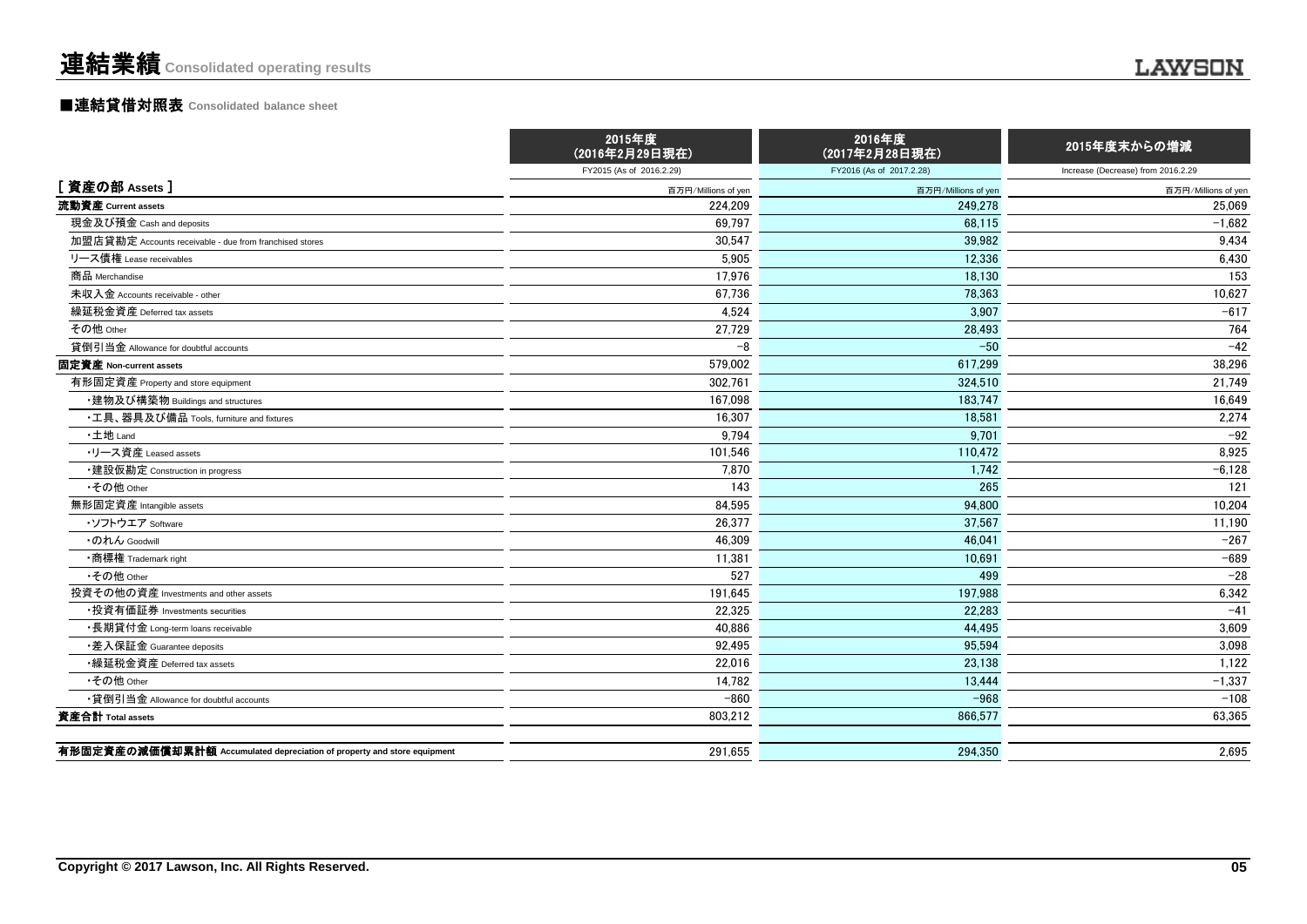|                                                                                                                                            | 2015年度<br>(2016年2月29日現在) | 2016年度<br>(2017年2月28日現在) | 2015年度末からの増減                       |
|--------------------------------------------------------------------------------------------------------------------------------------------|--------------------------|--------------------------|------------------------------------|
|                                                                                                                                            | FY2015 (As of 2016.2.29) | FY2016 (As of 2017.2.28) | Increase (Decrease) from 2016.2.29 |
| [負債の部 Liabilities]                                                                                                                         | 百万円/Millions of yen      | 百万円/Millions of yen      | 百万円/Millions of yen                |
| 流動負債 Current liabilities                                                                                                                   | 319.607                  | 356.783                  | 37,175                             |
| 買掛金 Accounts payable - trade                                                                                                               | 112,225                  | 110.834                  | $-1,390$                           |
| 短期借入金 Short-term loans payable                                                                                                             | 1,990                    | 31,180                   | 29,190                             |
| 1年内返済予定の長期借入金 Current portion of long-term loans payable                                                                                   | 575                      | 575                      |                                    |
| リース債務 Lease obligations                                                                                                                    | 23,898                   | 28,012                   | 4,114                              |
| 未払金 Accounts payable - other                                                                                                               | 57,214                   | 59.734                   | 2,519                              |
| 未払法人税等 Income taxes payable                                                                                                                | 8,500                    | 9,876                    | 1,375                              |
| 預り金 Deposits received                                                                                                                      | 101,908                  | 103,156                  | 1,247                              |
| 賞与引当金 Provision for bonuses                                                                                                                | 3.832                    | 3,427                    | $-405$                             |
| その他 Other                                                                                                                                  | 9.462                    | 9.985                    | 523                                |
| 固定負債 Non-current liabilities                                                                                                               | 210,607                  | 223,798                  | 13,190                             |
| 長期借入金 Long-term loans payable                                                                                                              | 57.562                   | 56.703                   | $-859$                             |
| リース債務 Lease obligations                                                                                                                    | 88,060                   | 99,983                   | 11,923                             |
| 繰延税金負債 Deferred tax liabilities                                                                                                            |                          | 957                      | 957                                |
| 役員退職慰労引当金                                                                                                                                  | 413                      | 332                      | $-81$                              |
| Provision for retirement benefits to executive officers and audit and supervisory board members<br>退職給付に係る負債 Net defined benefit liability | 12,186                   | 13.083                   | 897                                |
| 資産除去債務 Asset retirement obligations                                                                                                        | 24,664                   | 26.958                   | 2,293                              |
| その他 Other                                                                                                                                  | 27,719                   | 25,779                   |                                    |
| 負債合計 Total liabilities                                                                                                                     | 530,215                  | 580.581                  | $-1,940$<br>50,366                 |
|                                                                                                                                            |                          |                          |                                    |
| [純資産の部 Net assets]                                                                                                                         |                          |                          |                                    |
| 株主資本 Shareholders' equity                                                                                                                  | 259.532                  | 271.541                  | 12,009                             |
| 資本金 Capital stock                                                                                                                          | 58,506                   | 58,506                   |                                    |
| 資本剰余金 Capital surplus                                                                                                                      | 47,697                   | 49,083                   | 1,386                              |
| 利益剰余金 Retained earnings                                                                                                                    | 154,608                  | 165.162                  | 10,553                             |
| 自己株式 Treasury shares                                                                                                                       | $-1,280$                 | $-1,210$                 | 69                                 |
| その他の包括利益累計額 Accumulated other comprehensive income                                                                                         | 4,860                    | 3,338                    | $-1,521$                           |
| その他有価証券評価差額金 Valuation difference on available-for-sale securities                                                                         | 801                      | 274                      | $-527$                             |
| 土地再評価差額金 Revaluation reserve for land                                                                                                      | $-566$                   | $-618$                   | $-52$                              |
| 為替換算調整勘定 Foreign currency translation adjustments                                                                                          | 5,531                    | 4,610                    | $-920$                             |
| 退職給付に係る調整累計額 Remeasurements of defined benefit plans                                                                                       | $-906$                   | $-927$                   | $-21$                              |
| 新株予約権 Subscription rights to shares                                                                                                        | 307                      | 314                      | $\overline{7}$                     |
| 非支配株主持分 Non-controlling interests                                                                                                          | 8.296                    | 10.800                   | 2,503                              |
| 純資産合計 Net assets                                                                                                                           | 272,997                  | 285.995                  | 12,998                             |
| 負債純資産合計 Liabilities and net assets                                                                                                         | 803,212                  | 866,577                  | 63.365                             |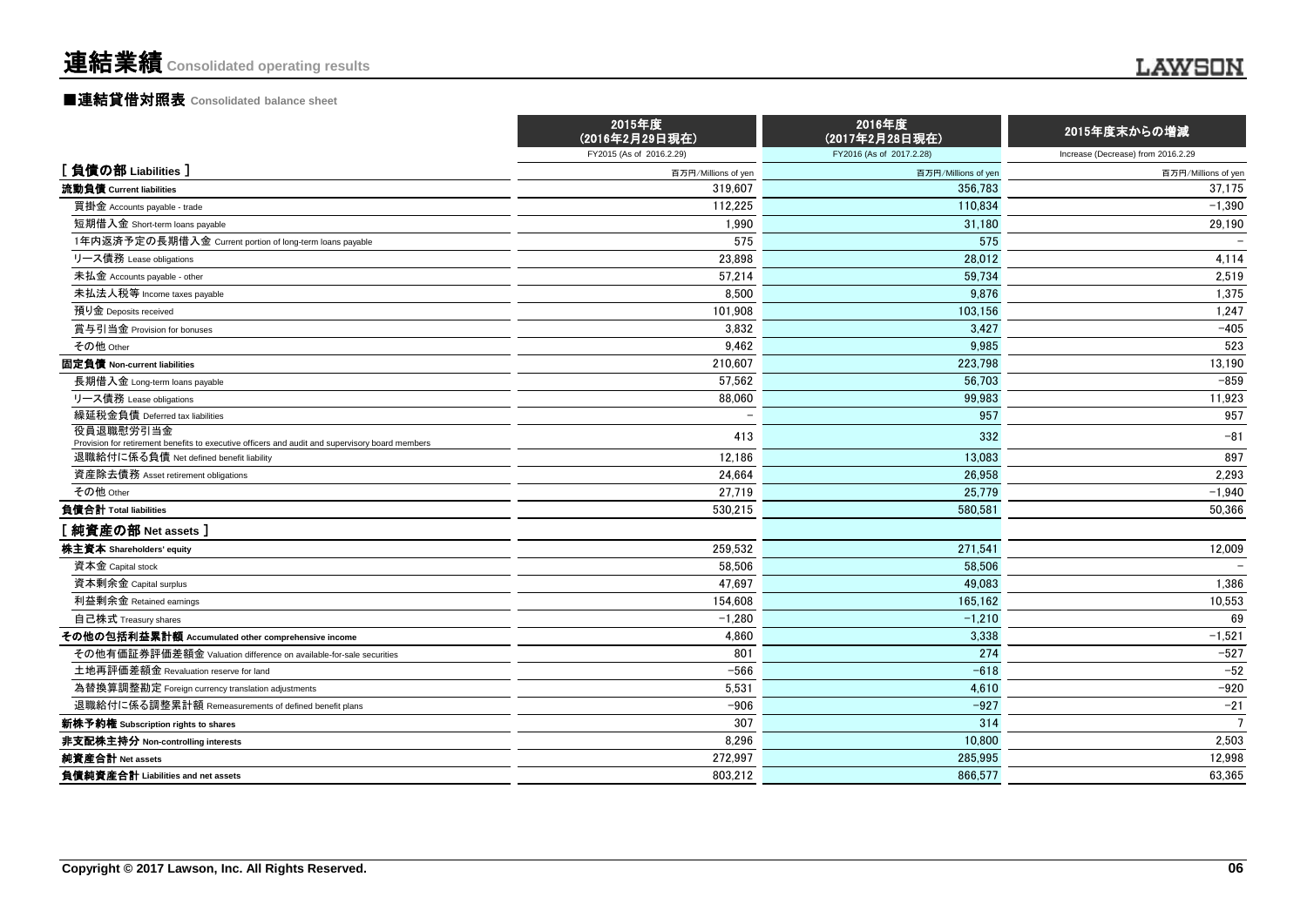**■連結キャッシュ・フロー計算書** Consolidated statement of cash flows

|                                                                                | 2015年度/FY2015        | 2016年度/FY2016        | 前年増減                |
|--------------------------------------------------------------------------------|----------------------|----------------------|---------------------|
| Ⅰ.営業活動によるキャッシュ・フロー                                                             | 2015.3.1 - 2016.2.29 | 2016.3.1 - 2017.2.28 | Increase (Decrease) |
| I. Net cash provided by (used in) operating activities                         | 百万円/Millions of yen  | 百万円/Millions of yen  | 百万円/Millions of yen |
| 税金等調整前当期純利益 Profit before income taxes                                         | 55.402               | 58.456               | 3.053               |
| 減価償却費 Depreciation                                                             | 49.293               | 56.199               | 6.906               |
| 減損損失 Impairment loss                                                           | 10,542               | 9.535                | $-1,006$            |
| 受取利息 Interest income                                                           | $-759$               | $-725$               | 33                  |
| 支払利息 Interest expenses                                                         | 1.903                | 1.919                | 15                  |
| 固定資産除却損 Loss on retirement of non-current assets                               | 4,342                | 3.554                | $-787$              |
| 売上債権の増減額(マイナスは増加) Decrease (increase) in notes and accounts receivable - trade | 6,307                | $-9.542$             | $-15,850$           |
| 未収入金の増減額(マイナスは増加) Decrease (increase) in accounts receivable - other           | $-12,619$            | $-10.746$            | 1.873               |
| 仕入債務の増減額(マイナスは減少) Increase (decrease) in notes and accounts payable - trade    | 9.548                | $-1.421$             | $-10.970$           |
| 未払金の増減額(マイナスは減少) Increase (decrease) in accounts payable - other               | 12.620               | 2.724                | $-9.896$            |
| 預り金の増減額(マイナスは減少) Increase (decrease) in deposits received                      | $-1,724$             | 1,243                | 2,968               |
| 退職給付に係る負債の増減額(マイナスは減少) Increase (decrease) in net defined benefit liability    | 696                  | 747                  | 50                  |
| その他 Other - net                                                                | 1,828                | 7.329                | 5,501               |
| 小計 Subtotal                                                                    | 137.380              | 119.273              | $-18,107$           |
| 利息の受取額 Interest income received                                                | 759                  | 719                  | $-39$               |
| 利息の支払額 Interest expenses paid                                                  | $-1.950$             | $-1.923$             | 26                  |
| 法人税等の支払額 Income taxes paid                                                     | $-23,985$            | $-18.204$            | 5,780               |
| 営業活動によるキャッシュ・フロー Net cash provided by (used in) operating activities           | 112,205              | 99,864               | $-12,340$           |
| Ⅱ.投資活動によるキャッシュ・フロー<br>II. Net cash provided by (used in) investing activities  |                      |                      |                     |
| 定期預金の預入による支出 Payments into time deposits                                       | $-1.301$             | $-842$               | 459                 |
| 定期預金の払戻による収入 Proceeds from withdrawal of time deposits                         | 1.301                | 1.763                | 462                 |
| 有形固定資産の取得による支出 Purchase of property and store equipment                        | $-40.883$            | $-42.063$            | $-1,179$            |
| 無形固定資産の取得による支出 Purchase of intangible assets                                   | $-15,609$            | $-18.892$            | $-3,283$            |
| 関係会社株式の取得による支出 Purchase of shares of subsidiaries and associates               | $-3,361$             | $-1.805$             | 1.556               |
| 長期貸付金の増減額(純額) Decrease (increase) in long-term loans receivable - net          | $-3.631$             | $-3.917$             | $-285$              |
| 長期前払費用の取得による支出 Purchase of long-term prepaid expenses                          | $-1.801$             | $-3.112$             | $-1,310$            |
| その他 Other - net                                                                | $-3,369$             | $-7,358$             | $-3,989$            |
| 投資活動によるキャッシュ・フロー Net cash provided by (used in) investing activities           | $-68.657$            | $-76.227$            | $-7.570$            |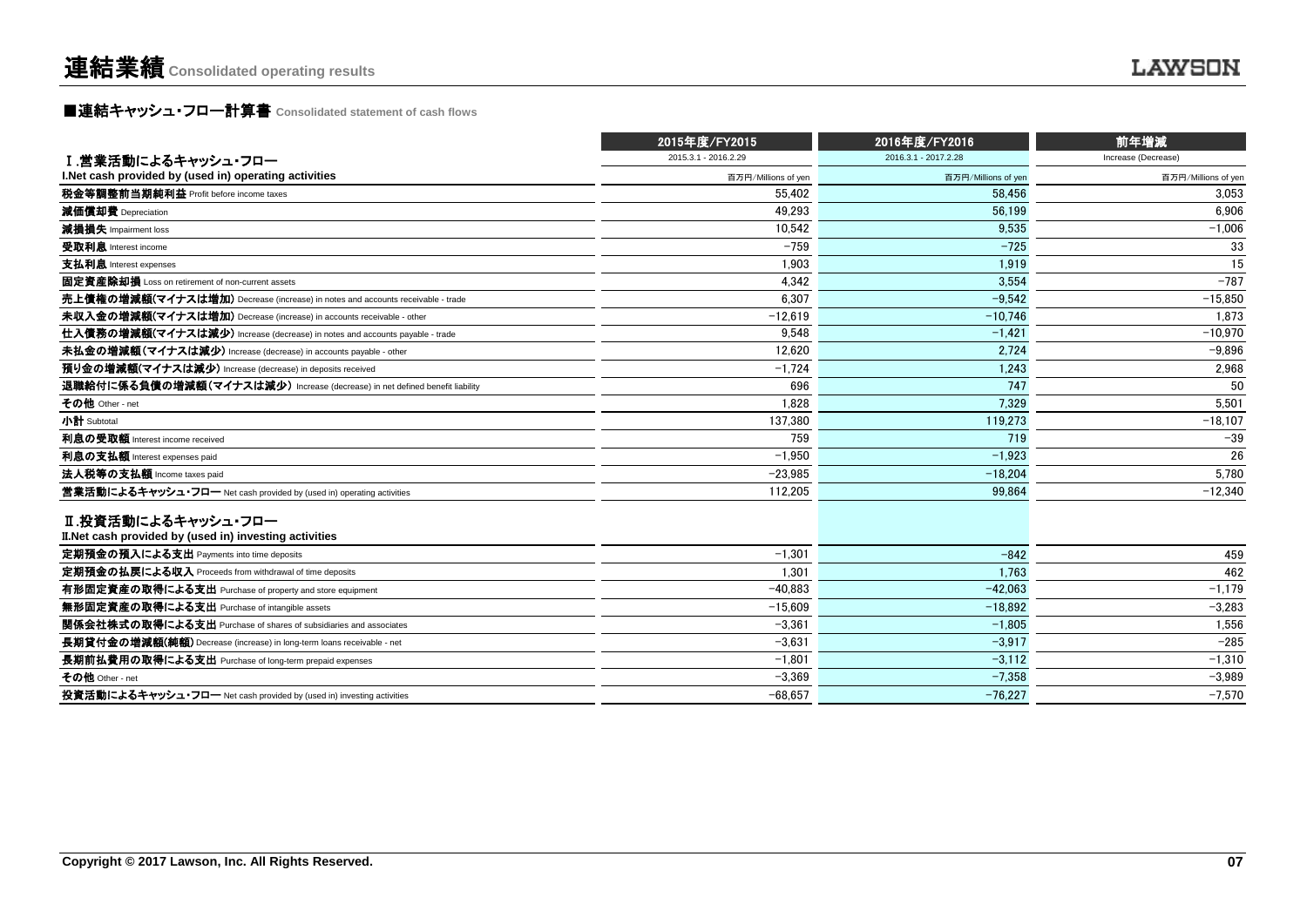## **■連結キャッシュ・フロー計算書** Consolidated statement of cash flows

|                                                                                                                                                  | 2015年度/FY2015        | 2016年度/FY2016        | 前年増減                |
|--------------------------------------------------------------------------------------------------------------------------------------------------|----------------------|----------------------|---------------------|
| Ⅲ.財務活動によるキャッシュ・フロー                                                                                                                               | 2015.3.1 - 2016.2.29 | 2016.3.1 - 2017.2.28 | Increase (Decrease) |
| <b>III. Net cash provided by (used in) financing activities</b>                                                                                  | 百万円/Millions of yen  | 百万円/Millions of yen  | 百万円/Millions of yen |
| 短期借入金の純増減額(マイナスは減少) Net increase (decrease) in short-term loans payable                                                                          | 250                  | 29.190               | 28.940              |
| リース債務の返済による支出 Repayments of lease obligations                                                                                                    | $-25.302$            | $-30.054$            | $-4.751$            |
| 配当金の支払額 Cash dividends paid                                                                                                                      | $-24.249$            | $-24.751$            | $-501$              |
| その他 Other - net                                                                                                                                  | -899                 | $-22$                | 876                 |
| 財務活動によるキャッシュ・フロー Net cash provided by (used in) financing activities                                                                             | -50,201              | $-25,638$            | 24,563              |
| IV.現金及び現金同等物に係る換算差額<br><b>IV.</b> Effect of exchange rate change on cash and cash equivalents                                                    | $-451$               | $-435$               | 16                  |
| V.現金及び現金同等物の増減額(マイナスは減少)<br>V. Net increase (decrease) in cash and cash equivalents                                                              | $-7,105$             | $-2,436$             | 4.669               |
| Ⅵ.現金及び現金同等物の期首残高<br>VI.Cash and cash equivalents at beginning of period                                                                          | 76,754               | 69.793               | $-6.961$            |
| Ⅵ.連結の範囲の変更に伴う現金及び現金同等物の増減額(マイナスは減少)<br><b>M.Increase (decrease) in cash and cash equivalents resulting from change of scope of consolidation</b> | 144                  | 335                  | 191                 |
| Ⅷ.現金及び現金同等物の期末残高<br><b>W.Cash and cash equivalents at end of period</b>                                                                          | 69,793               | 67,692               | $-2.101$            |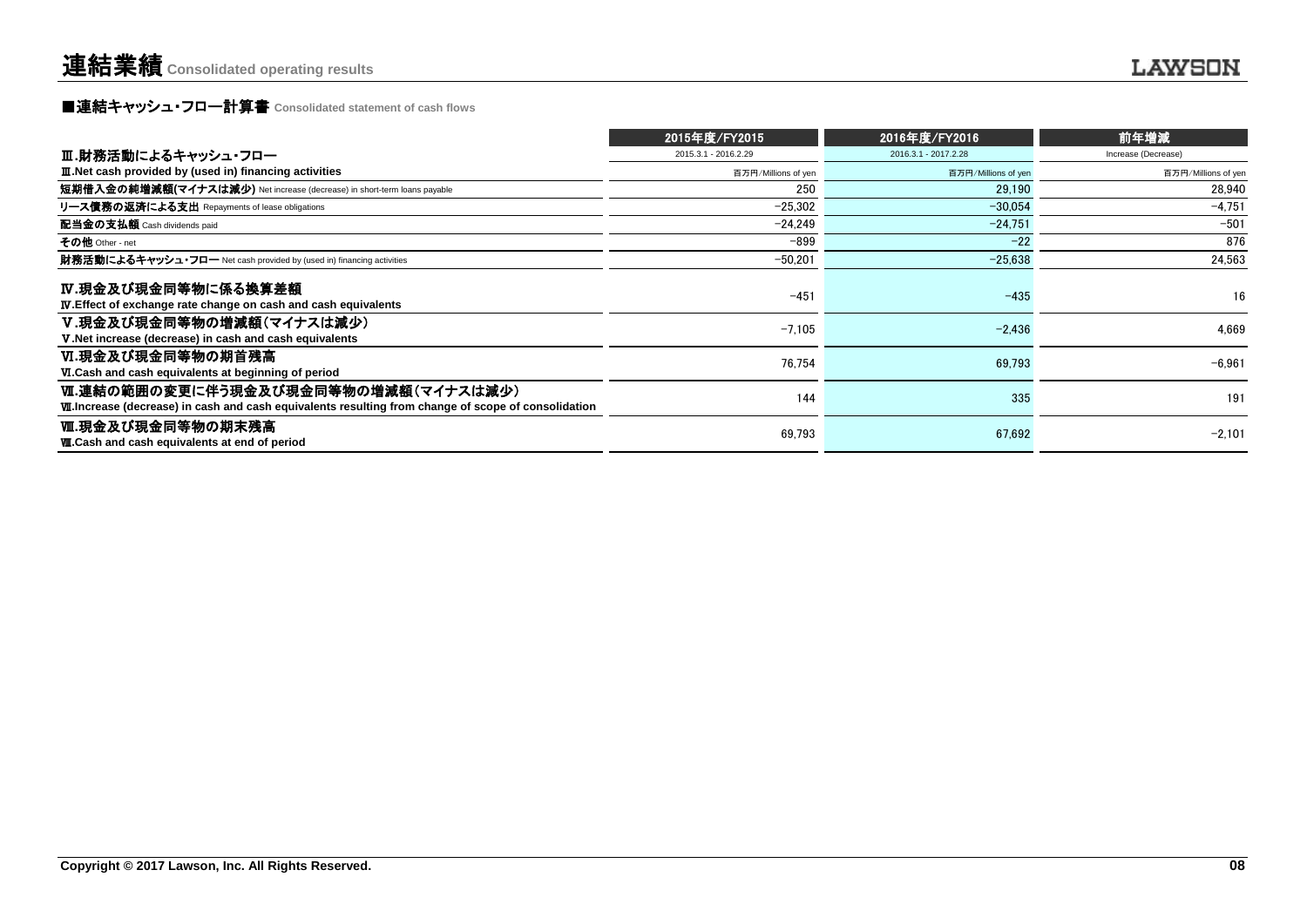#### **■主な関係会社の状況 Main subsidiaries and equity method affiliates**

| 1.連結子会社                           |               | (株)ローソンストア100 <sup>*2</sup>                                                                            |                     |                                                                                                                      | (株)成城石井*3             |                     | (株)ローソンHMVエンタテイメント                                                                                         |               |                     |  |
|-----------------------------------|---------------|--------------------------------------------------------------------------------------------------------|---------------------|----------------------------------------------------------------------------------------------------------------------|-----------------------|---------------------|------------------------------------------------------------------------------------------------------------|---------------|---------------------|--|
| 1. Consolidated subsidiaries      |               | Lawson Store100, Inc.                                                                                  |                     |                                                                                                                      | SEIJO ISHII CO., LTD. |                     | Lawson HMV Entertainment, Inc.                                                                             |               |                     |  |
| 設立日 Date of establishment         |               | 2013年11月 2013.11                                                                                       |                     | 1927年2月 1927.2                                                                                                       |                       |                     | 1992年7月 1992.7                                                                                             |               |                     |  |
| <b>決算月</b> Fiscal year end        |               | $2$ 月 February                                                                                         |                     | $2$ 月 February                                                                                                       |                       |                     | 2月 February                                                                                                |               |                     |  |
| グループ出資比率 Share of group companies |               | 100.0%                                                                                                 |                     | 100.0%                                                                                                               |                       |                     | 100.0%                                                                                                     |               |                     |  |
| 事業内容 Business activities          |               | 「ローソンストア100」の店舗運営<br>及び指導並びに商品関連事業<br>Store operation and merchandising function of<br>LAWSON STORE100 |                     | 食品総合小売業、輸入、卸売、食品製造及び飲食店の事業<br>Food retailing, import, wholesale, food manufacture and restaurant operations business |                       |                     | チケット販売・情報提供サービス業、音楽・映像ソフトの販売<br>Ticket sales, e-commerce, advertising sales and other marketing activities |               |                     |  |
| 他出資者 Other shareholders           |               |                                                                                                        |                     |                                                                                                                      |                       |                     |                                                                                                            |               |                     |  |
|                                   | 2014.3-2015.2 | 2015.3-2016.2                                                                                          | 2016.3-2017.2       | 2014.10-2014.12                                                                                                      | 2015.1-2015.12        | 2016.1-2017.2       | 2014.3-2015.2                                                                                              | 2015.3-2016.2 | 2016.3-2017.2       |  |
|                                   |               |                                                                                                        | 百万円/Millions of yen |                                                                                                                      |                       | 百万円/Millions of yen |                                                                                                            |               | 百万円/Millions of yen |  |
| チェーン全店帯上高 Total net sales         | 74 034        | 45850                                                                                                  | 43.305              | 16.580                                                                                                               | 64 1 7 7              | 79.572              |                                                                                                            |               |                     |  |

| チェーン全店売上高 Total net sales     | 74.034 | 15.850               | 43.305 | 16.580 | <b>CA 177</b><br>04, I / / | 79,572 |        |        |        |
|-------------------------------|--------|----------------------|--------|--------|----------------------------|--------|--------|--------|--------|
| 當業総収入 Gross operating revenue | 78.232 | 50.674               | 48.111 | 17.880 | 68.993                     | 85.824 | 46.018 | 50.205 | 50.423 |
| 営業利益 Ope<br>nerating income   | .763   | つつに<br><u> 7 J J</u> | - 45   | .547   | 5.794                      | 7.795  | 3.093  | 2.468  | 2.119  |
| 経常利益 Ordinary income          | 77.    | 338                  |        | .465   | $5.66^{\circ}$             | 7.693  | 3.094  | 2.487  | 2.13C  |
| 当期純利益 Profit                  | 984    | 286                  | 441    | 1,086  | 2,624                      | 4.616  | 2,918  | 1.644  | .466   |

|                                         |                                   | (株)ローソン・エイティエム・ネットワークス                    |                     |                                                                         | (株)ベストプラクティス   |                                                                  |                          | ユナイテッド・シネマ(株) *4 |                     |  |
|-----------------------------------------|-----------------------------------|-------------------------------------------|---------------------|-------------------------------------------------------------------------|----------------|------------------------------------------------------------------|--------------------------|------------------|---------------------|--|
|                                         |                                   | Lawson ATM Networks, Inc.                 |                     | BestPractice, Inc.                                                      |                |                                                                  | United Cinemas Co., Ltd. |                  |                     |  |
| 設立日 Date of establishment               |                                   | 2001年5月 2001.5                            |                     | 2004年3月 2004.3                                                          |                |                                                                  |                          | 1999年10月 1999.10 |                     |  |
| 決算月 Fiscal year end                     |                                   | $2$ 月 February                            |                     |                                                                         | $2$ 月 February |                                                                  |                          | $2$ 月 February   |                     |  |
| *1<br>グループ出資比率 Share of group companies |                                   | 76.3%                                     |                     | 100.0%                                                                  |                |                                                                  | 100.0%                   |                  |                     |  |
| 事業内容 Business activities                |                                   | 現金自動預入払出機の運営<br>Operation of ATMs         |                     | 店舗の経営の実態調査・分析業務<br>On-site inspections and analysis of store management |                | 映画館の運営及び関連事業<br>Operation of movie theaters and related business |                          |                  |                     |  |
| 他出資者 Other shareholders                 | 銀行(42行) Bank (42 companies)       |                                           | 23.4%               |                                                                         |                |                                                                  |                          |                  |                     |  |
|                                         | セコム株式会社 SECOM CO., LTD.           |                                           | 0.1%                |                                                                         |                |                                                                  |                          |                  |                     |  |
|                                         |                                   | 沖電気工業株式会社 Oki Electric Industry Co., Ltd. |                     |                                                                         |                |                                                                  |                          |                  |                     |  |
|                                         | 日本通運株式会社 NIPPON EXPRESS CO., LTD. |                                           | 0.1%                |                                                                         |                |                                                                  |                          |                  |                     |  |
|                                         | 2014.3-2015.2                     | 2015.3-2016.2                             | 2016.3-2017.2       | 2014.3-2015.2                                                           | 2015.3-2016.2  | 2016.3-2017.2                                                    | 2014.9-2014.12           | 2015.1-2016.2    | 2016.3-2017.2       |  |
|                                         |                                   |                                           | 百万円/Millions of yen |                                                                         |                | 百万円/Millions of yen                                              |                          |                  | 百万円/Millions of yen |  |
| 営業総収入 Gross operating revenue           | 23.566                            | 24.688                                    | 25.722              | 1.113                                                                   | 1.077          | 804                                                              | 5.773                    | 24.959           | 22.637              |  |
| 営業利益 Operating income                   | 5.935                             | 6.187                                     | 5.991               | 149                                                                     | 117            | $-140$                                                           | 155                      | 2.337            | 2.457               |  |
| 経常利益 Ordinary income                    | 5,828                             | 6.043                                     | 5,777               | 149                                                                     | 118            | $-140$                                                           | 159                      | 2,345            | 2,424               |  |

当期純利益 Profit 3,605 3,875 94 54 −50 −112 2,260 2,137

台数/Unit

ATM設置台数 Number of ATMs installed 10.767 11.201 11.912 (注) Notes:

\*1 グループ出資比率には、(株)ローソンからの出資のほか、グループ企業等からの出資を含みます。

これは、(株)ローソンストア100の営業利益に、(株)ローソンの担当事業本部による社内管理上の営業利益を合算して算出したものです。 なお、(株)ローソンストア100は、2016年3月より商号を(株)ローソンマートから変更しております。 \*2 ローソンストア100事業全体の営業利益(社内管理ベース)は、2016年度累計で220百万円となっております。 \*\*\* According to our internal calculation, the combined operating income of LAWSON STORE100 business has made a total of 220 million yen

なお、設立日については、創業時点を記載しております。また、2016年度に決算月を 12月から2月に変更しており、 上表中の2016年度累計の数値は14か月(2016年1月~2017年2月)の実績値となります。 そのため、上表中の2014年度累計の数値は、3か月(2014年10月~12月)の実績値となります。

そのため、上表中の2014年度累計の数値は4か月(2014年9月~12月)の実績値となります。 14か月(2015年1月~2016年2月)の実績値となります。 また、2015年度に決算月を3月から2月に変更しており、上表中の2015年度累計の数値は

\*1 Share of group companies includes investments from group companies besides investments from Lawson, Inc.

in fiscal year 2016. This total was calculated by adding the operating income of Lawson Store100, Inc. together with the operating income of

 Lawson, Inc.'s LAWSON STORE100 business division. Furthermore, Lawson Mart, Inc. has changed its name to Lawson Store100, Inc. since March 2016. \*3 当社は、2014年10月に(株)成城石井の株式を取得し、同社を連結子会社化いたしました。 \*\*\* \*\*\* Hawson group has consolidated with SEIJO ISHII CO., LTD. as its consolidated subsidiary since it acquired shares of SEIJO ISHII CO., LTD. in October 2014. Therefore, the result of fiscal year 2014 is result of 3 months (from October 2014 to December 2014). In addition, it states the date of foundation.

Also, due to changing closing month from December to February in fiscal year 2016, the result of fiscal year 2016 is result of 14 months(from January 2016 to February 2017).

\*4 当社グループは、2014年8月にユナイテッド・シネマ(株)の親会社株式を取得した事に伴い、同社を連結子会社化いたしました。 \*\*4 Lawson group has consolidated with United Cinemas Co., Ltd. as its consolidated subsidiary since it acquired its parent company's shares in August 2014 Therefore, the result of fiscal year 2014 is result of 4 months (from September 2014 to December 2014).

Also, due to changing closing month from March to February in fiscal year 2015, the result of fiscal year 2015 is result of 14 months (from January 2015 to February 2016).

**Copyright © 2017 Lawson, Inc. All Rights Reserved. 09**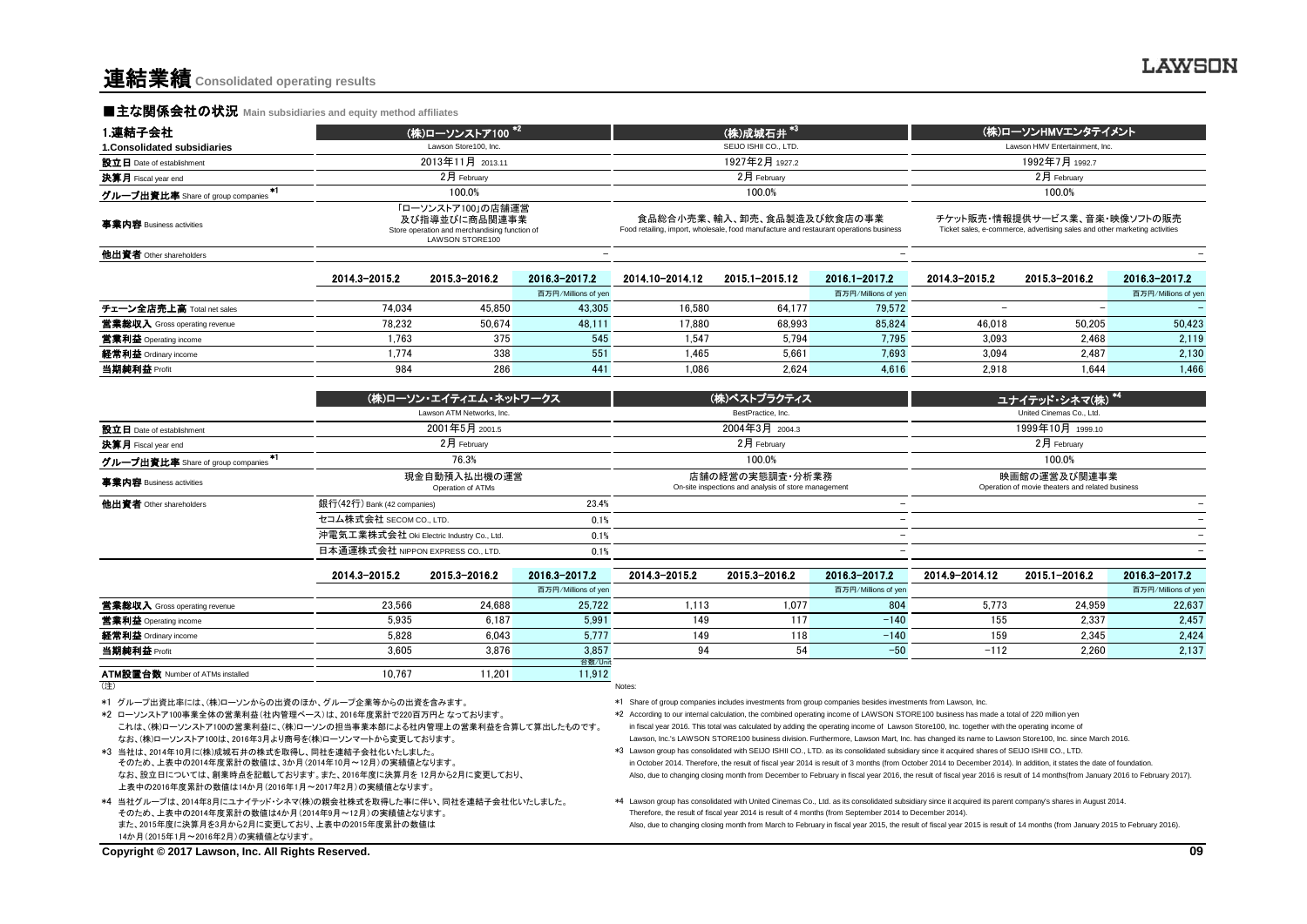#### **■主な関係会社の状況** Main subsidiaries and equity method affiliates

|                                                                                                                                                                                                                                                                                                         |                              | (株)ローソン山陰 *2                                                                             |                          |                                                                                                                                                                                                                                                                                                                                                     | 上海羅森便利有限公司                                                                                                               | $^{\ast}3$          | 重慶羅森便利店有限公司                                                                                                                                                                                                                                                     |                                                                                             |                     |  |
|---------------------------------------------------------------------------------------------------------------------------------------------------------------------------------------------------------------------------------------------------------------------------------------------------------|------------------------------|------------------------------------------------------------------------------------------|--------------------------|-----------------------------------------------------------------------------------------------------------------------------------------------------------------------------------------------------------------------------------------------------------------------------------------------------------------------------------------------------|--------------------------------------------------------------------------------------------------------------------------|---------------------|-----------------------------------------------------------------------------------------------------------------------------------------------------------------------------------------------------------------------------------------------------------------|---------------------------------------------------------------------------------------------|---------------------|--|
|                                                                                                                                                                                                                                                                                                         |                              | Lawson Sanin, Inc.                                                                       |                          |                                                                                                                                                                                                                                                                                                                                                     | Shanghai Lawson, Inc.                                                                                                    |                     | Chongqing Lawson, Inc.                                                                                                                                                                                                                                          |                                                                                             |                     |  |
| 設立日 Date of establishment                                                                                                                                                                                                                                                                               |                              | 2016年9月 2016.9                                                                           |                          |                                                                                                                                                                                                                                                                                                                                                     | 1996年2月 1996.2                                                                                                           |                     |                                                                                                                                                                                                                                                                 | 2010年4月 2010.4                                                                              |                     |  |
| 決算月 Fiscal year end                                                                                                                                                                                                                                                                                     |                              | 2月 February                                                                              |                          |                                                                                                                                                                                                                                                                                                                                                     | 12月 December                                                                                                             |                     |                                                                                                                                                                                                                                                                 | 12月 December                                                                                |                     |  |
| グループ出資比率 Share of group companies                                                                                                                                                                                                                                                                       |                              | 70.2%                                                                                    |                          |                                                                                                                                                                                                                                                                                                                                                     | 100.0%                                                                                                                   |                     |                                                                                                                                                                                                                                                                 | 100.0%                                                                                      |                     |  |
| 事業内容 Business activities                                                                                                                                                                                                                                                                                |                              | 山陰地方におけるコンビニエンスストア事業<br>Lawson's chain-store development and operation in Sanin area     |                          |                                                                                                                                                                                                                                                                                                                                                     | 中国上海市及びその周辺におけるコンビニエンスストア事業<br>Lawson's chain-store development and operation<br>in Shanghai and surrounding area, China |                     |                                                                                                                                                                                                                                                                 | 中国重慶市におけるコンビニエンスストア事業<br>Lawson's chain-store development and operation in Chongqing, China |                     |  |
| 他出資者 Other shareholders                                                                                                                                                                                                                                                                                 | 株式会社ポプラ POPLAR CoLtd.        |                                                                                          | 29.8%                    |                                                                                                                                                                                                                                                                                                                                                     |                                                                                                                          |                     |                                                                                                                                                                                                                                                                 |                                                                                             |                     |  |
|                                                                                                                                                                                                                                                                                                         |                              |                                                                                          | 2016.9-2017.2            | 2014.1-2014.12                                                                                                                                                                                                                                                                                                                                      | 2015.1-2015.12                                                                                                           | 2016.1-2016.12      | 2014.1-2014.12                                                                                                                                                                                                                                                  | 2015.1-2015.12                                                                              | 2016.1-2016.12      |  |
|                                                                                                                                                                                                                                                                                                         |                              |                                                                                          | 百万円/Millions of yen      |                                                                                                                                                                                                                                                                                                                                                     |                                                                                                                          | 百万円/Millions of yen |                                                                                                                                                                                                                                                                 |                                                                                             | 百万円/Millions of yen |  |
| チェーン全店売上高 Total net sales                                                                                                                                                                                                                                                                               | $\overline{\phantom{a}}$     | $\overline{\phantom{0}}$                                                                 | 15.783                   | 1.282                                                                                                                                                                                                                                                                                                                                               | 13.450                                                                                                                   | 20.042              | 3.208                                                                                                                                                                                                                                                           | 4.043                                                                                       | 3,901               |  |
| 営業総収入 Gross operating revenue                                                                                                                                                                                                                                                                           | $\equiv$                     | $\qquad \qquad -$                                                                        | 2,460                    | 1.359                                                                                                                                                                                                                                                                                                                                               | 8.531                                                                                                                    | 13,561              | 3,473                                                                                                                                                                                                                                                           | 4.399                                                                                       | 3,586               |  |
| 営業利益 Operating income                                                                                                                                                                                                                                                                                   | $\overline{\phantom{a}}$     | $\overline{\phantom{0}}$                                                                 | $-56$                    | $-645$                                                                                                                                                                                                                                                                                                                                              | $-755$                                                                                                                   | $-555$              | $-903$                                                                                                                                                                                                                                                          | $-778$                                                                                      | $-452$              |  |
| 経常利益 Ordinary income                                                                                                                                                                                                                                                                                    | $\equiv$                     | $\overline{\phantom{0}}$                                                                 | $-45$                    | $-583$                                                                                                                                                                                                                                                                                                                                              | $-844$                                                                                                                   | $-644$              | $-882$                                                                                                                                                                                                                                                          | $-898$                                                                                      | $-577$              |  |
| 当期純利益 Profit                                                                                                                                                                                                                                                                                            | $\equiv$                     | $\equiv$                                                                                 | $-75$                    | $-924$                                                                                                                                                                                                                                                                                                                                              | $-1.099$                                                                                                                 | $-1.347$            | $-1.046$                                                                                                                                                                                                                                                        | $-972$                                                                                      | $-623$              |  |
|                                                                                                                                                                                                                                                                                                         |                              | 大連羅森便利店有限公司<br>Dalian Lawson, Inc.                                                       |                          |                                                                                                                                                                                                                                                                                                                                                     | 羅森(北京)有限公司<br>Beijing Lawson, Inc.                                                                                       |                     |                                                                                                                                                                                                                                                                 | Saha Lawson Co., Ltd.                                                                       |                     |  |
|                                                                                                                                                                                                                                                                                                         |                              | 2011年9月 2011.9                                                                           |                          |                                                                                                                                                                                                                                                                                                                                                     | 2013年5月 2013.5                                                                                                           |                     |                                                                                                                                                                                                                                                                 | 2012年11月 2012.11                                                                            |                     |  |
| 設立日 Date of establishment<br>決算月 Fiscal year end                                                                                                                                                                                                                                                        |                              | $12月$ December                                                                           |                          | 12月 December                                                                                                                                                                                                                                                                                                                                        |                                                                                                                          |                     |                                                                                                                                                                                                                                                                 | 12月 December                                                                                |                     |  |
|                                                                                                                                                                                                                                                                                                         |                              | 98.3%                                                                                    |                          | 100.0%                                                                                                                                                                                                                                                                                                                                              |                                                                                                                          |                     |                                                                                                                                                                                                                                                                 | 49.0%                                                                                       |                     |  |
| グループ出資比率 Share of group companies <sup>*1</sup>                                                                                                                                                                                                                                                         |                              |                                                                                          |                          |                                                                                                                                                                                                                                                                                                                                                     |                                                                                                                          |                     |                                                                                                                                                                                                                                                                 |                                                                                             |                     |  |
| 事業内容 Business activities                                                                                                                                                                                                                                                                                |                              | 中国大連市におけるコンビニエンスストア事業<br>Lawson's chain-store development and operation in Dalian, China |                          | 中国北京市におけるコンビニエンスストア事業<br>Lawson's chain-store development and operation in Beijing, China                                                                                                                                                                                                                                                           |                                                                                                                          |                     |                                                                                                                                                                                                                                                                 | タイにおけるコンビニエンスストア事業<br>Operating stores "LAWSON 108" and "108SHOP" in Thailand               |                     |  |
| 他出資者 Other shareholders                                                                                                                                                                                                                                                                                 | 亜恵美食有限公司 Acasia Foods CoLTD. |                                                                                          | 1.7%                     |                                                                                                                                                                                                                                                                                                                                                     |                                                                                                                          |                     | - Saha Pathanapibul PLC                                                                                                                                                                                                                                         |                                                                                             | 20.0%               |  |
|                                                                                                                                                                                                                                                                                                         |                              |                                                                                          | $\overline{\phantom{a}}$ |                                                                                                                                                                                                                                                                                                                                                     |                                                                                                                          |                     | - Saha Pathana Interholding PLC.                                                                                                                                                                                                                                |                                                                                             | 9.0%                |  |
|                                                                                                                                                                                                                                                                                                         |                              |                                                                                          |                          |                                                                                                                                                                                                                                                                                                                                                     |                                                                                                                          |                     | - I.C.C International PLC.                                                                                                                                                                                                                                      |                                                                                             | 9.0%                |  |
|                                                                                                                                                                                                                                                                                                         |                              |                                                                                          | $\overline{\phantom{0}}$ |                                                                                                                                                                                                                                                                                                                                                     |                                                                                                                          |                     | - Thai President Foods PLC.                                                                                                                                                                                                                                     |                                                                                             | 9.0%                |  |
|                                                                                                                                                                                                                                                                                                         |                              |                                                                                          | $\overline{\phantom{a}}$ |                                                                                                                                                                                                                                                                                                                                                     |                                                                                                                          |                     | - Others                                                                                                                                                                                                                                                        |                                                                                             | 4.0%                |  |
|                                                                                                                                                                                                                                                                                                         | 2014.1-2014.12               | 2015.1-2015.12                                                                           | 2016.1-2016.12           |                                                                                                                                                                                                                                                                                                                                                     |                                                                                                                          | 2016.1-2016.12      | 2014.1-2014.12                                                                                                                                                                                                                                                  | 2015.1-2015.12                                                                              | 2016.1-2016.12      |  |
|                                                                                                                                                                                                                                                                                                         |                              |                                                                                          | 百万円/Millions of yen      |                                                                                                                                                                                                                                                                                                                                                     |                                                                                                                          | 百万円/Millions of yen |                                                                                                                                                                                                                                                                 |                                                                                             | 百万円/Millions of yen |  |
| チェーン全店売上高 Total net sales                                                                                                                                                                                                                                                                               | 975                          | 1,469                                                                                    | 2,534                    | $\overline{\phantom{m}}$                                                                                                                                                                                                                                                                                                                            |                                                                                                                          | 2,114               | 7,416                                                                                                                                                                                                                                                           | 6,404                                                                                       | 6,499               |  |
| 営業総収入 Gross operating revenue                                                                                                                                                                                                                                                                           | 995                          | 1.502                                                                                    | 2.043                    | $\equiv$                                                                                                                                                                                                                                                                                                                                            | $\overline{\phantom{m}}$                                                                                                 | 2.168               | 7.800                                                                                                                                                                                                                                                           | 6.962                                                                                       | 7,171               |  |
| 営業利益 Operating income                                                                                                                                                                                                                                                                                   | $-312$                       | $-312$                                                                                   | $-183$                   | $\equiv$                                                                                                                                                                                                                                                                                                                                            | $\equiv$                                                                                                                 | $-643$              | $-655$                                                                                                                                                                                                                                                          | $-251$                                                                                      | $-305$              |  |
| 経常利益 Ordinary income                                                                                                                                                                                                                                                                                    | $-315$                       | $-308$                                                                                   | $-185$                   | $\overline{\phantom{a}}$                                                                                                                                                                                                                                                                                                                            | $\overline{\phantom{m}}$                                                                                                 | $-568$              | $-730$                                                                                                                                                                                                                                                          | $-260$                                                                                      | $-323$              |  |
| 当期純利益 Profit                                                                                                                                                                                                                                                                                            | $-338$                       | $-344$                                                                                   | $-190$                   | $\equiv$                                                                                                                                                                                                                                                                                                                                            | $\equiv$                                                                                                                 | $-634$              | $-831$                                                                                                                                                                                                                                                          | $-308$                                                                                      | $-396$              |  |
| (注)                                                                                                                                                                                                                                                                                                     |                              |                                                                                          |                          | Notes:                                                                                                                                                                                                                                                                                                                                              |                                                                                                                          |                     |                                                                                                                                                                                                                                                                 |                                                                                             |                     |  |
| *1 グループ出資比率には、(株)ローソンからの出資のほか、グループ企業等からの出資を含みます。<br>*2 (株)ローソン山陰は、2016年9月より当社の連結子会社になっております。<br>そのため、上表中の2016年度累計の数値は6か月(2016年9月~2017年2月)の実績値となります。<br>*3 上表中の決算数値は、上海羅森便利有限公司に、中国上海市及びその周辺地域の上海楽松商貿有限公司、<br>上海恭匯貿易有限公司、浙江羅森百貨有限公司3社の経営成績を合算しております。<br>なお、上海羅森便利有限公司は、2017年2月より商号を上海華聯羅森有限公司から変更しております。 |                              |                                                                                          |                          | *1 Share of group companies includes investments from group companies besides investments from Lawson, Inc.<br>*2 Lawson Sanin, Inc. has become a consolidated subsidiary of Lawson, Inc. since September 2016. Therefore, the above numbers<br>*3 The operating result of Shanghai Lawson, Inc. includes a sum of operating results of 3 companies | of fiscal year 2016 are results of 6 months (from September 2016 to February 2017).                                      |                     | (Shanghai Le Song Trading Co., Ltd., Shang Hai Gong Hui Trading Co., Ltd. and Zhejiang Lawson, Inc. located in Shanghai and surrounding area).<br>Furthermore, Shanghai Hualian Lawson, Inc. has changed its name to Shanghai Lawson, Inc. since February 2017. |                                                                                             |                     |  |
| *4 羅森(北京)有限公司は、2016年度より連結の範囲に含めております。<br>なお、上表中の決算数値は、羅森(北京)有限公司に、北京羅松商貿有限公司の経営成績を合算しております。                                                                                                                                                                                                             |                              |                                                                                          |                          | *4 Beijing Lawson, Inc. has been included in the scope of consolidation starting from fiscal year 2016.                                                                                                                                                                                                                                             |                                                                                                                          |                     | Furthermore, the operating result of Beijing Lawson, Inc. includes the operating result of BEIJING LUOSONG Co., Ltd.                                                                                                                                            |                                                                                             |                     |  |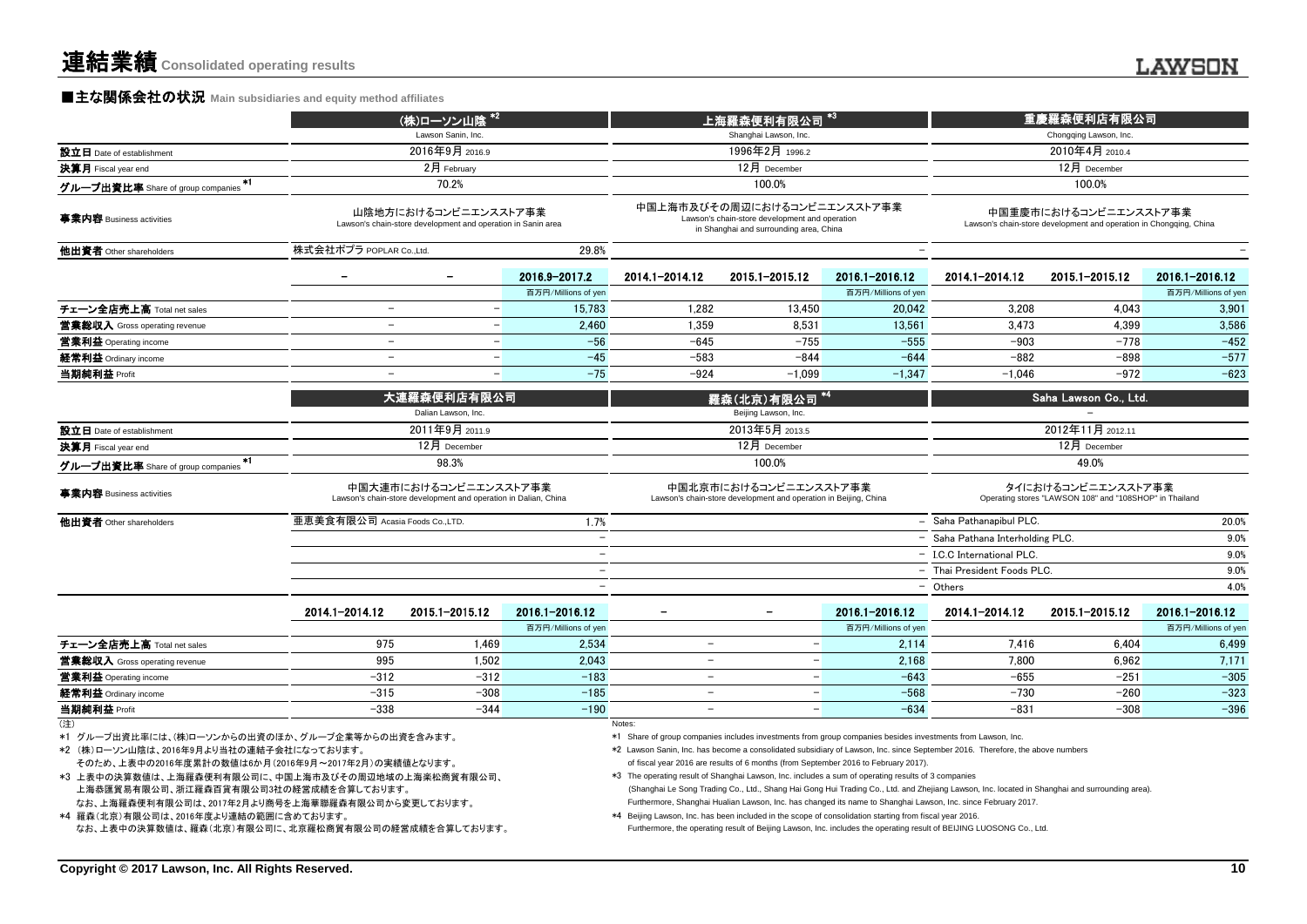## **■主な関係会社の状況** Main subsidiaries and equity method affiliates

|                                         |                                                                             | (株)SCI         |                     |  |  |  |
|-----------------------------------------|-----------------------------------------------------------------------------|----------------|---------------------|--|--|--|
|                                         |                                                                             | SCI, Inc.      |                     |  |  |  |
| 設立日 Date of establishment               |                                                                             | 2012年7月 2012.7 |                     |  |  |  |
| 決算月 Fiscal year end                     |                                                                             | 2月 February    |                     |  |  |  |
| #1<br>グループ出資比率 Share of group companies | 100.0%                                                                      |                |                     |  |  |  |
| 事業内容 Business activities                | SCM機能子会社<br>Serving supply chain management of convenience store businesses |                |                     |  |  |  |
|                                         |                                                                             |                |                     |  |  |  |
| 他出資者 Other shareholders                 |                                                                             |                |                     |  |  |  |
|                                         | 2014.3-2015.2                                                               | 2015.3-2016.2  | 2016.3-2017.2       |  |  |  |
|                                         |                                                                             |                | 百万円/Millions of yen |  |  |  |
| 取扱高 Gross sales                         | 87.638                                                                      | 191.299        | 256.143             |  |  |  |
| 営業利益 Operating income                   | 1,128                                                                       | 2.364          | 1,860               |  |  |  |
| 経常利益 Ordinary income                    | 1.128                                                                       | 2,368          | 2,065               |  |  |  |

| 2.持分法適用関連会社                       |                       | (株)ローソン沖縄                                                                        |                     |                                                                                     | (株)ローソン南九州                |                                       |                                                                                | (株)ローソン高知*2   |                     |  |
|-----------------------------------|-----------------------|----------------------------------------------------------------------------------|---------------------|-------------------------------------------------------------------------------------|---------------------------|---------------------------------------|--------------------------------------------------------------------------------|---------------|---------------------|--|
| 2. Equity method affiliates       |                       | Lawson Okinawa, Inc.                                                             |                     |                                                                                     | Lawson Minamikyushu, Inc. |                                       | Lawson Kochi, Inc.                                                             |               |                     |  |
| 設立日 Date of establishment         |                       | 2009年10月 2009.10                                                                 |                     | 2013年5月 2013.5                                                                      |                           |                                       | 2015年4月 2015.4                                                                 |               |                     |  |
| 決算月 Fiscal year end               |                       | $2$ 月 February                                                                   |                     |                                                                                     | $2月$ February             |                                       |                                                                                | $2月$ February |                     |  |
| グループ出資比率 Share of group companies |                       | 49.0%                                                                            | 49.0%               |                                                                                     |                           | 49.0%                                 |                                                                                |               |                     |  |
| 事業内容 Business activities          |                       | 沖縄県におけるコンビニエンスストア事業<br>Lawson's chain-store development and operation in Okinawa |                     | 鹿児島県におけるコンビニエンスストア事業<br>Lawson's chain-store development and operation in Kagoshima |                           |                                       | 高知県におけるコンビニエンスストア事業<br>Lawson's chain-store development and operation in Kochi |               |                     |  |
| 他出資者 Other shareholders           | 株式会社サンエー SAN-A COLTD. |                                                                                  |                     | 51.0% 南国殖産株式会社 Nangoku Corporation Co., Ltd.                                        |                           | 51.0% 株式会社サニーマート SUNNY MART Co., Ltd. |                                                                                | 51.0%         |                     |  |
|                                   | 2014.3-2015.2         | 2015.3-2016.2                                                                    | 2016.3-2017.2       | 2014.3-2015.2                                                                       | 2015.3-2016.2             | 2016.3-2017.2                         |                                                                                | 2015.4-2016.2 | 2016.3-2017.2       |  |
|                                   |                       |                                                                                  | 百万円/Millions of yen |                                                                                     |                           | 百万円/Millions of yen                   |                                                                                |               | 百万円/Millions of yen |  |
| 営業総収入 Gross operating revenue     | 4.674                 | 5.605                                                                            | 6,509               | 3,594                                                                               | 3.756                     | 4.007                                 |                                                                                | 4.208         | 4,482               |  |
| 営業利益 Operating income             | 1.182                 | 1.406                                                                            | 1.637               | $-421$                                                                              | $-183$                    | 94                                    |                                                                                | 430           | 463                 |  |
| 経常利益 Ordinary income              | 1.194                 | 1.414                                                                            | 1.646               | $-441$                                                                              | $-173$                    | 99                                    | $\overline{\phantom{0}}$                                                       | 438           | 468                 |  |
| 当期純利益 Profit                      | 738                   | 953                                                                              | 1,081               | $-472$                                                                              | $-590$                    | $-93$                                 |                                                                                | 285           | 298                 |  |
| (注)                               |                       |                                                                                  |                     | Notes:                                                                              |                           |                                       |                                                                                |               |                     |  |

\*2 (株)ローソン高知は、2015年4月より当社の持分法適用関連会社になっております。 \*2 Lawson Kochi, Inc. has become an equity method affiliates of Lawson, Inc. since April 2015.

そのため、 上表中の2015年度累計の数値は11か月(2015年4月~2016年2月)の実績値となります。

\*1 グループ出資比率には、(株)ローソンからの出資のほか、グループ企業等からの出資を含みます。 \*1 Share of group companies includes investments from group companies besides investments from Lawson, Inc.

Therefore, the result of fiscal year 2015 is result of 11 months (from April 2015 to February 2016).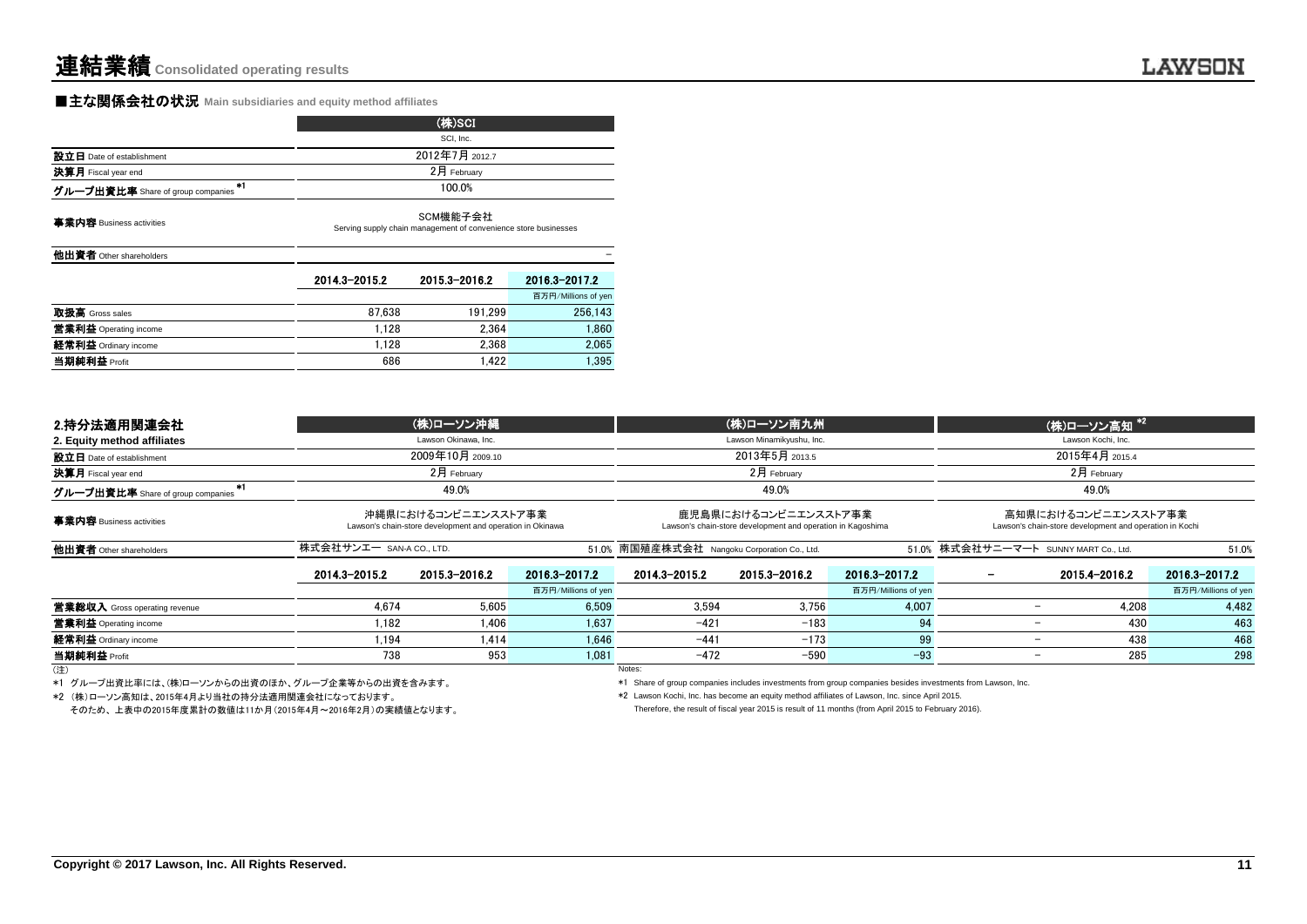#### **■主な業績と予想 Results and forecasts for major financial indicators**

|                                                                                                        | 2015年度/FY2015                     |         | 2016年度/FY2016                     |         |                                   |                          | 2017年度(計画)/FY2017 (Forecast) * <sup>2</sup> |                          |
|--------------------------------------------------------------------------------------------------------|-----------------------------------|---------|-----------------------------------|---------|-----------------------------------|--------------------------|---------------------------------------------|--------------------------|
|                                                                                                        | 通期/Full year                      |         | 通期/Full year                      |         | 第2四半期累計期間/1H                      |                          | 通期計画/Full year                              |                          |
|                                                                                                        | 2015.3.1 - 2016.2.29<br>金額/Amount | 前年比/YoY | 2016.3.1 - 2017.2.28<br>金額/Amount | 前年比/YoY | 2017.3.1 - 2017.8.31<br>金額/Amount | 前年比/YoY                  | 2017.3.1 - 2018.2.28<br>金額/Amount           | 前年比/YoY                  |
| チェーン全店売上高(百万円)<br>Net sales of all convenience stores (millions of yen)                                | 1.960.266                         | 101.4%  | 2.027.504                         | 103.4%  | 1.070.000                         | 104.0%                   | 2.140.000                                   | 105.5%                   |
| 加盟店売上高(百万円)<br>Net sales of franchised stores (millions of yen)                                        | 1.926.544                         | 101.3%  | 1.986.572                         | 103.1%  |                                   |                          |                                             |                          |
| 直営店売上高(百万円)<br>Net sales of company-operated stores (millions of yen)                                  | 33.722                            | 109.8%  | 40.931                            | 121.4%  |                                   |                          |                                             |                          |
| $*1$<br><b>営業総収入</b> (百万円) Gross operating revenue (millions of yen)                                   | 333.855                           | 105.5%  | 356.186                           | 106.7%  | 192.000                           | 106.6%                   | 384.000                                     | 107.8%                   |
| <b>営業総利益</b> (百万円) Operating gross profit (millions of yen)                                            | 308.889                           | 105.1%  | 325.716                           | 105.4%  | $\overline{\phantom{0}}$          | $\overline{\phantom{a}}$ | $\overline{\phantom{m}}$                    |                          |
| (対チェーン全店売上高比)<br>(Operating gross profit on Net sales of all convenience stores)                       | 15.8%                             |         | 16.1%                             |         | $\overline{\phantom{m}}$          |                          | $\overline{\phantom{0}}$                    |                          |
| 販売費及び一般管理費(百万円)<br>Selling, general and administrative expenses (millions of yen)                      | 251.641                           | 108.0%  | 268.296                           | 106.6%  | $\overline{a}$                    |                          |                                             |                          |
| (対チェーン全店売上高比)<br>(Selling, general and administrative expenses on Net sales of all convenience stores) | 12.8%                             |         | 13.2%                             |         | $\qquad \qquad -$                 |                          | $\overline{\phantom{0}}$                    |                          |
| <b>営業利益</b> (百万円) Operating income (millions of yen)                                                   | 57.247                            | 93.9%   | 57.419                            | 100.3%  | 30,000                            | 94.4%                    | 52,000                                      | 90.6%                    |
| (対チェーン全店売上高比)<br>(Operating income on Net sales of all convenience stores)                             | 2.9%                              |         | 2.8%                              |         |                                   |                          |                                             |                          |
| 経常利益 (百万円) Ordinary income (millions of yen)                                                           | 54.982                            | 89.2%   | 56.459                            | 102.7%  | 29,000                            | 95.4%                    | 49.500                                      | 87.7%                    |
| 当期純利益 (百万円) Profit (millions of yen)                                                                   | 21.802                            | 83.2%   | 19.088                            | 87.6%   | 17.500                            | 96.1%                    | 25,000                                      | 131.0%                   |
| 1株当たり当期純利益 (円) Profit per share (yen)                                                                  | 218.02                            |         | 190.86                            |         | 174.97                            |                          | 249.96                                      |                          |
| 純資産 (百万円) Net assets (millions of yen)                                                                 | 243,576                           |         | 237,409                           |         |                                   | $\overline{\phantom{0}}$ |                                             |                          |
| 総資産 (百万円) Total assets (millions of yen)                                                               | 714.875                           |         | 767.986                           |         |                                   | $\overline{\phantom{0}}$ |                                             |                          |
| 1株当たり純資産 (円) Net assets per share (yen)                                                                | 2.432.73                          |         | 2.370.59                          |         |                                   | $\overline{\phantom{m}}$ |                                             | $\overline{\phantom{0}}$ |
| 総資産当期純利益率 ROA                                                                                          |                                   | 3.1%    |                                   | 2.6%    |                                   | $\overline{\phantom{m}}$ |                                             |                          |
| 自己資本当期純利益率 ROE                                                                                         |                                   | 8.9%    |                                   | 7.9%    |                                   | $\overline{\phantom{m}}$ |                                             |                          |
| 流動比率 Current ratio                                                                                     |                                   | 52.8%   | 55.8%                             |         |                                   | $\overline{\phantom{m}}$ |                                             | $\overline{\phantom{0}}$ |
| 固定比率 Fixed ratio                                                                                       | 233.2%                            |         | 247.1%                            |         |                                   | $\overline{\phantom{m}}$ |                                             |                          |
| 自己資本比率 Shareholders' equity ratio                                                                      |                                   | 34.0%   | 30.9%                             |         |                                   | $\overline{\phantom{m}}$ |                                             |                          |
| (注)                                                                                                    | Notes:                            |         |                                   |         |                                   |                          |                                             |                          |

\*1 営業総収入は直営店売上高、加盟店からの収入等の合計です。

\*2 計画の1株当たり当期純利益に関しては、2017年2月28日現在の期末発行済株式数を用いて算出しております。

\*1 The gross operating revenue is a sum of total sales of company-operated stores, income from franchised stores and others.

\*2 Forecasted profit per share is calculated based on the number of outstanding shares as of February 28, 2017.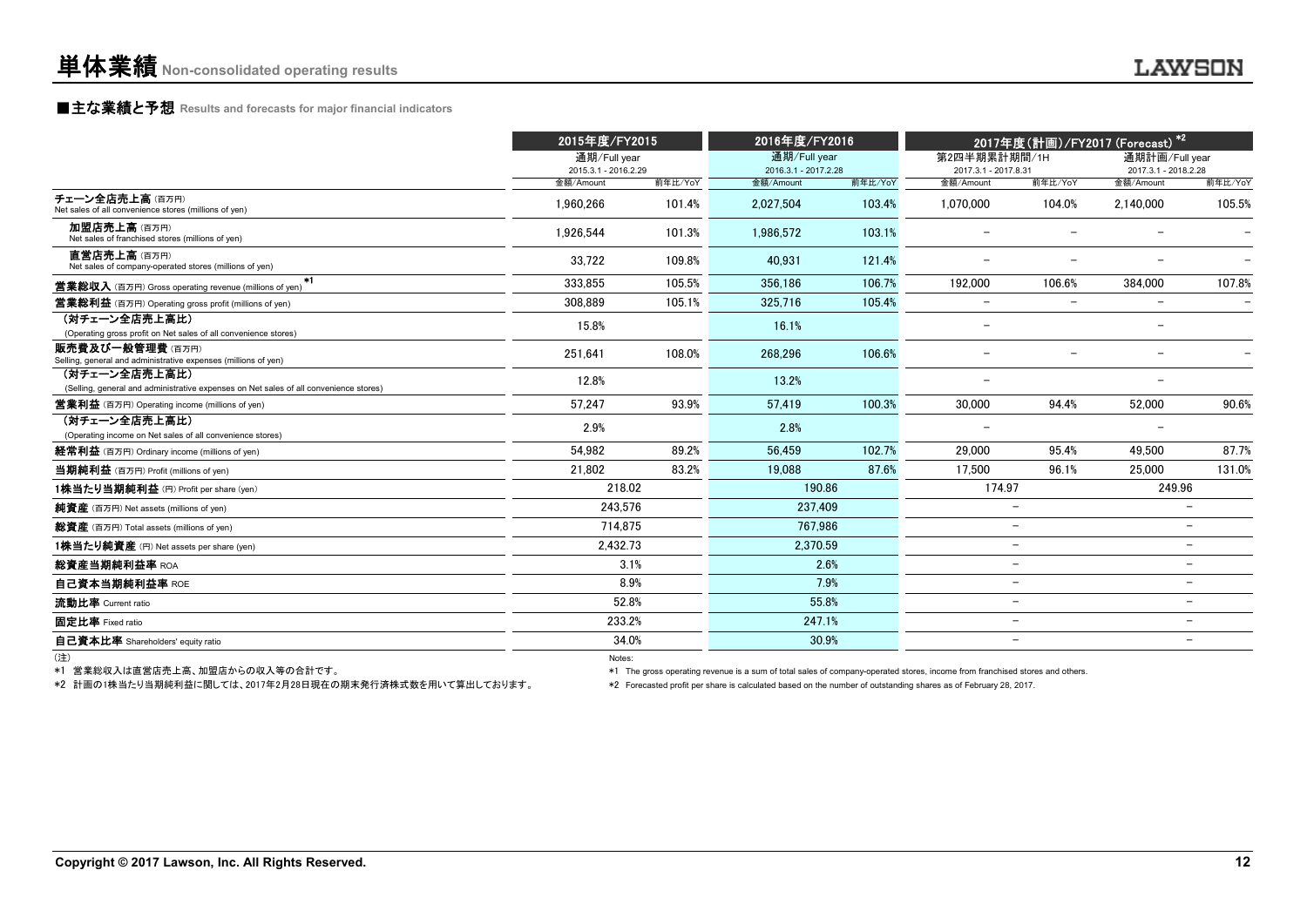#### ■損益計算書 **Non-consolidated statement of income**

|                                                                  |                 | 2015年度/FY2015            |                          | 2016年度/FY2016            |         | 前年増減                     |
|------------------------------------------------------------------|-----------------|--------------------------|--------------------------|--------------------------|---------|--------------------------|
|                                                                  |                 | 2015.3.1 - 2016.2.29     |                          | 2016.3.1 - 2017.2.28     |         | Increase (Decrease)      |
|                                                                  |                 | 百万円/Millions of yen      | 前年比/YoY                  | 百万円/Millions of yen      | 前年比/YoY | 百万円/Millions of yen      |
| A.営業総収入 Gross operating revenue                                  | $B + E$         | 333,855                  | 105.5%                   | 356,186                  | 106.7%  | 22,331                   |
| B.売上高 Net sales <sup>*1</sup>                                    |                 | 35,013                   | 111.2%                   | 42,365                   | 121.0%  | 7,351                    |
| $*2$<br><b>C.売上原価</b> Cost of sales                              |                 | 24,966                   | 111.4%                   | 30,470                   | 122.0%  | 5,503                    |
| *3<br>D.売上総利益 Gross profit                                       | $B - C$         | 10.047                   | 110.4%                   | 11,894                   | 118.4%  | 1,847                    |
| <b>E.営業収入</b> Operating revenue                                  | $F + G$         | 298,841                  | 104.9%                   | 313,821                  | 105.0%  | 14,979                   |
| F.加盟店からの収入 Income from franchised stores                         |                 | 263.067                  | 103.9%                   | 273,945                  | 104.1%  | 10,877                   |
| G.その他の営業収入 Other operating revenue                               |                 | 35,774                   | 113.2%                   | 39,876                   | 111.5%  | 4,102                    |
| H.営業総利益 Operating gross profit                                   | $A - C = D + E$ | 308,889                  | 105.1%                   | 325,716                  | 105.4%  | 16,827                   |
| <b>I.販売費及び一般管理費</b> Selling, general and administrative expenses |                 | 251,641                  | 108.0%                   | 268,296                  | 106.6%  | 16,654                   |
| J.営業利益 Operating income                                          | $H - I$         | 57,247                   | 93.9%                    | 57,419                   | 100.3%  | 172                      |
| 営業外収益 Non-operating income                                       |                 | 2,763                    | 66.9%                    | 3,170                    | 114.7%  | 406                      |
| 営業外費用 Non-operating expenses                                     |                 | 5,028                    | 145.8%                   | 4,130                    | 82.1%   | $-898$                   |
| 経常利益 Ordinary income                                             |                 | 54,982                   | 89.2%                    | 56,459                   | 102.7%  | 1,477                    |
| 特別利益 Extraordinary income                                        |                 | $\overline{\phantom{0}}$ |                          | $\overline{\phantom{0}}$ |         | $\overline{\phantom{0}}$ |
| 特別損失 Extraordinary losses                                        |                 | 15,727                   | 112.9%                   | 21,710                   | 138.0%  | 5,982                    |
| 税引前当期純利益 Profit before income taxes                              |                 | 39,255                   | 81.8%                    | 34,749                   | 88.5%   | $-4,505$                 |
| 法人税、住民税及び事業税 Income taxes - current                              |                 | 15.680                   | 71.8%                    | 14,749                   | 94.1%   | $-931$                   |
| 法人税等調整額 Income taxes - deferred                                  |                 | 1,772                    | $\overline{\phantom{0}}$ | 912                      | 51.4%   | $-860$                   |
| 当期純利益 Profit                                                     |                 | 21,802                   | 83.2%                    | 19,088                   | 87.6%   | $-2,713$                 |

## ■販売費及び一般管理費の主な明細 **Selling, general and administrative expenses**

|                                                          |                      | 2015年度/FY2015 |                      | 2016年度/FY2016       |                     |  |
|----------------------------------------------------------|----------------------|---------------|----------------------|---------------------|---------------------|--|
|                                                          | 2015.3.1 - 2016.2.29 |               | 2016.3.1 - 2017.2.28 | Increase (Decrease) |                     |  |
|                                                          | 百万円/Millions of yen  | 前年比/YoY       | 百万円/Millions of yen  | 前年比/YoY             | 百万円/Millions of yen |  |
| <b>地代家賃</b> Rents                                        | 95,405               | 104.2%        | 100,182              | 105.0%              | 4,777               |  |
| 人件費 Personnel expenses                                   | 39.247               | 107.0%        | 41.527               | 105.8%              | 2.279               |  |
| 動産リース料 Equipment leasing charges                         | 2,300                | 72.7%         | 1,677                | 72.9%               | $-622$              |  |
| 有形固定資産減価償却費 Depreciation of property and store equipment | 35.929               | 119.3%        | 39.210               | 109.1%              | 3,281               |  |
| <b>広告宣伝費</b> Advertising expenses                        | 14,705               | 178.7%        | 13,808               | 93.9%               | $-896$              |  |
| その他 Other                                                | 64.053               | 101.4%        | 71.889               | 112.2%              | 7.836               |  |
| 合計 Total                                                 | 251.641              | 108.0%        | 268.296              | 106.6%              | 16,654              |  |
| (注)                                                      |                      | Notes:        |                      |                     |                     |  |
| .                                                        |                      |               |                      |                     |                     |  |

\*1 「売上高」は、直営店売上高及びEコマース売上高の合計です。

\*2 「売上原価」は、商品売上原価です。

\*3 「売上総利益」は、商品売上総利益です。

\*1 Net sales of company-operated stores and e-commerce business.

\*2 Cost of goods sold.

\*3 Gross profit on goods sales.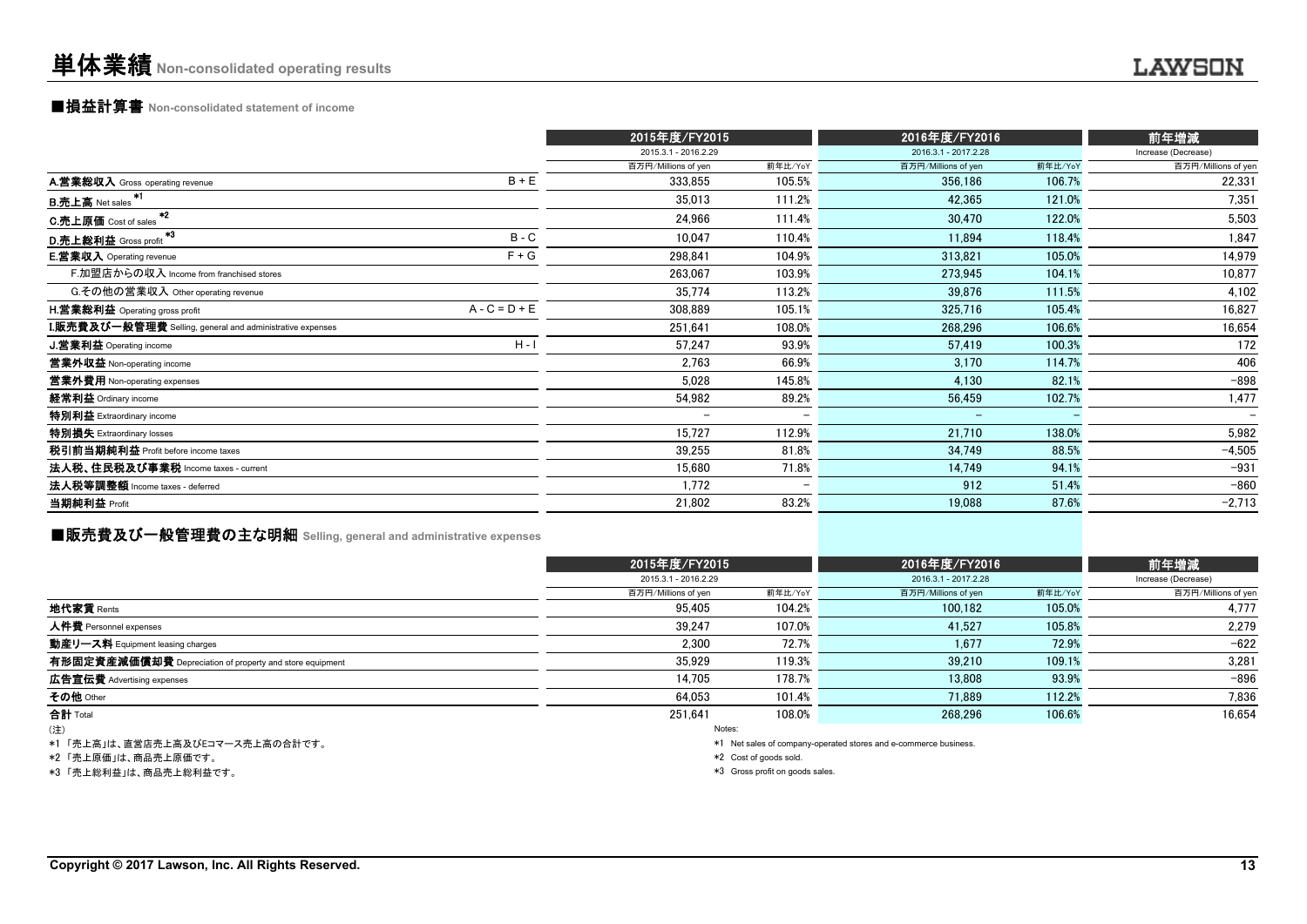## ■営業外収益・営業外費用内訳 **Non-operating income & Non-operating expenses**

|                                            | 2015年度/FY2015            | 2016年度/FY2016        | 前年増減                |
|--------------------------------------------|--------------------------|----------------------|---------------------|
|                                            | 2015.3.1 - 2016.2.29     | 2016.3.1 - 2017.2.28 | Increase (Decrease) |
|                                            | 百万円/Millions of yen      | 百万円/Millions of yen  | 百万円/Millions of yen |
| 受取利息 Interest income                       | 879                      | 780                  | $-98$               |
| 受取配当金 Dividend income                      | 327                      | 516                  | 189                 |
| 受取補償金 Compensation income                  | 645                      | 524                  | $-121$              |
| デリバティブ評価益 Gain on valuation of derivatives | $\overline{\phantom{0}}$ | 409                  | 409                 |
| その他 Other                                  | 911                      | 939                  | 28                  |
| 営業外収益合計 Non-operating income               | 2,763                    | 3,170                | 406                 |
| 支払利息 Interest expenses                     | 1.540                    | 1.569                | 29                  |
| リース解約損 Loss on cancellation of leases      | 1.881                    | 1.243                | $-637$              |
| 為替差損 Foreign exchange losses               | 980                      | 481                  | $-498$              |
| 災害による損失 Loss on disaster                   | $\overline{\phantom{0}}$ | 422                  | 422                 |
| その他 Other                                  | 626                      | 412                  | $-213$              |
| 営業外費用合計 Non-operating expenses             | 5.028                    | 4.130                | $-898$              |

### ■特別利益・特別損失内訳 **Extraordinary income & Extraordinary losses**

|                                                                                       | 2015年度/FY2015        | 2016年度/FY2016        | 前年増減                |
|---------------------------------------------------------------------------------------|----------------------|----------------------|---------------------|
|                                                                                       | 2015.3.1 - 2016.2.29 | 2016.3.1 - 2017.2.28 | Increase (Decrease) |
|                                                                                       | 百万円/Millions of yen  | 百万円/Millions of yen  | 百万円/Millions of yen |
| 特別利益合計 Extraordinary income                                                           |                      |                      |                     |
| 固定資産売却損 Loss on sales of non-current assets                                           | 170                  | 294                  | 124                 |
| 固定資産除却損 Loss on retirement of non-current assets                                      | 4,172                | 3,388                | $-783$              |
| 減損損失 Impairment loss                                                                  | 9,155                | 9,034                | $-120$              |
| 関係会社出資金評価損 Loss on valuation of investments in capital of subsidiaries and associates | 773                  | 8,603                | 7.830               |
| その他 Other                                                                             | 1.455                | 387                  | $-1.067$            |
| 特別損失合計 Extraordinary losses                                                           | 15.727               | 21.710               | 5.982               |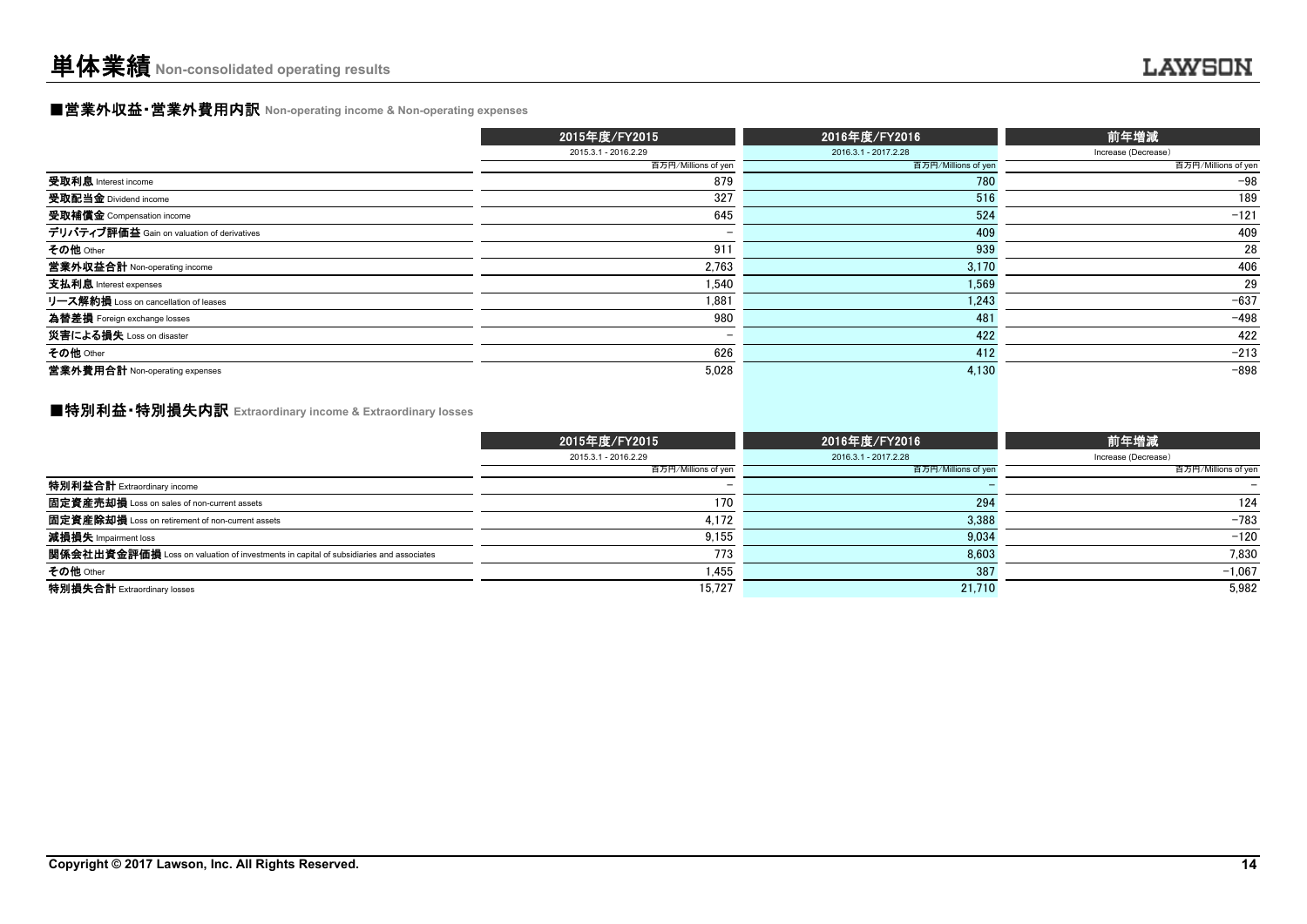| ■投融資の状況 Capital expenditure                              | 2015年度/FY2015        | 2016年度/FY2016        | 前年増減                | 2017年度計画                         |
|----------------------------------------------------------|----------------------|----------------------|---------------------|----------------------------------|
|                                                          | 2015.3.1 - 2016.2.29 | 2016.3.1 - 2017.2.28 | Increase (Decrease) | Forecasts / 2017.3.1 - 2018.2.28 |
|                                                          | 百万円/Millions of yen  | 百万円/Millions of yen  | 百万円/Millions of yen | 百万円/Millions of yen              |
| 新店投資 New store investments                               | 38.433               | 44.746               | 6.313               | 64,500                           |
| 既存店投資 Existing store investments                         | 5.839                | 6.155                | 316                 | 9.000                            |
| システム関連投資 IT - related investments                        | 10.597               | 17.771               | 7,173               | 15.500                           |
| その他 Other                                                | 1.026                | 827                  | $-199$              | 1,000                            |
| 投資小計 Subtotal                                            | 55,896               | 69,501               | 13,604              | 90,000                           |
| 出資·融資 Investments and advances                           | 308                  | $-3.181$             | $-3.489$            | 7,000                            |
| リース Leases                                               | 32,311               | 37.834               | 5,523               | 54,000                           |
| 合計 Total                                                 | 88,516               | 104.154              | 15,638              | 151,000                          |
| 有形固定資産減価償却費 Depreciation of property and store equipment | 35.929               | 39,210               | 3.281               | 42.500                           |
| 無形固定資産償却費 Amortization of intangible assets              | 5,307                | 5,981                | 673                 | 7,400                            |
| 減価償却費合計 Total depreciation and amortization              | 41,237               | 45,192               | 3,954               | 49,900                           |
| (注)                                                      |                      | Note:                |                     |                                  |

\* リース債務の返済による支出は、2015年度は21,710百万円、2016年度は26,120百万円です。

 \* The amount of repayments of lease obligations is 21,710 millions of yen in fiscal year 2015 and 26,120 millions of yen in fiscal year 2016.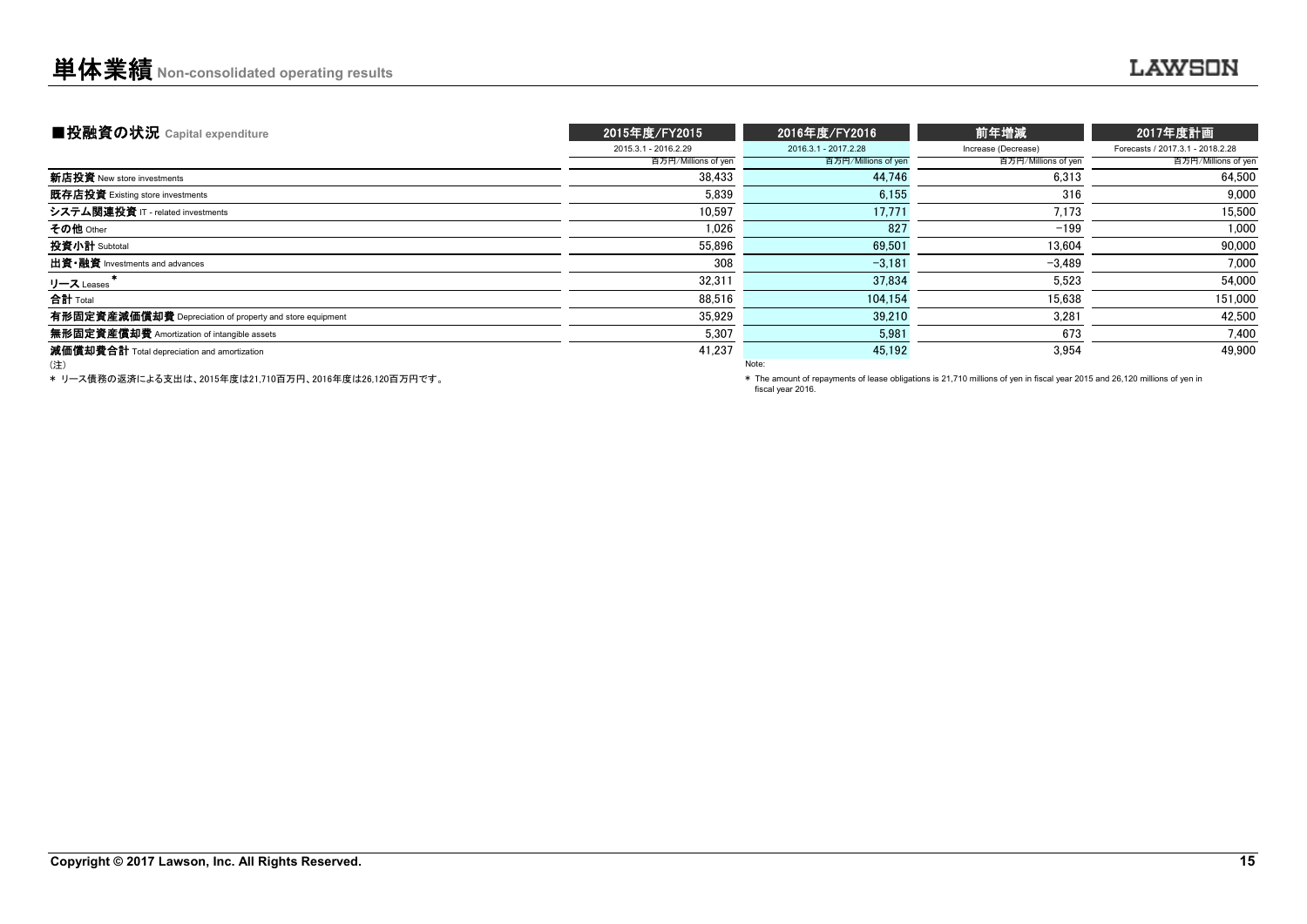## ■貸借対照表 **Non-consolidated balance sheet**

|                                                                         | 2015年度<br>(2016年2月29日現在) | 2016年度<br>(2017年2月28日現在) | 2015年度末からの増減                       |
|-------------------------------------------------------------------------|--------------------------|--------------------------|------------------------------------|
|                                                                         | FY2015 (As of 2016.2.29) | FY2016 (As of 2017.2.28) | Increase (Decrease) from 2016.2.29 |
| [資産の部 Assets]                                                           | 百万円/Millions of yen      | 百万円/Millions of yen      | 百万円/Millions of yen                |
| 流動資産 Current assets                                                     | 147,670                  | 182,009                  | 34,338                             |
| 現金及び預金 Cash and deposits                                                | 48,453                   | 51,283                   | 2.829                              |
| 加盟店貸勘定 Accounts receivable - due from franchised stores                 | 29,636                   | 38,301                   | 8.664                              |
| リース債権 Lease receivables                                                 | 5,905                    | 20,276                   | 14,370                             |
| 商品 Merchandise                                                          | 952                      | 1,426                    | 473                                |
| 前払費用 Prepaid expenses                                                   | 12,179                   | 13,741                   | 1,561                              |
| 未収入金 Accounts receivable - other                                        | 40.895                   | 46.705                   | 5,810                              |
| 繰延税金資産 Deferred tax assets                                              | 3.141                    | 2.718                    | $-422$                             |
| その他 Other                                                               | 6,513                    | 7.563                    | 1,049                              |
| 貸倒引当金 Allowance for doubtful accounts                                   | $-8$                     | $-6$                     | $\mathfrak{p}$                     |
| 固定資産 Non-current assets                                                 | 567,204                  | 585,976                  | 18,772                             |
| 有形固定資産 Property and store equipment                                     | 281.753                  | 292.400                  | 10,646                             |
| ・建物 Buildings                                                           | 136.941                  | 144,619                  | 7,678                              |
| •構築物 Structures                                                         | 22,346                   | 26.147                   | 3.801                              |
| •工具、器具及び備品 Tools, furniture and fixtures                                | 13,770                   | 14,760                   | 989                                |
| ・土地 Land                                                                | 9,741                    | 9,648                    | $-92$                              |
| ・リース資産 Leased assets                                                    | 91,137                   | 95,632                   | 4,495                              |
| ・建設仮勘定 Construction in progress                                         | 7,816                    | 1,591                    | $-6,225$                           |
| 無形固定資産 Intangible assets                                                | 27,348                   | 40.186                   | 12.837                             |
| ・ソフトウエア Software                                                        | 18,269                   | 29,852                   | 11,583                             |
| ・のれん Goodwill                                                           | 8,589                    | 9,831                    | 1,242                              |
| •その他 Other                                                              | 489                      | 501                      | 12                                 |
| 投資その他の資産 Investments and other assets                                   | 258,102                  | 253,390                  | $-4,712$                           |
| ・投資有価証券 Investments securities                                          | 9.892                    | 8.781                    | $-1,110$                           |
| •関係会社株式 Shares of subsidiaries and associates                           | 62,958                   | 63,375                   | 416                                |
| •長期貸付金 Long-term loans receivable                                       | 39,951                   | 43,564                   | 3,612                              |
| •関係会社長期貸付金 Long-term loans receivable from subsidiaries and associates  | 20,482                   | 16,823                   | $-3,658$                           |
| •長期前払費用 Long-term prepaid expenses                                      | 9,352                    | 10,313                   | 961                                |
| •差入保証金 Guarantee deposits                                               | 85,111                   | 87,783                   | 2,672                              |
| •繰延税金資産 Deferred tax assets                                             | 20,883                   | 21,599                   | 716                                |
| •その他 Other                                                              | 10.328                   | 2,111                    | $-8,217$                           |
| •貸倒引当金 Allowance for doubtful accounts                                  | $-857$                   | $-962$                   | $-104$                             |
| 資産合計 Total assets                                                       | 714,875                  | 767,986                  | 53,111                             |
| 有形固定資産の減価償却累計額 Accumulated depreciation of property and store equipment | 259.981                  | 255.226                  | $-4.754$                           |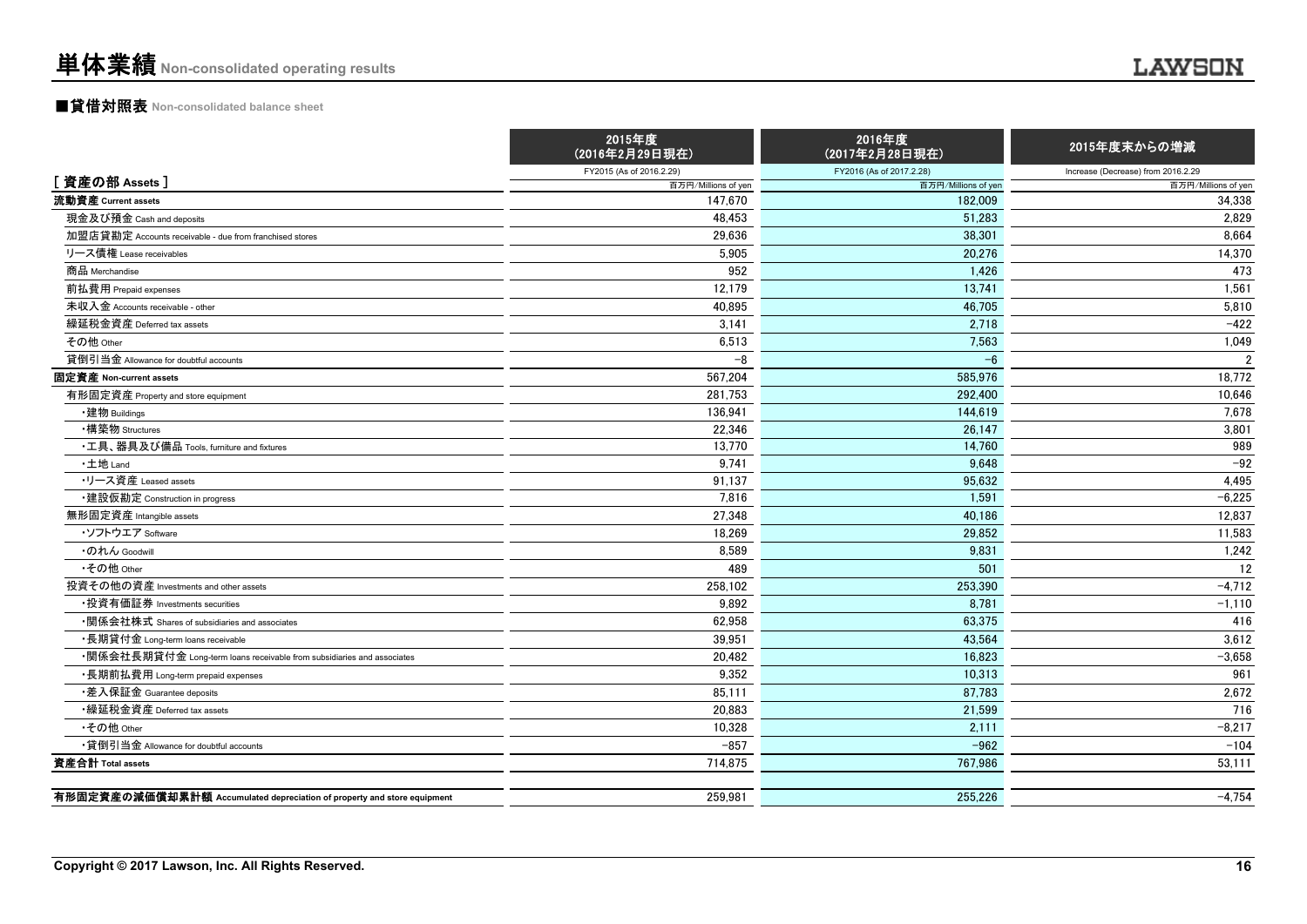#### ■貸借対照表 **Non-consolidated balance sheet**

|                                                                    | 2015年度<br>(2016年2月29日現在) | 2016年度<br>(2017年2月28日現在) | 2015年度末からの増減                       |
|--------------------------------------------------------------------|--------------------------|--------------------------|------------------------------------|
|                                                                    | FY2015 (As of 2016.2.29) | FY2016 (As of 2017.2.28) | Increase (Decrease) from 2016.2.29 |
| [負債の部 Liabilities]                                                 | 百万円/Millions of yen      | 百万円/Millions of yer      | 百万円/Millions of yen                |
| 流動負債 Current liabilities                                           | 279.880                  | 326,070                  | 46,189                             |
| 買掛金 Accounts payable - trade                                       | 97,005                   | 100,160                  | 3,155                              |
| 短期借入金 Short-term loans payable                                     | $\overline{\phantom{a}}$ | 30,000                   | 30,000                             |
| 関係会社短期借入金 Short-term loans payable to subsidiaries and associates  | 37,880                   | 47.280                   | 9,400                              |
| リース債務 Lease obligations                                            | 21.431                   | 25.385                   | 3,954                              |
| 未払金 Accounts payable - other                                       | 24,966                   | 21,425                   | $-3,540$                           |
| 未払法人税等 Income taxes payable                                        | 6.175                    | 8.349                    | 2,174                              |
| 未払費用 Accrued expenses                                              | 2,028                    | 2,157                    | 128                                |
| 預り金 Deposits received                                              | 81,015                   | 84,380                   | 3,365                              |
| 賞与引当金 Provision for bonuses                                        | 3,047                    | 2.586                    | $-461$                             |
| その他 Other                                                          | 6,331                    | 4,345                    | $-1,985$                           |
| 固定負債 Non-current liabilities                                       | 191,418                  | 204,506                  | 13,087                             |
| 長期借入金 Long-term loans payable                                      | 50,000                   | 50,000                   |                                    |
| リース債務 Lease obligations                                            | 82,425                   | 93,337                   | 10,911                             |
| 退職給付引当金 Provision for retirement benefits                          | 9,417                    | 10,098                   | 680                                |
| 役員退職慰労引当金 Provision for retirement benefits to executive officers  | 341                      | 242                      | $-98$                              |
| 資産除去債務 Asset retirement obligations                                | 21,702                   | 23.654                   | 1,952                              |
| その他 Other                                                          | 27.532                   | 27,173                   | $-358$                             |
| 負債合計 Total liabilities                                             | 471.298                  | 530.576                  | 59,277                             |
| [純資産の部 Net assets]                                                 |                          |                          |                                    |
| 株主資本 Shareholders' equity                                          | 243,016                  | 237,439                  | $-5,577$                           |
| 資本金 Capital stock                                                  | 58.506                   | 58.506                   |                                    |
| 資本剰余金 Capital surplus                                              | 47.697                   | 47,696                   | $-0$                               |
| ・資本準備金 Legal capital surplus                                       | 47,696                   | 47,696                   |                                    |
| ・その他資本剰余金 Other capital surplus                                    | 0                        |                          | $-0$                               |
| 利益剰余金 Retained earnings                                            | 138,093                  | 132,447                  | $-5,645$                           |
| •利益準備金 Legal retained earnings                                     | 727                      | 727                      |                                    |
| ・別途積立金 General reserve                                             | 50,000                   | 50,000                   |                                    |
| • 繰越利益剰余金 Retained earnings brought forward                        | 87,365                   | 81,719                   | $-5,645$                           |
| 自己株式 Treasury shares                                               | $-1,280$                 | $-1,210$                 | 69                                 |
| 評価・換算差額等 Valuation and translation adjustments                     | 252                      | $-344$                   | $-596$                             |
| その他有価証券評価差額金 Valuation difference on available-for-sale securities | 818                      | 274                      | $-544$                             |
| 土地再評価差額金 Revaluation reserve for land                              | $-566$                   | $-618$                   | $-52$                              |
| 新株予約権 Subscription rights to shares                                | 307                      | 314                      | $\overline{7}$                     |
| 純資産合計 Net assets                                                   | 243,576                  | 237.409                  | $-6,166$                           |
| 負債純資産合計 Liabilities and net assets                                 | 714.875                  | 767.986                  | 53.111                             |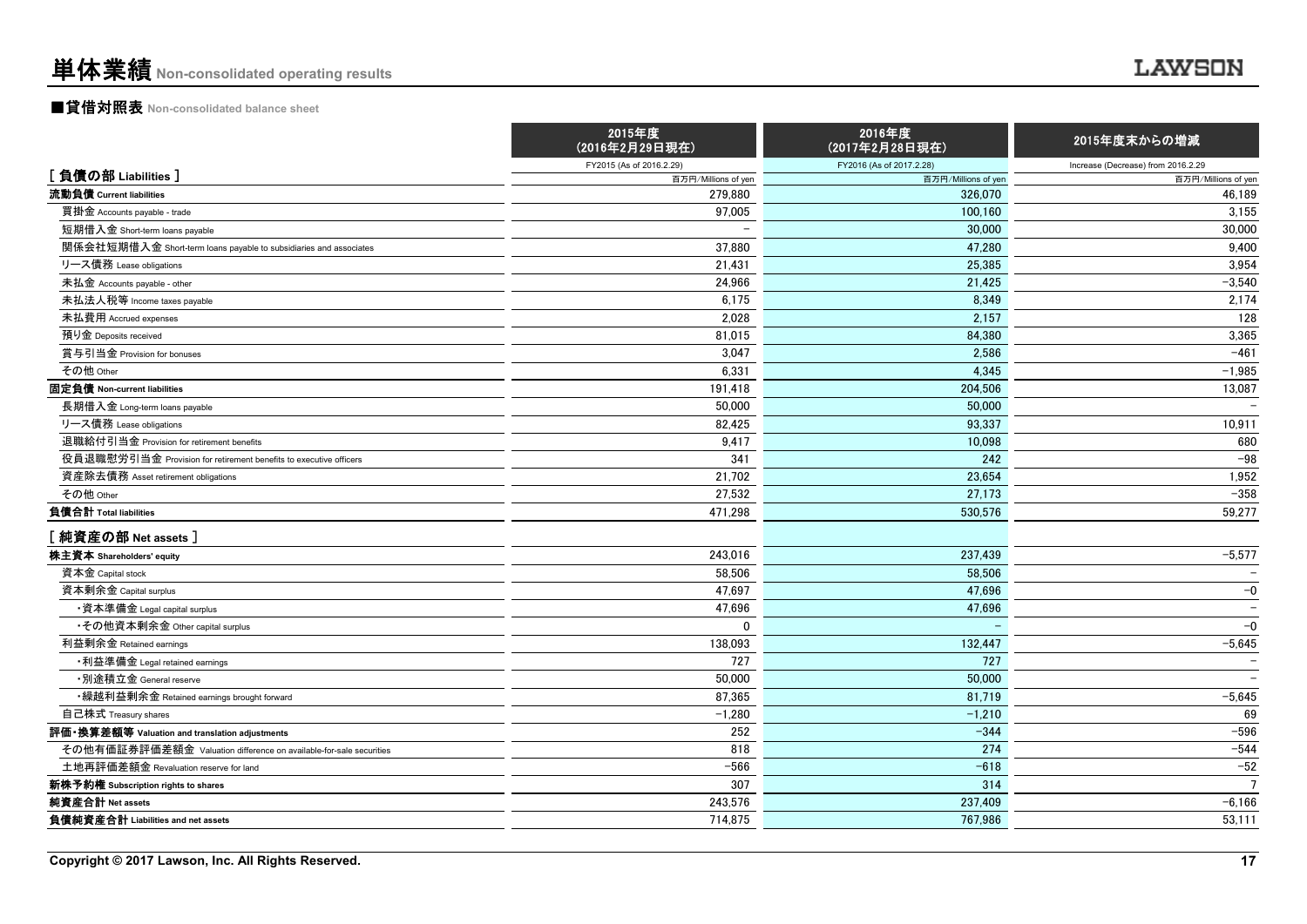#### ■国内コンビニエンスストアの店舗数の推移 Number of convenience stores in Japan \*<sup>1</sup>

|                             | 2015年度/FY2015 <sup>*2</sup> |                     | 2016年度/FY2016 <sup>*3</sup> |                     | 2017年度(計画)/FY2017 (Forecast) |                          |
|-----------------------------|-----------------------------|---------------------|-----------------------------|---------------------|------------------------------|--------------------------|
|                             | 2015.3.1 - 2016.2.29        |                     | 2016.3.1 - 2017.2.28        |                     | 2017.3.1 - 2018.2.28         |                          |
| 単体 Non-consolidated         |                             | 「ローソン」「ナチュラルローソン」のみ |                             | 「ローソン」「ナチュラルローソン」のみ |                              | 「ローソン」「ナチュラルローソン」のみ      |
| <b>開店</b> Opening (店/Store) | 967                         | 964                 | 1,055                       | 1,049               | 1,350                        | 1,300                    |
| <b>閉店</b> Closure (店/Store) | 859                         | 514                 | 413                         | 396                 | 470                          | 460                      |
| うち置換(-) Re-location(-)      | 145                         | 145                 | 101                         | 99                  | $\overline{\phantom{0}}$     | $\overline{\phantom{0}}$ |
| 純増 Net Increase (店/Store)   | 108                         | 450                 | 642                         | 653                 | 880                          | 840                      |
| 総店舗数 Total number of stores | 11,880                      | 11,071              | 12,288                      | 11,490              | 13,168                       | 12,330                   |
| グループ会社 Group company        |                             |                     |                             |                     |                              |                          |
| <b>開店</b> Opening (店/Store) | 40                          |                     | 88                          |                     | 50                           |                          |
| <b>閉店</b> Closure (店/Store) | 29                          |                     | 14                          |                     | 30                           |                          |
| 純增 Net Increase (店/Store)   |                             |                     | 74                          |                     | 20                           |                          |
| 総店舗数 Total number of stores | 515                         |                     | 823                         |                     | 843                          |                          |
| グループ計 Total                 |                             |                     |                             |                     |                              |                          |
| <b>開店</b> Opening (店/Store) | 1,007                       |                     | 1,143                       |                     | 1,400                        |                          |
| <b>閉店</b> Closure (店/Store) | 888                         |                     | 427                         |                     | 500                          |                          |
| 純增 Net Increase (店/Store)   | 119                         |                     | 716                         |                     | 900                          |                          |
| 総店舗数 Total number of stores | 12,395                      |                     | 13,111                      |                     | 14,011                       |                          |

(注)

- \*1当社グループの運営するコンビニエンスストアの店舗数であり、(株)ローソン山陰、(株)ローソン高知、(株)ローソン南九州、(株)ローソン沖縄の運営する店舗数を含みます。 Lawson Kochi, Inc., Lawson Minamikyushu, Inc. and Lawson Okinawa, Inc.
- \*2 2015年度通期実績(2016年4月発表)から、従来はカウントしていなかった「ローソン」(「ナチュラルローソン」含む)と「ローソンストア100」 \*2 The counting standard for store opening/closure has been changed in actual results from fiscal year 2015 (disclosed in April 2016). Now, the mumber of stores, which are converted into a different format within LAWSON (includes NATURAL LAWSON) and LAWSON STORE100, also and Decision and Decision and Decision and Decision and Decision and Decision and Decision
- \*3 2016年11月に単体から(株)ローソン山陰に移管した234店舗は、2016年度からグループ会社に集計を変更しております。 are counted in "opening" and "closure".

#### Notes:

\*3 Number of stores (234 stores), which were transferred into Lawson Sanin, Inc. from parent company in November 2016, were excluded from non-consolidated figures and counted in group company figures from fiscal year 2016.

\*1 The number of stores is a total number of stores operated by the Lawson group including the number of stores operated by Lawson Sanin, Inc.,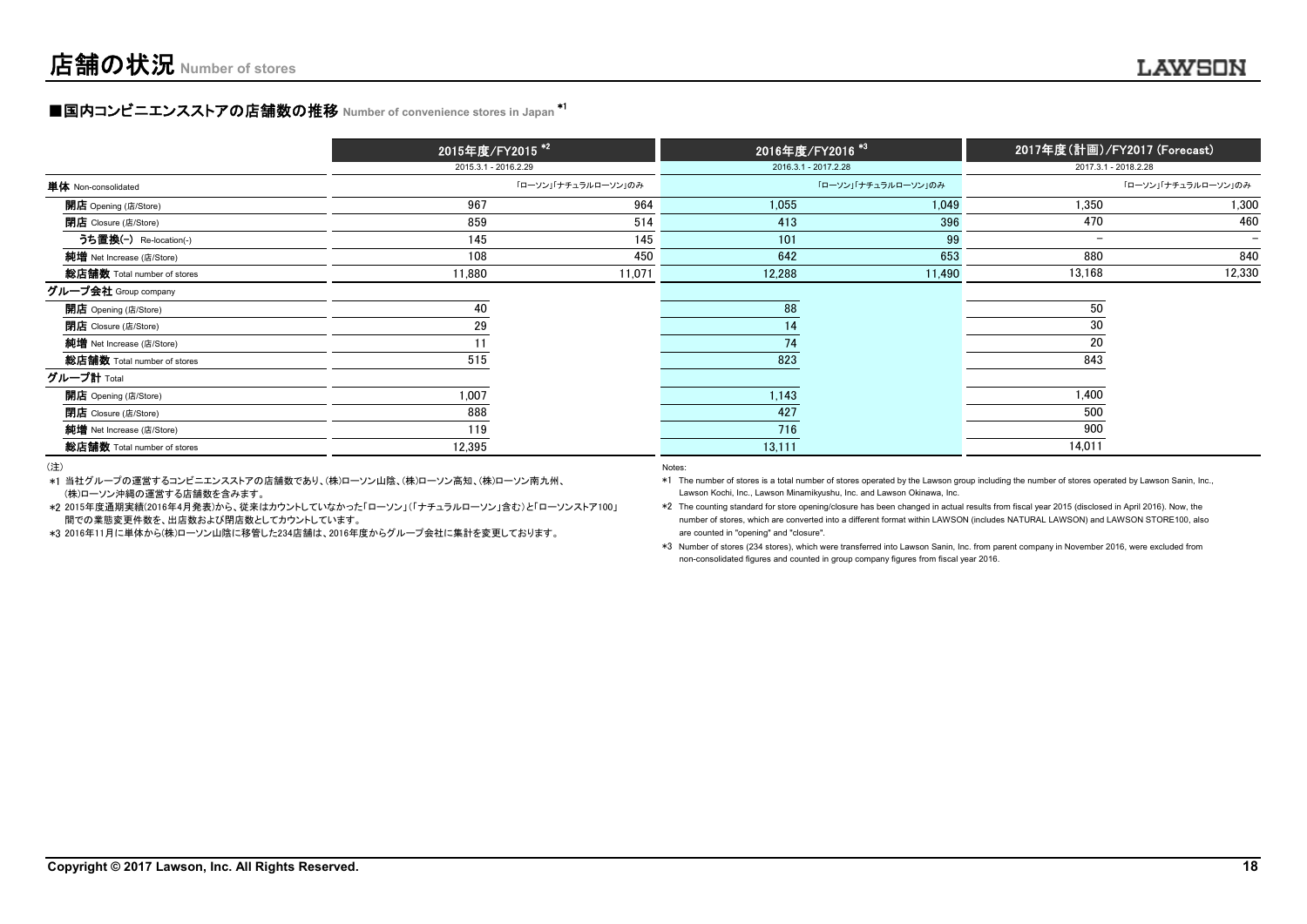#### **■国内コンビニエンスストア店舗数 Number of convenience stores in Japan by store type**

|                                                                     | 2016年2月                  |                          | 2017年2月*       |           | 期中増減店舗数<br>Net increase (Decrease) |  |
|---------------------------------------------------------------------|--------------------------|--------------------------|----------------|-----------|------------------------------------|--|
|                                                                     | February, 2016           |                          | February, 2017 |           |                                    |  |
|                                                                     | 店/Store                  | 構成比/Share                | 店/Store        | 構成比/Share | 店/Store                            |  |
| 株式会社ローソン Lawson, Inc.                                               |                          |                          |                |           |                                    |  |
| 直営店 Company-operated stores                                         |                          |                          |                |           |                                    |  |
| ローソン LAWSON                                                         | 166                      | 1.3%                     | 248            | 1.9%      | 82                                 |  |
| ナチュラルローソン NATURAL LAWSON                                            | 30                       | 0.2%                     | 30             | 0.2%      | $\overline{\phantom{a}}$           |  |
| 加盟店 Franchised stores                                               |                          |                          |                |           |                                    |  |
| Bタイプ Type B                                                         | 1.191                    | 9.6%                     | 1.306          | 10.0%     | 115                                |  |
| Gタイプ Type G                                                         | 1,821                    | 14.7%                    | 1.680          | 12.8%     | $-141$                             |  |
| Cタイプ Type C                                                         | 7.759                    | 62.6%                    | 8,115          | 61.9%     | 356                                |  |
| ナチュラルローソン NATURAL LAWSON                                            | 104                      | 0.8%                     | 111            | 0.8%      | $\overline{7}$                     |  |
| ローソンストア100 LAWSON STORE100                                          | 809                      | 6.5%                     | 798            | 6.1%      | $-11$                              |  |
| 小計 Subtotal                                                         | 11.880                   | 95.8%                    | 12,288         | 93.7%     | 408                                |  |
| 株式会社ローソン山陰 Lawson Sanin, Inc.                                       |                          |                          |                |           |                                    |  |
| 直営店 Company-operated stores                                         | $\overline{\phantom{0}}$ | $\overline{\phantom{0}}$ | 5              | 0.0%      | 5                                  |  |
| 加盟店 Franchised stores                                               | $\overline{\phantom{0}}$ | $\overline{\phantom{0}}$ | 282            | 2.2%      | 282                                |  |
| 小計 Subtotal                                                         | $\overline{\phantom{0}}$ |                          | 287            | 2.2%      | 287                                |  |
| 株式会社ローソン高知 Lawson Kochi, Inc.                                       |                          |                          |                |           |                                    |  |
| 直営店 Company-operated stores                                         | 5                        | 0.0%                     | 5              | 0.0%      |                                    |  |
| 加盟店 Franchised stores                                               | 127                      | 1.0%                     | 130            | 1.0%      | 3                                  |  |
| 小計 Subtotal                                                         | 132                      | 1.1%                     | 135            | 1.0%      | 3                                  |  |
| 株式会社ローソン南九州 Lawson Minamikyushu, Inc.                               |                          |                          |                |           |                                    |  |
| 直営店 Company-operated stores                                         |                          | 0.0%                     |                | 0.0%      | $\hspace{0.1mm}-\hspace{0.1mm}$    |  |
| 加盟店 Franchised stores                                               | 191                      | 1.5%                     | 190            | 1.4%      | $-1$                               |  |
| 小計 Subtotal                                                         | 192                      | 1.5%                     | 191            | 1.5%      | $-1$                               |  |
| 株式会社ローソン沖縄 Lawson Okinawa, Inc.                                     |                          |                          |                |           |                                    |  |
| 直営店 Company-operated stores                                         | $\overline{2}$           | 0.0%                     | 3              | 0.0%      | $\overline{1}$                     |  |
| 加盟店 Franchised stores                                               | 189                      | 1.5%                     | 207            | 1.6%      | 18                                 |  |
| 小計 Subtotal                                                         | 191                      | 1.5%                     | 210            | 1.6%      | 19                                 |  |
| 国内コンビニエンスストアグループ店舗数計<br>Total number of convenience stores in Japan | 12,395                   | 100.0%                   | 13,111         | 100.0%    | 716                                |  |

(注) Note:

\* 2016年11月に(株)ローソンから234店舗を(株)ローソン山陰に移管しております。

\* In November 2016, 234 stores were transferred into Lawson Sanin, Inc. from Lawson, Inc.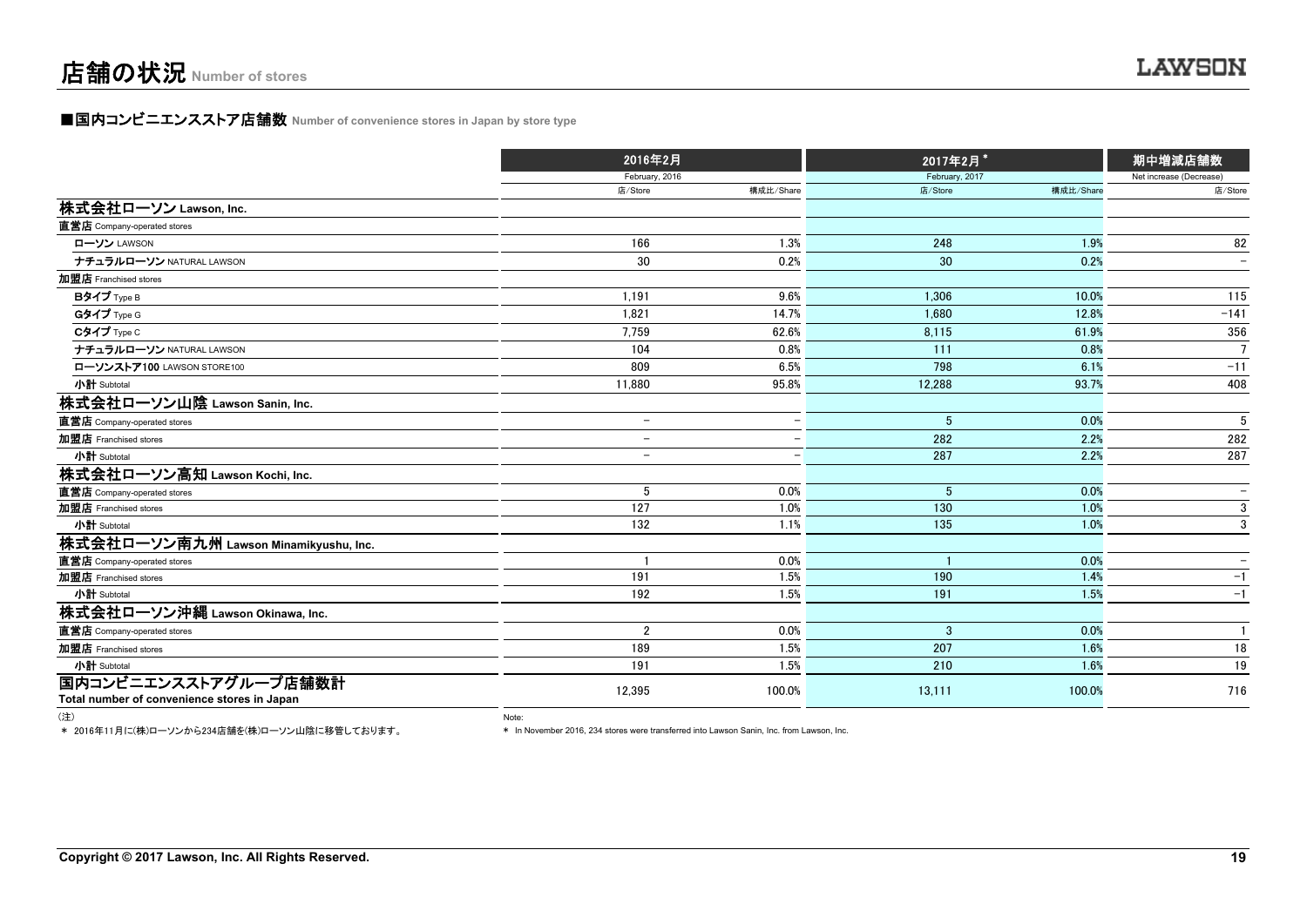## ■都道府県別店舗分布状況 **Number of convenience stores by region and prefecture**

|                |              |         | 2016年2月                  |         |                   | 2017年2月                  |                   |                          | 期中増減店舗数                  |                          |
|----------------|--------------|---------|--------------------------|---------|-------------------|--------------------------|-------------------|--------------------------|--------------------------|--------------------------|
|                |              |         | February, 2016           |         |                   | February, 2017           |                   |                          | Net increase (Decrease)  |                          |
|                |              | ローソン    | ローソンストア100               | 計       | ローソン              | ローソンストア100               | 計                 | ローソン*                    | ローソンストア100               | 計                        |
|                |              | LAWSON  | LAWSON STORE100          | Total   | LAWSON            | LAWSON STORE100          | Total             | LAWSON                   | LAWSON STORE100          | Total                    |
|                |              | 店/Store | 店/Store                  | 店/Store | 店/Store           | 店/Store                  | 店/Store           | 店/Store                  | 店/Store                  | 店/Store                  |
| 北海道 Hokkaido   | 北海道 Hokkaido | 628     | $\overline{\phantom{m}}$ | 628     | 637               | $\overline{\phantom{m}}$ | 637               | 9                        | $\overline{\phantom{a}}$ | 9                        |
| 東北 Tohoku      | 青森 Aomori    | 219     | $ \,$                    | 219     | 234               | $-$                      | 234               | 15                       | $\overline{\phantom{m}}$ | 15                       |
|                | 秋田 Akita     | 184     | $\equiv$                 | 184     | 188               | $\equiv$                 | 188               | $\overline{4}$           | $\overline{\phantom{0}}$ | 4                        |
|                | 岩手 Iwate     | 165     | $\overline{\phantom{0}}$ | 165     | 169               | $\overline{\phantom{m}}$ | 169               | $\overline{4}$           | $\overline{\phantom{a}}$ | $\overline{4}$           |
|                | 宫城 Miyagi    | 208     | $\overline{\phantom{0}}$ | 208     | 227               | ÷                        | 227               | 19                       | $\overline{\phantom{0}}$ | 19                       |
|                | 山形 Yamagata  | 81      | $-$                      | 81      | $\frac{105}{105}$ | $-$                      | $\frac{105}{105}$ | 24                       | $\overline{\phantom{a}}$ | 24                       |
|                | 福島 Fukushima | 107     | $\overline{\phantom{m}}$ | 107     | 130               | $\qquad \qquad -$        | 130               | 23                       | $\overline{\phantom{a}}$ | 23                       |
|                | 小計 Subtotal  | 964     | $\overline{\phantom{a}}$ | 964     | 1,053             | -                        | 1,053             | 89                       | $\overline{\phantom{0}}$ | 89                       |
| 関東 Kanto       | 栃木 Tochiqi   | 147     | $\overline{\phantom{m}}$ | 147     | 157               | $\overline{\phantom{m}}$ | 157               | 10                       | $\overline{\phantom{a}}$ | 10                       |
|                | 群馬 Gunma     | 101     |                          | 101     | 115               | -                        | 115               | 14                       | $\overline{\phantom{a}}$ | 14                       |
|                | 埼玉 Saitama   | 488     | 44                       | 532     | 555               | 44                       | 599               | 67                       | $\overline{\phantom{a}}$ | 67                       |
|                | 千葉 Chiba     | 416     | 48                       | 464     | 503               | 47                       | 550               | 87                       | $-1$                     | 86                       |
|                | 茨城 Ibaraki   | 154     |                          | 158     | 189               | $\overline{4}$           | 193               | 35                       | $\overline{\phantom{m}}$ | 35                       |
|                | 東京 Tokyo     | 1,246   | 289                      | 1,535   | 1,302             | 286                      | 1,588             | 56                       | $-3$                     | 53                       |
|                | 神奈川 Kanagawa | 699     | 136                      | 835     | 737               | 135                      | 872               | 38                       | $-1$                     | 37                       |
|                | 小計 Subtotal  | 3,251   | 521                      | 3,772   | 3,558             | 516                      | 4,074             | 307                      | $-5$                     | 302                      |
| 甲信越 Koshinetsu | 新潟 Niigata   | 139     | $\overline{\phantom{m}}$ | 139     | 148               | $\overline{\phantom{m}}$ | $\frac{148}{ }$   | 9                        | $\overline{\phantom{m}}$ | 9                        |
|                | 山梨 Yamanashi | 119     | $\qquad \qquad -$        | 119     | 122               | $-$                      | 122               | 3                        | $\overline{\phantom{a}}$ | 3                        |
|                | 長野 Nagano    | 171     | $\equiv$                 | 171     | $\overline{173}$  | $-$                      | 173               | $\overline{2}$           | $\qquad \qquad -$        | $\overline{2}$           |
|                | 小計 Subtotal  | 429     |                          | 429     | 443               | $-$                      | 443               | 14                       | $\overline{\phantom{a}}$ | 14                       |
| 北陸 Hokuriku    | 石川 Ishikawa  | 104     | $\overline{\phantom{0}}$ | 104     | 104               | $-$                      | 104               | $\overline{\phantom{a}}$ | $\overline{\phantom{m}}$ | $\overline{\phantom{0}}$ |
|                | 富山 Toyama    | 189     | $\overline{\phantom{a}}$ | 189     | 186               | $\qquad \qquad -$        | 186               | $-3$                     | $\overline{\phantom{a}}$ | $-3$                     |
|                | 福井 Fukui     | 106     | $\overline{\phantom{m}}$ | 106     | 110               | $\qquad \qquad -$        | 110               | $\overline{4}$           | $\overline{\phantom{a}}$ | $\overline{4}$           |
|                | 小計 Subtotal  | 399     | $\overline{\phantom{0}}$ | 399     | 400               | $-$                      | 400               |                          | $\overline{\phantom{m}}$ |                          |
| 東海 Tokai       | 静岡 Shizuoka  | 236     |                          | 236     | 256               | $\qquad \qquad -$        | 256               | 20                       | $\overline{\phantom{a}}$ | 20                       |
|                | 愛知 Aichi     | 485     | 96                       | 581     | 534               | 95                       | 629               | 49                       | $-1$                     | 48                       |
|                | 岐阜 Gifu      | 149     |                          | 156     | 158               | $6\phantom{1}$           | 164               | 9                        | $-1$                     | 8                        |
|                | 三重 Mie       | 121     | $\overline{\phantom{0}}$ | 121     | 131               |                          | 131               | 10                       | $\overline{\phantom{a}}$ | 10                       |
|                | 小計 Subtotal  | 991     | 103                      | 1.094   | 1.079             | 101                      | 1,180             | 88                       | $-2$                     | 86                       |

(注) Note:

\* ローソンの店舗数には、「ローソン」「ナチュラルローソン」を含みます。

\* The number of stores of LAWSON includes LAWSON and NATURAL LAWSON.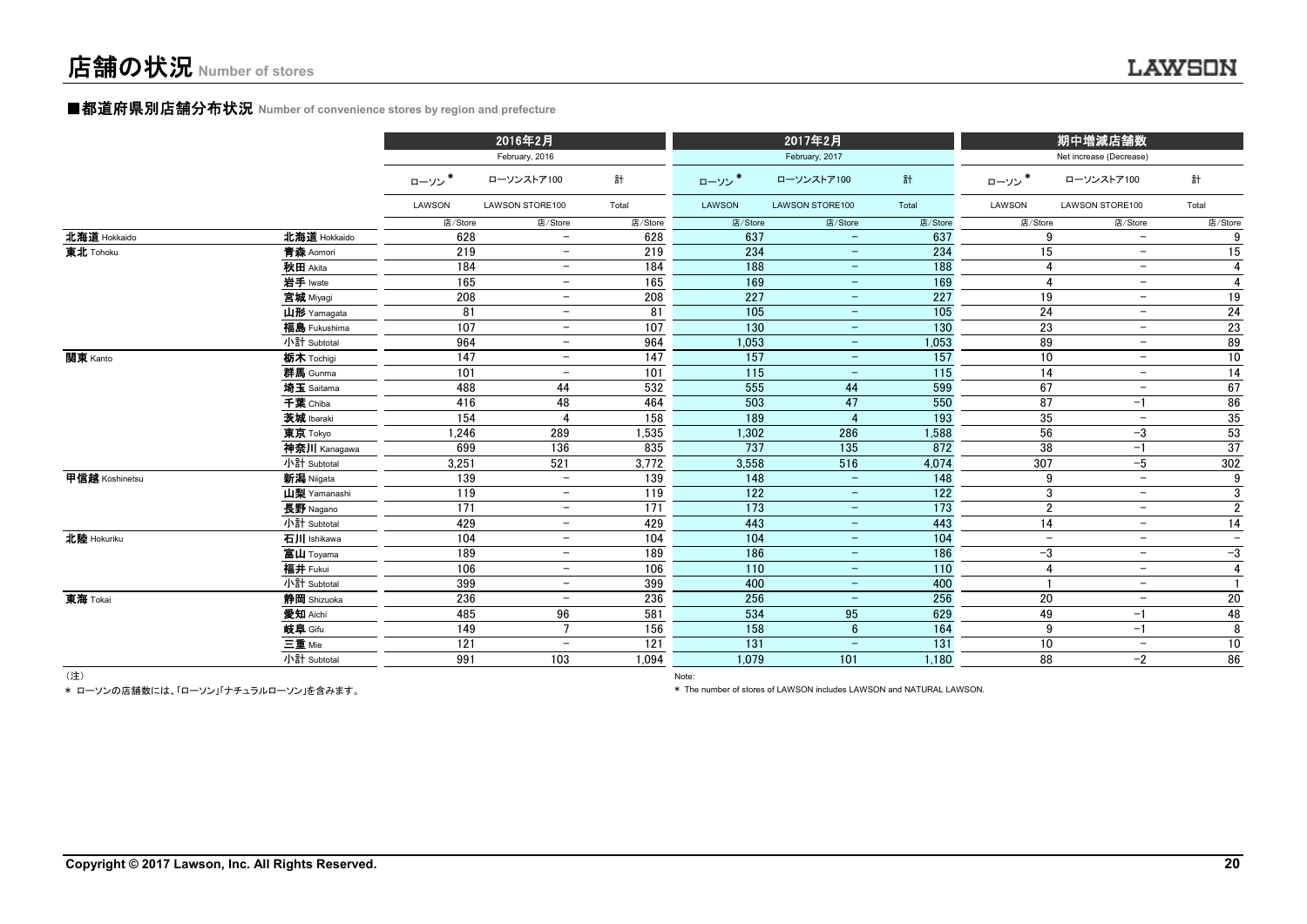#### ■都道府県別店舗分布状況 **Number of convenience stores by region and prefecture**

|                                                                     |                                     |         | 2016年2月                  |                  |                  | 2017年2月                         |                  |                          | 期中増減店舗数                  |                          |
|---------------------------------------------------------------------|-------------------------------------|---------|--------------------------|------------------|------------------|---------------------------------|------------------|--------------------------|--------------------------|--------------------------|
|                                                                     |                                     |         | February, 2016           |                  |                  | February, 2017                  |                  |                          | Net increase (Decrease)  |                          |
|                                                                     |                                     | ローソン    | ローソンストア100               | 計                | ローソン*            | ローソンストア100                      | 計                | ローソン*                    | ローソンストア100               | 計                        |
|                                                                     |                                     | LAWSON  | LAWSON STORE100          | Total            | LAWSON           | LAWSON STORE100                 | Total            | LAWSON                   | LAWSON STORE100          | Total                    |
|                                                                     |                                     | 店/Store | 店/Store                  | 店/Store          | 店/Store          | 店/Store                         | 店/Store          | 店/Store                  | 店/Store                  | 店/Store                  |
| 近畿 Kinki                                                            | 京都 Kyoto                            | 292     | 30                       | 322              | 299              | 29                              | 328              |                          | $-1$                     | 6                        |
|                                                                     | 滋賀 Shiga                            | 154     | $\overline{\phantom{a}}$ | 154              | 154              | $\sim$                          | 154              | $\qquad \qquad -$        | $\overline{\phantom{m}}$ | $\overline{\phantom{0}}$ |
|                                                                     | 奈良 Nara                             | 128     | $\overline{\phantom{a}}$ | 128              | 128              | $-$                             | 128              | $\overline{\phantom{a}}$ | $\overline{\phantom{m}}$ | $\overline{\phantom{0}}$ |
|                                                                     | 和歌山 Wakayama                        | 134     | $\overline{\phantom{a}}$ | 134              | 137              | $\equiv$                        | 137              | 3                        | $\overline{\phantom{m}}$ | 3                        |
|                                                                     | 大阪 Osaka                            | 890     | 120                      | 1,010            | 930              | 118                             | 1,048            | 40                       | $-2$                     | 38                       |
|                                                                     | 兵庫 Hyogo                            | 605     | 35                       | 640              | 629              | 34                              | 663              | 24                       | $-1$                     | 23                       |
|                                                                     | 小計 Subtotal                         | 2,203   | 185                      | 2,388            | 2,277            | 181                             | 2,458            | 74                       | $-4$                     | 70                       |
| 中国 Chugoku                                                          | 岡山 Okayama                          | 155     | $\equiv$                 | 155              | 172              | $\sim$                          | $\overline{172}$ | 17                       | $\overline{\phantom{a}}$ | 17                       |
|                                                                     | 広島 Hiroshima                        | 186     | $-$                      | 186              | 199              | $\overline{\phantom{m}}$        | 199              | 13                       | $\overline{\phantom{a}}$ | 13                       |
|                                                                     | $\mathbf{H} \mathbf{\Pi}$ Yamaquchi | 123     | $\overline{\phantom{m}}$ | 123              | 122              | $\overline{\phantom{m}}$        | 122              | $-1$                     | $\overline{\phantom{m}}$ | $-1$                     |
|                                                                     | 鳥取 Tottori                          | 115     | $\overline{\phantom{a}}$ | 115              | 137              | $\equiv$                        | 137              | 22                       | $\overline{\phantom{a}}$ | 22                       |
|                                                                     | 島根 Shimane                          | 120     | $\overline{\phantom{m}}$ | 120              | 149              | $\equiv$                        | 149              | 29                       | $\overline{\phantom{a}}$ | 29                       |
|                                                                     | 小計 Subtotal                         | 699     | $\overline{\phantom{a}}$ | 699              | 779              | $\hspace{0.1mm}-\hspace{0.1mm}$ | 779              | 80                       | $\overline{\phantom{a}}$ | 80                       |
| 四国 Shikoku                                                          | 香川 Kagawa                           | 131     | $\overline{\phantom{m}}$ | $\overline{131}$ | $\overline{131}$ | $\equiv$                        | 131              | $-$                      | $\overline{\phantom{m}}$ | $\overline{\phantom{0}}$ |
|                                                                     | 愛媛 Ehime                            | 212     | $\overline{\phantom{m}}$ | 212              | 214              | $\overline{\phantom{m}}$        | 214              | $\overline{2}$           | $\overline{\phantom{m}}$ | $\overline{2}$           |
|                                                                     | <b>徳島</b> Tokushima                 | 134     | $\overline{\phantom{m}}$ | 134              | 134              | $-$                             | 134              | $\overline{\phantom{a}}$ | $\overline{\phantom{m}}$ | $\overline{\phantom{0}}$ |
|                                                                     | 高知 Kochi                            | 132     | $\overline{\phantom{m}}$ | 132              | 135              | $\equiv$                        | 135              | 3                        | $-$                      | 3                        |
|                                                                     | 小計 Subtotal                         | 609     | $\overline{\phantom{m}}$ | 609              | 614              | $\equiv$                        | 614              | 5                        | $\overline{\phantom{a}}$ | 5                        |
| 九州 Kyushu                                                           | 福岡 Fukuoka                          | 447     | $-$                      | 447              | 473              | $\equiv$                        | 473              | 26                       | $\overline{\phantom{a}}$ | 26                       |
|                                                                     | 佐賀 Saga                             | 66      | $\overline{\phantom{m}}$ | 66               | 68               | $\overline{\phantom{m}}$        | 68               | $\overline{2}$           | $\overline{\phantom{a}}$ | $\overline{2}$           |
|                                                                     | 長崎 Nagasaki                         | 105     | $\overline{\phantom{m}}$ | 105              | 106              | $\equiv$                        | 106              |                          | $\overline{\phantom{m}}$ |                          |
|                                                                     | 大分 Oita                             | 169     | $\overline{\phantom{0}}$ | 169              | 176              | $-$                             | 176              | $\overline{7}$           | $\overline{\phantom{m}}$ | $\overline{7}$           |
|                                                                     | 熊本 Kumamoto                         | 140     | $\overline{\phantom{0}}$ | 140              | 145              | $\equiv$                        | 145              | 5                        | $\overline{\phantom{m}}$ | 5                        |
|                                                                     | 宮崎 Miyazaki                         | 103     | $\overline{\phantom{a}}$ | 103              | 104              | $\overline{\phantom{m}}$        | 104              |                          | $\overline{\phantom{a}}$ |                          |
|                                                                     | 鹿児島 Kagoshima                       | 192     | $\overline{\phantom{0}}$ | 192              | 191              | $\qquad \qquad -$               | 191              | $-1$                     | $\overline{\phantom{a}}$ | $-1$                     |
|                                                                     | 小計 Subtotal                         | 1.222   | $\overline{\phantom{m}}$ | 1,222            | 1.263            | $\equiv$                        | 1,263            | 41                       | $\overline{\phantom{a}}$ | 41                       |
| 沖縄 Okinawa                                                          | 沖縄 Okinawa                          | 191     | $\overline{\phantom{0}}$ | 191              | 210              | $\equiv$                        | 210              | 19                       | $\overline{\phantom{a}}$ | 19                       |
| 国内コンビニエンスストアグループ店舗数計<br>Total number of convenience stores in Japan |                                     | 11.586  | 809                      | 12,395           | 12,313           | 798                             | 13.111           | 727                      | $-11$                    | 716                      |

\* ローソンの店舗数には、「ローソン」「ナチュラルローソン」を含みます。

(注) Note:

\* The number of stores of LAWSON includes LAWSON and NATURAL LAWSON.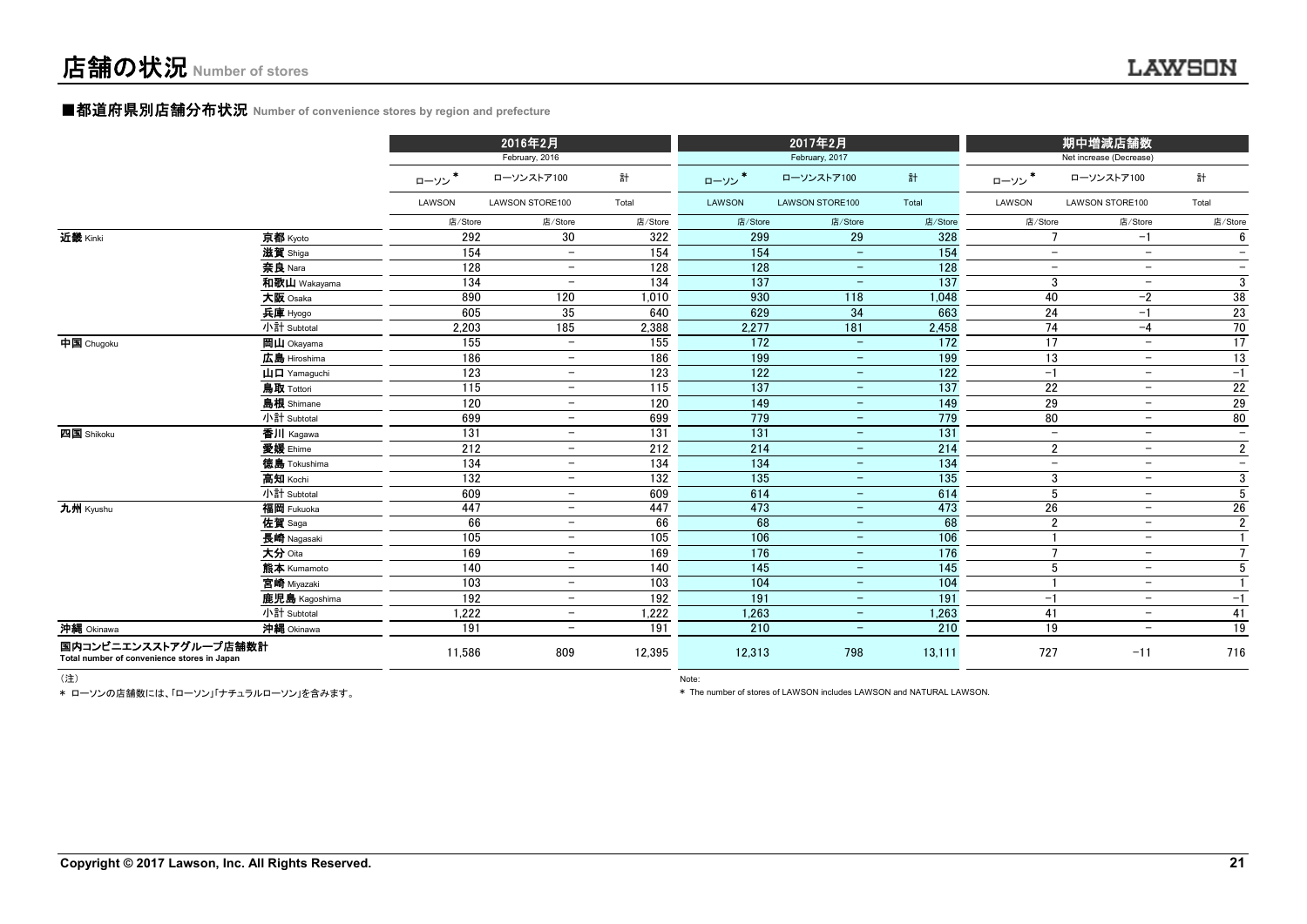#### **■海外コンビニエンスストア店舗数 Number of convenience stores abroad**

|                                                       | 2015年2月                  | 2016年2月        | 2017年2月        | 期中増減店舗数                 |
|-------------------------------------------------------|--------------------------|----------------|----------------|-------------------------|
|                                                       | February, 2015           | February, 2016 | February, 2017 | Net increase (Decrease) |
|                                                       | 店/Store                  | 店/Store        | 店/Store        | 店/Store                 |
| 中国 上海市及びその周辺地域<br>China Shanghai and surrounding area | 354                      | 458            | 665            | 207                     |
| 中国 重慶市<br>China Chongqing                             | 104                      | 110            | 136            | 26                      |
| 中国 大連市<br>China Dalian                                | 30                       | 53             | 82             | 29                      |
| 中国 北京市<br>China Beijing                               | 19                       | 34             | 48             | 14                      |
| 中国 武漢市<br>China Wuhan                                 | —                        |                | 72             | 72                      |
| タイ<br>Thailand                                        | 32                       | 47             | 85             | 38                      |
| インドネシア<br>Indonesia                                   | 48                       | 38             | 36             | $-2$                    |
| フィリピン<br>Philippines                                  | $\overline{\phantom{0}}$ | 16             | 30             | 14                      |
| 米国 ハワイ州<br>United States of America Hawaii            | 3                        | $\overline{2}$ |                |                         |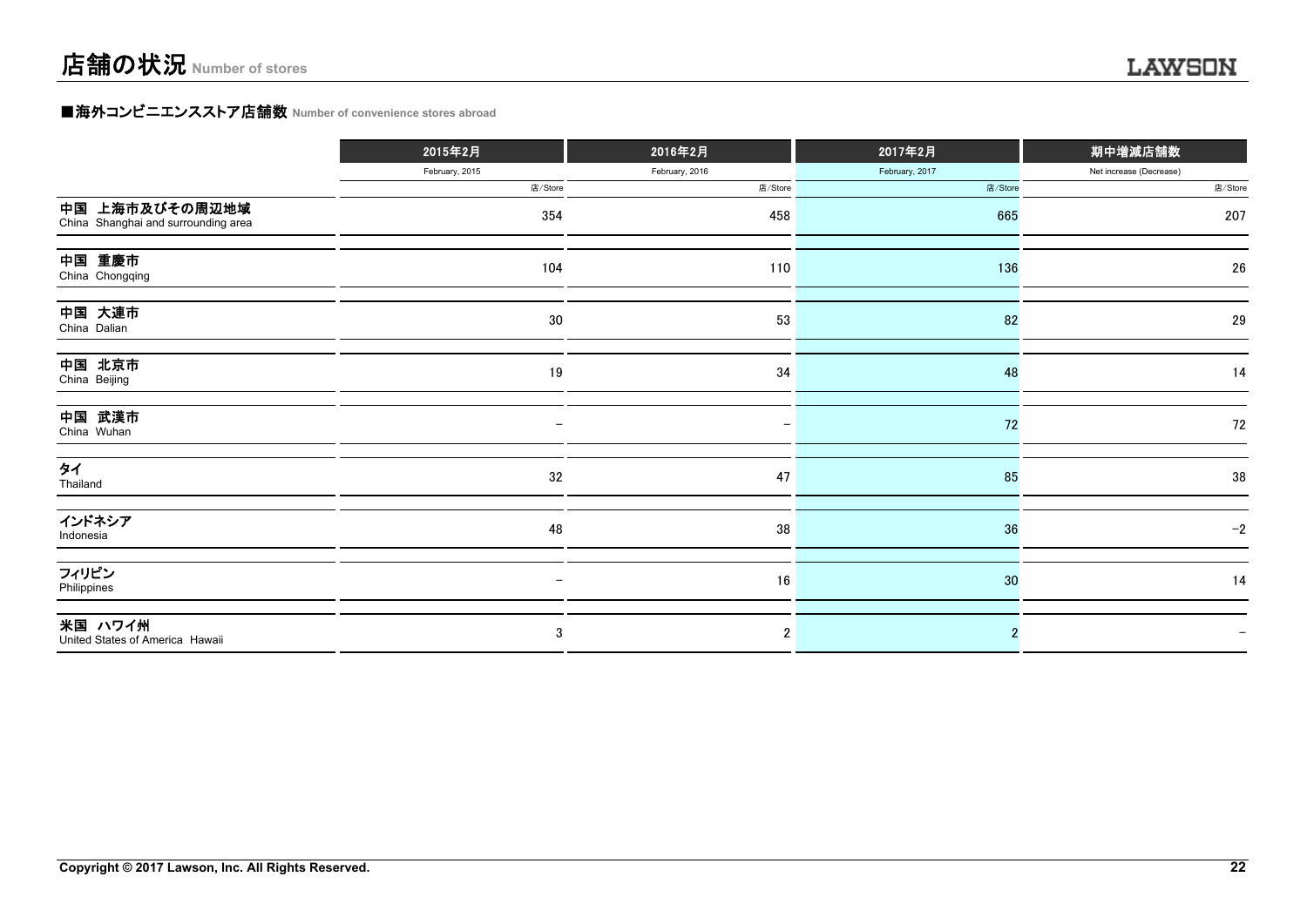#### **■その他セグメントの運営する店舗数 Number of stores of other segments**

|                                                       | 2015年2月        | 2016年2月        | 2017年2月        | 期中増減店舗数                 |
|-------------------------------------------------------|----------------|----------------|----------------|-------------------------|
|                                                       | February, 2015 | February, 2016 | February, 2017 | Net increase (Decrease) |
|                                                       | 店/Store        | 店/Store        | 店/Store        | 店/Store                 |
| 株式会社成城石井 *1<br>SEIJO ISHII CO., LTD.                  | 107            | 120            | 132            | 12                      |
| 株式会社ローソンHMVエンタテイメント<br>Lawson HMV Entertainment, Inc. | 53             | 53             | -55            |                         |
| ユナイテッド・シネマ株式会社*2<br>United Cinemas Co., Ltd.          | 36             | 38             | 38             | $\qquad \qquad$         |

(注)

\*1 (株)成城石井については、直営の成城石井店舗のみを記載しております。

\*2 ユナイテッド・シネマ(株)については、劇場数を記載しております。

Notes:

\*1 For SEIJO ISHII CO., LTD., it states number of its company-operated stores only.

\*2 For United Cinemas Co., Ltd., it states number of theaters.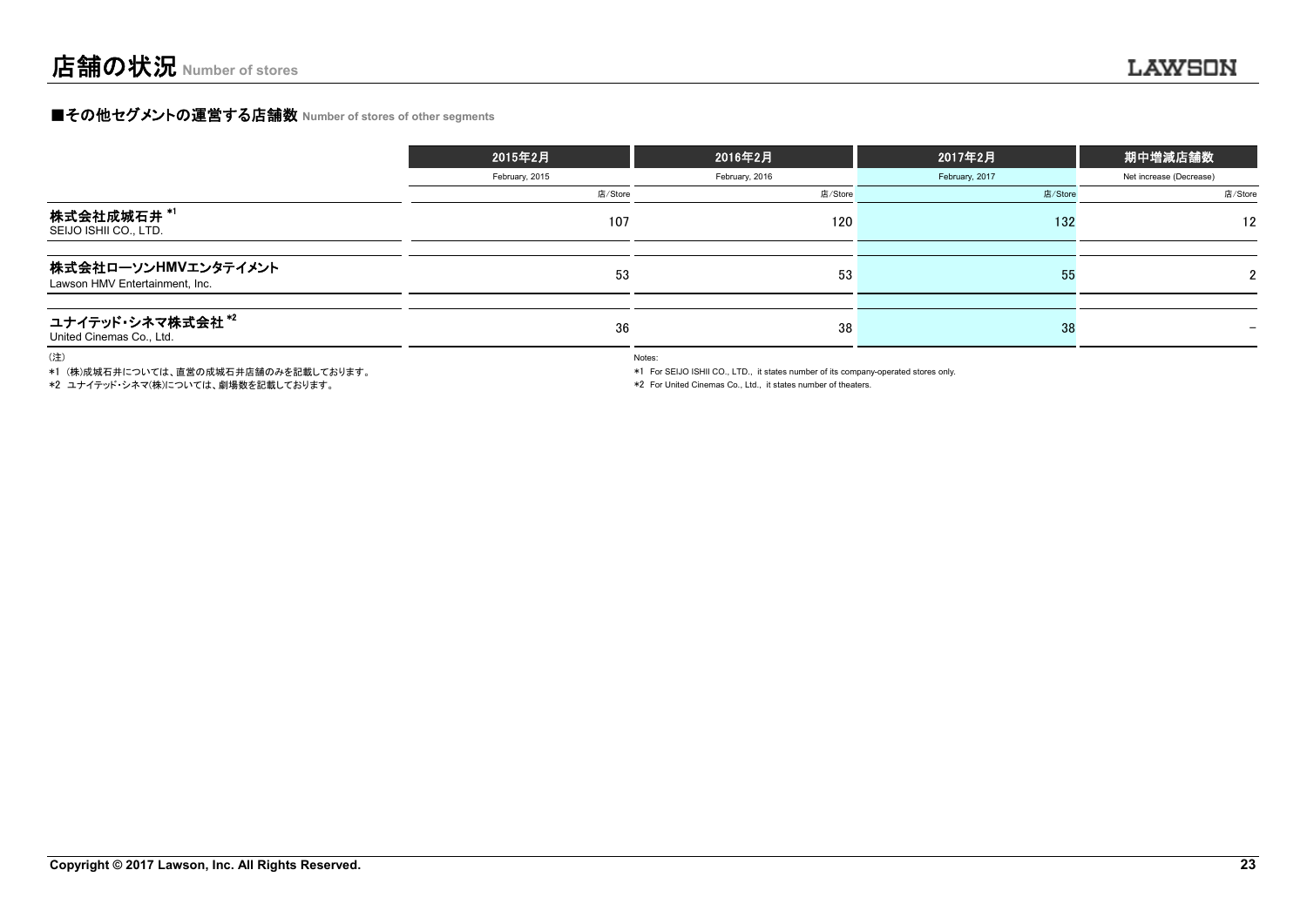#### ■既存店売上高前年比及び既存店総荒利益高前年比 **Net sales and gross profit of existing stores**

|                                          | 2015年度/FY2015 | 2016年度/FY2016 |              | 2017年度(計画)/FY2017 (Forecast) |  |  |
|------------------------------------------|---------------|---------------|--------------|------------------------------|--|--|
|                                          | 通期/Full year  | 通期/Full year  | 第2四半期累計期間/1н | 通期計画/Full year               |  |  |
|                                          | 前年比/YoY       | 前年比/YoY       | 前年比/YoY      | 前年比/YoY                      |  |  |
| 売上高 Net sales                            | 101.4%        | 99.8%         | 101.0%       | 101.0%                       |  |  |
| 総荒利益高 Gross profit                       | 101.3%        | 100.0%        | 102.0%       | 102.0%                       |  |  |
| 売上高(LS100含む) Net sales (including LS100) | 101.4%        | 99.9%         |              |                              |  |  |

#### ■平均日販 **Average daily sales per store**

|               | 2015年度/FY2015       | 2016年度/FY2016       |
|---------------|---------------------|---------------------|
|               | 通期/Full year        | 通期/Full year        |
|               | 千円/Thousands of yen | 千円/Thousands of yen |
| 全店 All stores | 540                 | 540                 |
| 新店 New stores | 494                 | 494                 |

■既存店客数及び客単価 Average number of customers and average spending per customer at exsisting stores

|                           | 2015年度/FY2015   |         | 2016年度/FY2016   |         |
|---------------------------|-----------------|---------|-----------------|---------|
|                           | 通期/Full year    |         | 通期/Full year    |         |
|                           | 人、円/Person, Yen | 前年比/YoY | 人、円/Person, Yen | 前年比/YoY |
| 客数 Number of customers    | 826             | 100.9%  | 819             | 99.0%   |
| 客単価 Spending per customer | 604             | 100.4%  | 608             | 100.8%  |

#### **■全店商品別販売構成の推移及び総荒利益率の状況** Sales and gross profit margin by merchandise category at store level (All stores)

|                                     |                        | 2015年度/FY2015<br>通期/Full year |                              |                        | 2016年度/FY2016 |                              | 2017年度(計画)/FY2017 (Forecast) |                              |  |
|-------------------------------------|------------------------|-------------------------------|------------------------------|------------------------|---------------|------------------------------|------------------------------|------------------------------|--|
|                                     |                        |                               |                              |                        | 通期/Full year  |                              | 第2四半期累計期間/1H                 | 通期計画/Full year               |  |
|                                     | 十億円<br>Billions of yen | 構成比<br>Share                  | 総荒利益率<br>Gross Profit Margin | 十億円<br>Billions of yen | 構成比<br>Share  | 総荒利益率<br>Gross Profit Margin | 総荒利益率<br>Gross Profit Margin | 総荒利益率<br>Gross Profit Margin |  |
| ファストフード Fast foods                  | 450.5                  | 24.7%                         | 38.4%                        | 464.8                  | 24.5%         | 38.4%                        |                              |                              |  |
| 日配食品 Daily delivered foods          | 235.6                  | 12.9%                         | 34.0%                        | 251.4                  | 13.3%         | 34.0%                        |                              |                              |  |
| 加工食品 Processed foods                | 960.8                  | 52.8%                         | 24.0%                        | 995.3                  | 52.6%         | 24.1%                        |                              |                              |  |
| うち、タバコ Cigarettes                   | 460.0                  | 25.3%                         | 10.8%                        | 471.9                  | 24.9%         | 10.8%                        |                              |                              |  |
| 非食品 Non-food products <sup>*3</sup> | 174.0                  | 9.6%                          | 49.7%                        | 182.1                  | 9.6%          | 49.1%                        |                              |                              |  |
| 合計 Total                            | 1.821.1                | 100.0%                        | 31.3%                        | 1.893.7                | 100.0%        | 31.4%                        | 31.6%                        | 31.7%                        |  |

| 分類 Category                  |                                                                                                                  |
|------------------------------|------------------------------------------------------------------------------------------------------------------|
| ファストフード Fast foods           | 米飯・麺・調理パン(サンドイッチ等)・デリカ・ファストフード等 Rice, noodles, bread, delicatessen items, over-the-counter fast foods, etc.      |
| 日配食品 Daily delivered foods   | ベーカリー・デザート・アイスクリーム・生鮮食品等 Bakery items, desserts, ice creams, perishable foods (vegetable, fruits and meat), etc. |
| 加工食品 Processed foods         | 飲料・酒類・タバコ・加工食品・菓子等 Soft drinks, alcoholic drinks, cigarettes, processed foods, confectioneries, etc.             |
| <b>非食品</b> Non-food products | 日用品・本・雑誌・ギフトカード等 Daily necessities, books, magazines, gift cards, etc.                                           |
| (注)                          | <b>Notes</b>                                                                                                     |

 (株)ローソン沖縄)の数値は含んでおりません。 なお、本頁の各数値には、エリアフランチャイズ各社(株)ローソン山陰、(株)ローソン高知、(株)ローソン南九州、 \*1 売上高(LS100含む)を除く上記の数値は、(株)ローソンが運営する「ローソン」「ナチュラルローソン」の合計です。

\*2 2015年度の売上高(LS100含む)には、「ローソンマート」を含みます。

\*3 非食品の総荒利益率は、手数料収入を含め算出しております。

Futhermore, results of area franchise companies (Lawson Sanin, Inc., Lawson Kochi, Inc., Lawson Minamikyushu, Inc. and Lawson Okinawa, Inc.) are not included in this page.

- \*2 Net sales (including LS100) for fiscal year 2015 include LAWSON MART.
	- \*3 Gross profit of non-food products includes service commissions.

\*1 These figures except for Net sales (including LS100) are sums of total LAWSON and NATURAL LAWSON operated by Lawson, Inc.

**Copyright © 2017 Lawson, Inc. All Rights Reserved. 24**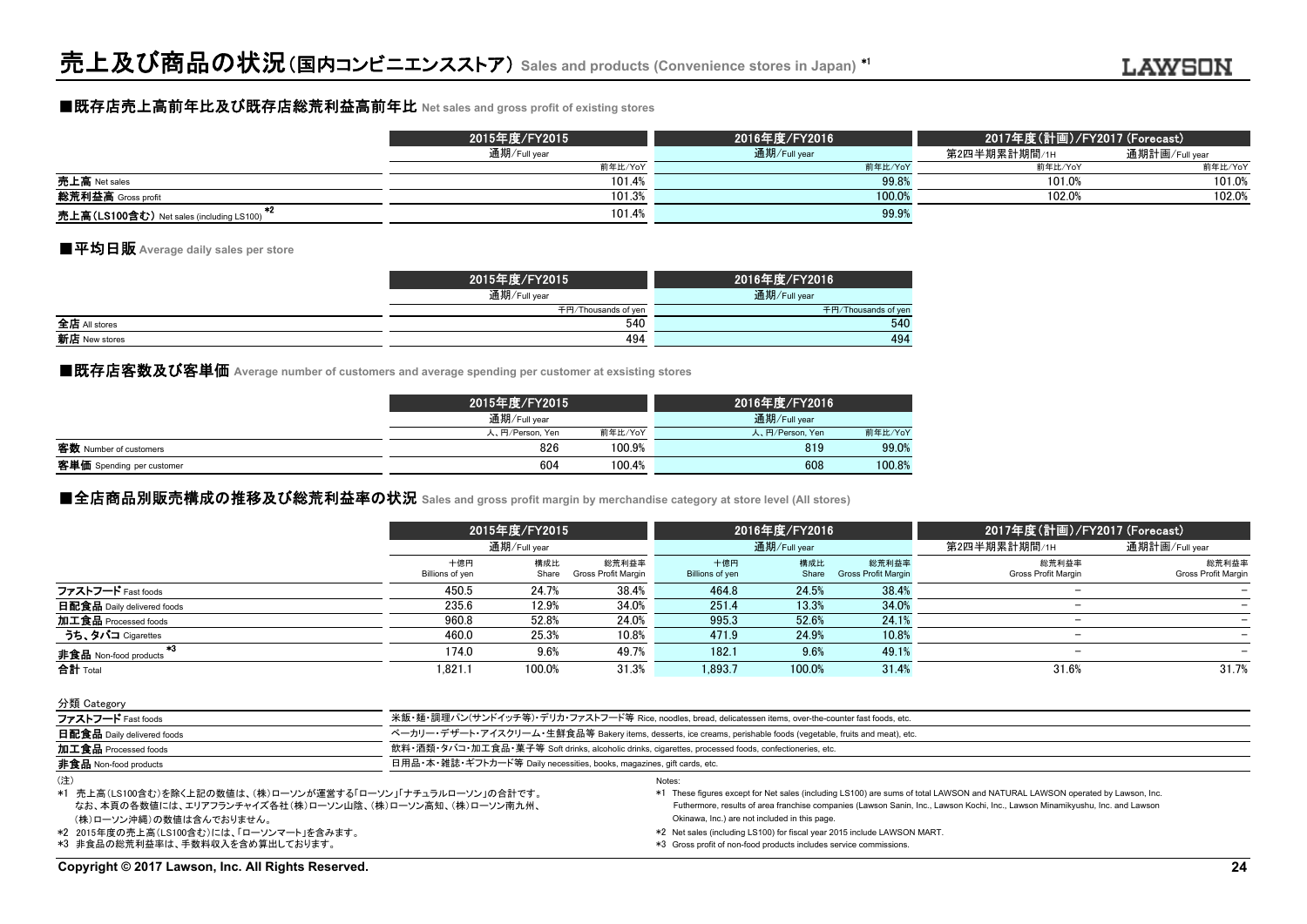#### ■酒・タバコ取扱店及び24時間営業店舗数、駐車場設置店舗数 **Liquor-licensed, cigarette-licensed, 24-hour operating and parking-lot equipped stores**

|                                                 | 2015年度/FY2015 |                     | 2016年度/FY2016 |                     |
|-------------------------------------------------|---------------|---------------------|---------------|---------------------|
|                                                 | 通期/Full year  |                     | 通期/Full year  |                     |
|                                                 | 店/Store       | 総店舗数に占める割合<br>Share | 店/Store       | 総店舗数に占める割合<br>Share |
| 酒取扱店 Liquor-licensed stores                     | 1.530         | 97.1%               | 11.896        | 96.8%               |
| タバコ取扱店 Cigarette-licensed stores                | 10,993        | 92.5%               | 11.426        | 93.0%               |
| 24時間営業店 24-hour operating stores                | 1.387         | 95.9%               | 11.715        | 95.3%               |
| <b>駐車場設置店</b> Stores equipped with parking lots | 8,327         | 70.1%               | 8,654         | 70.4%               |

## ■平均在庫(全店 期末1店舗当たり平均在庫売価) Inventory turnover in days (Based on all stores, inventory per store)

|                                 | 2015年度/FY2015                  |         | 2016年度/FY2016                  |         |
|---------------------------------|--------------------------------|---------|--------------------------------|---------|
|                                 | 通期/Full year                   |         | 通期/Full year                   |         |
|                                 | 千円,日<br>Thousands of yen, days | 前年比/YoY | 千円,日<br>Thousands of yen, days | 前年比/YoY |
| 在庫 Inventory                    | 6.189                          | 90.8%   | 6.618                          | 106.9%  |
| 在庫日数 Inventory turnover in days | 14.4                           | 94.9%   | 13.8                           | 95.9%   |

#### ■売場面積(全店) **Area of floor (All stores)**

|                      | 2015年度/FY2015                           | 2016年度/FY2016                           |  |
|----------------------|-----------------------------------------|-----------------------------------------|--|
|                      | 通期/Full year                            | 通期/Full year                            |  |
|                      | 前年比/YoY<br>m <sup>2</sup> /Square meter | 前年比/YoY<br>m <sup>2</sup> /Square meter |  |
| 全店売場面積 Area of floor | 102.2%<br>.436.680                      | 103.0%<br>.479,716                      |  |

### **■収納代行業務の状況(全店)** Third party bill settlement (All stores)

|                                | 2015年度/FY2015                       |         | 2016年度/FY2016                       |              |  |
|--------------------------------|-------------------------------------|---------|-------------------------------------|--------------|--|
|                                | 通期/Full year                        |         |                                     | 通期/Full year |  |
|                                | 百万円、百万件<br>Millions of yen, million | 前年比/YoY | 百万円、百万件<br>Millions of yen, million | 前年比/YoY      |  |
| <b>収納金額</b> Transaction amount | 2,088,692                           | 100.8%  | 2,132,450                           | 102.1%       |  |
| 取扱件数 Number of settlement      | 198.3                               | 99.7%   | 202.0                               | 101.9%       |  |
| 手数料収入 Commission revenues      | 10.671                              | 99.0%   | 10,788                              | 101.1%       |  |
| (注)                            | Note:                               |         |                                     |              |  |

\* 上記の数値は、(株)ローソンが運営する「ローソン」「ナチュラルローソン」「ローソンストア100」「ローソンマート」の合計です。

\* These figures are sums of total LAWSON, NATURAL LAWSON, LAWSON STORE100 and LAWSON MART operated by Lawson, Inc.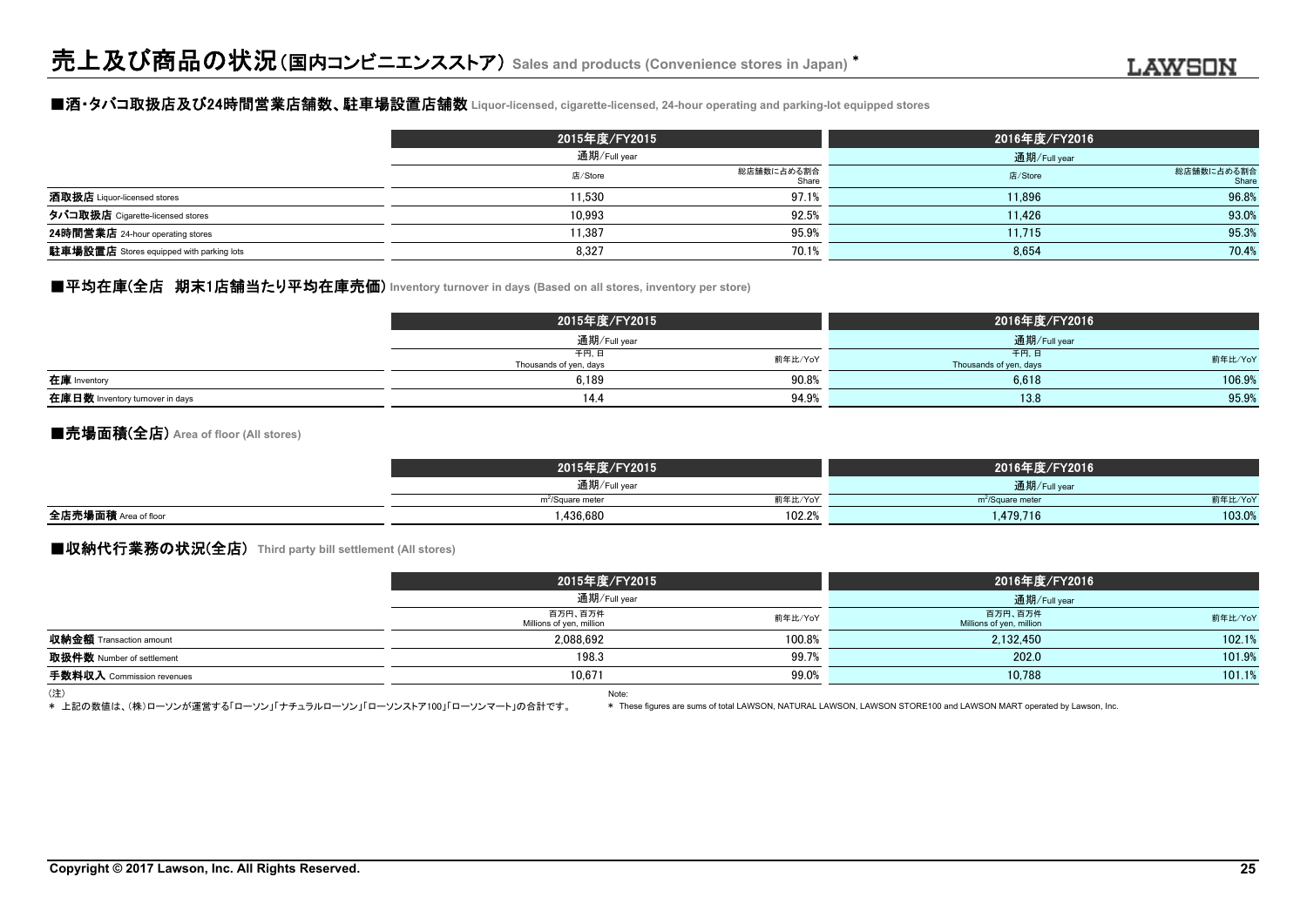#### **■国内コンビニエンスストア事業 グループ全店売上高** Total sales of convenience store business in Japan

|                              | 2015年度/FY2015       |         | 2016年度/FY2016       |         |
|------------------------------|---------------------|---------|---------------------|---------|
|                              | 通期/Full year        |         |                     |         |
|                              | 百万円/Millions of yen | 前年比/YoY | 百万円/Millions of yen | 前年比/YoY |
| <b>単体</b> Non-consolidated   | 1.960.266           | 101.4%  | 2.027.504           | 103.4%  |
| - 12<br>グループ会社 Group company | 82.769              | 146.8%  | 106,925             | 129.2%  |
| チケット等取扱高 Tickets etc.        | 317.502             | 118.5%  | 320.647             | 101.0%  |
| 合計 Total                     | 2,360,538           | 104.6%  | 2,455,076           | 104.0%  |

(注) Notes:

\*1 For group company, it is a total sales of stores oprerated by Lawson Sanin, Inc., Lawson Kochi, Inc., Lawson Minamikyushu, Inc. and Lawson Okinawa, Inc.

\*2 For tickets and others gross sale, it is a total gross sales of convenience store business in Japan (including non-consolidated and group company) operated by

 \*2 チケット等取扱高は、 当社グループの運営する国内のコンビニエンスストア事業全て(単体及びグループ会社を含む) Lawson group. の取扱高を合計しております。

高を合計しております。

\*1 グループ会社は、(株)ローソン山陰、(株)ローソン高知、(株)ローソン南九州、(株)ローソン沖縄の運営する店舗の売上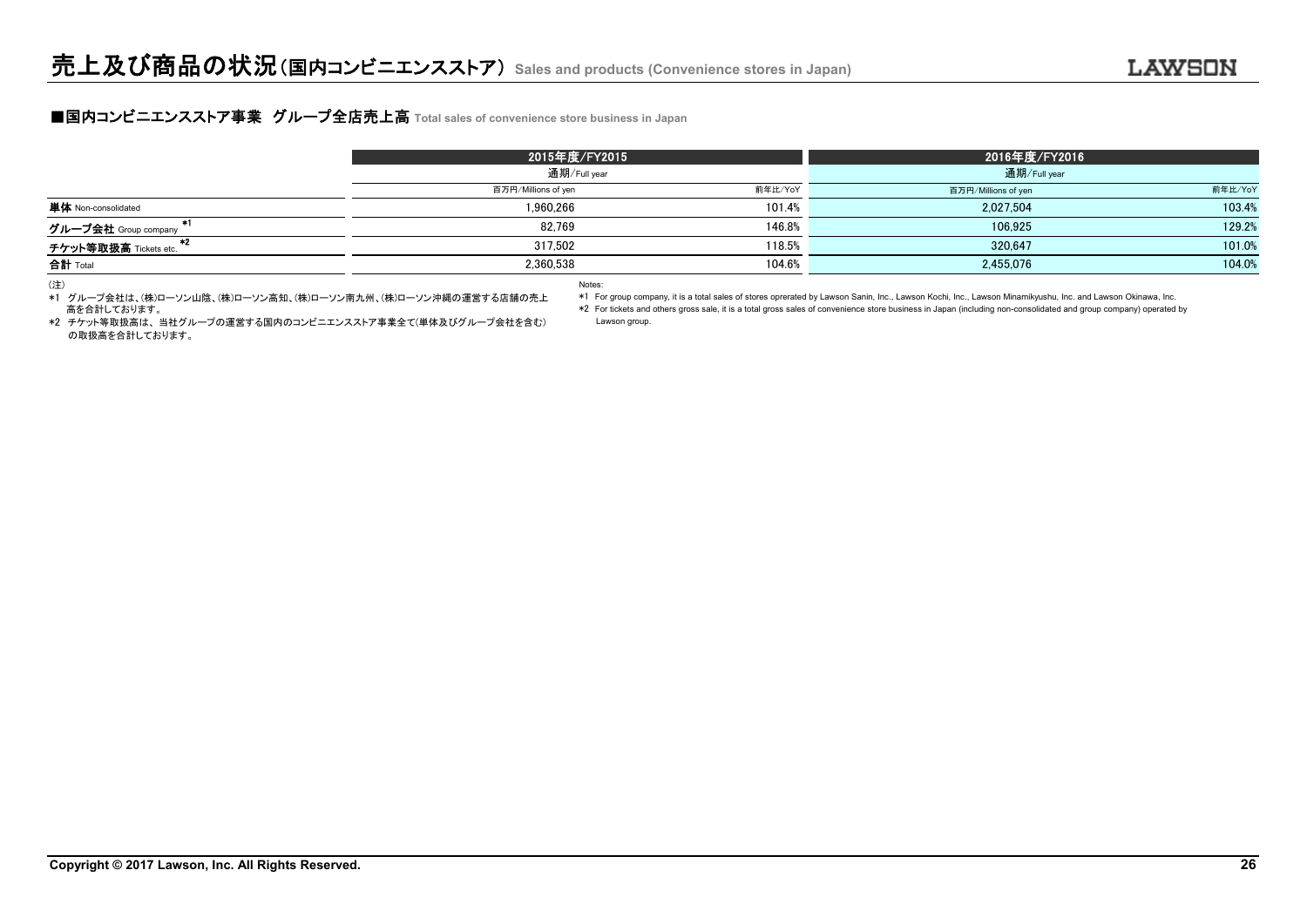|                                         | 2015年度/FY2015 |                              | 2016年度/FY2016 |                              |
|-----------------------------------------|---------------|------------------------------|---------------|------------------------------|
|                                         | 通期/Full year  |                              | 通期/Full year  |                              |
|                                         | 人/Person      | 期中増減/Net increase (Decrease) | 人/Person      | 期中増減/Net increase (Decrease) |
| 単体 Non-consolidated                     |               |                              |               |                              |
| 従業員数 Employees                          | 3.846         | 167                          | 4,217         | 371                          |
| パートタイマー Part-time and temporary workers | 1,848         | $\overline{\phantom{0}}$     | 2,197         | 349                          |
| 連結子会社 Consolidated subsidiaries         |               |                              |               |                              |
| 従業員数 Employees                          | 4,531         | 604                          | 5,186         | 655                          |
| パートタイマー Part-time and temporary workers | 6,916         | $-1,261$                     | 7,686         | 770                          |
| 連結計 Consolidated                        |               |                              |               |                              |
| 従業員数 Employees                          | 8.377         | 771                          | 9.403         | 1,026                        |
| パートタイマー Part-time and temporary workers | 8.764         | $-1.261$                     | 9.883         | 1,119                        |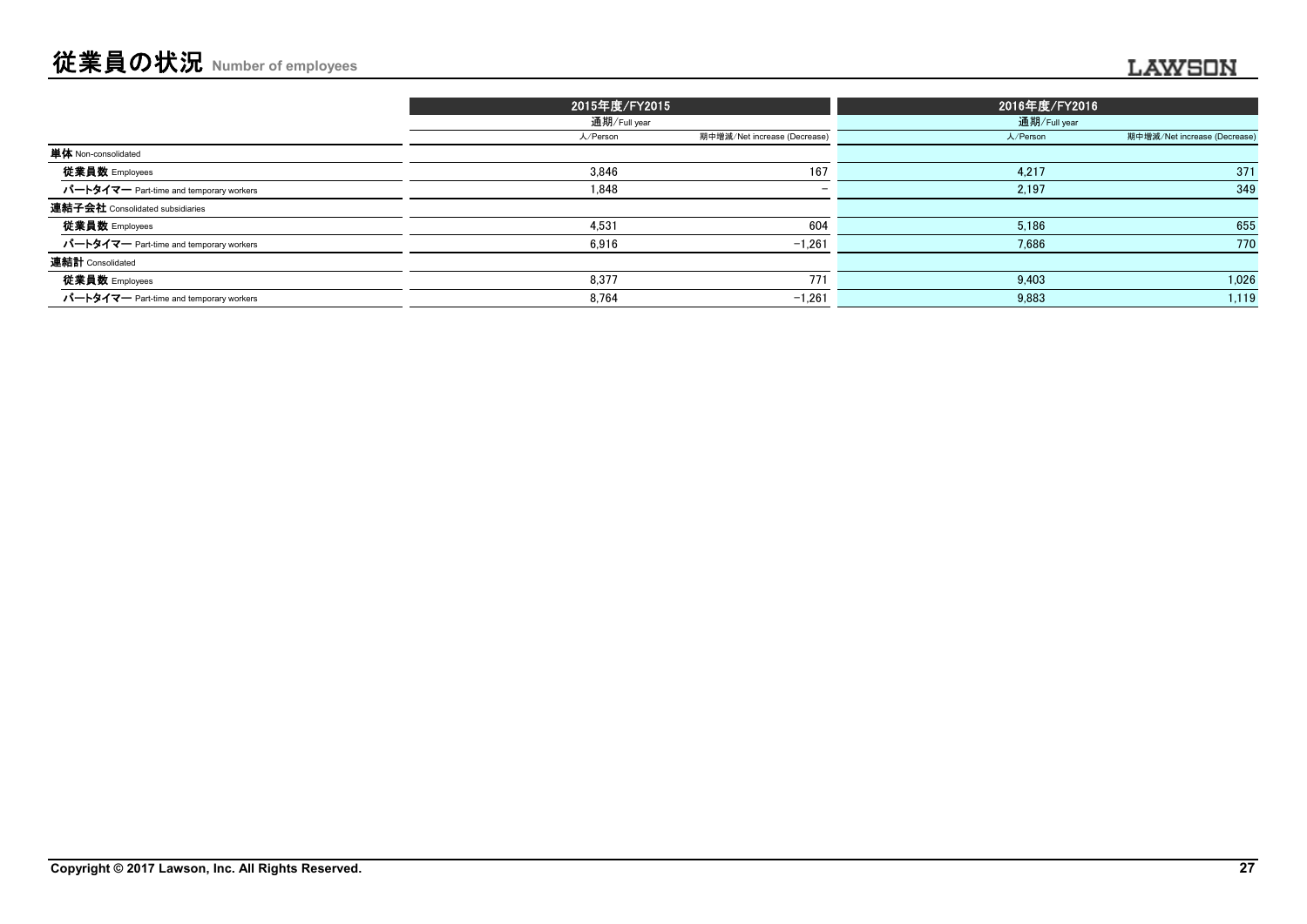## **■株式に関する所有者分布別状況** Distribution of shareholders by type

|                                        |                        | 2017年2月28日現在<br>As of 2017.2.28 |                            |
|----------------------------------------|------------------------|---------------------------------|----------------------------|
|                                        | 株主数(人)                 | 株式数(千株)                         | 株式構成比                      |
|                                        | Number of shareholders | Number of shares (thousands)    | Percentage of total shares |
| 金融機関 Financial institutions            | 162                    | 16.565                          | 16.5%                      |
| 金融商品取引業者 Securities companies          | 40                     | 1.851                           | 1.8%                       |
| その他の国内法人 Other domestic entities       | 405                    | 53.772                          | 53.6%                      |
| 外国法人等 Foreign entities                 | 592                    | 20.313                          | 20.3%                      |
| 個人その他 Individuals, others              | 27.770                 | 7.511                           | 7.5%                       |
| 証券保管振替機構 JASDEC                        |                        | 0                               | 0.0%                       |
| <b>自己株式</b> Treasury stock             |                        | 285                             | 0.3%                       |
| 発行済株式の総数 Shares issued and outstanding | 28,971                 | 100,300                         | 100%                       |
|                                        |                        |                                 |                            |

#### (注)

\* 1単元の株式数は100株です。

Note:

\* The number of unit (tangen) shares is 100 shares.

#### **■大株主の状況 Major shareholders**

|                                                                                 | 2017年2月28日現在<br>As of 2017.2.28   |                                 |
|---------------------------------------------------------------------------------|-----------------------------------|---------------------------------|
|                                                                                 | 所有株式数(千株)                         | 出資比率                            |
|                                                                                 | Number of shares held (thousands) | Percentage of total shares held |
| 三菱商事株式会社 Mitsubishi Corporation                                                 | 50.150                            | 50.0%                           |
| 日本トラスティ・サービス信託銀行株式会社(信託口) Japan Trustee Services Bank, Ltd. (Trust account)     | 2.657                             | 2.6%                            |
| 日本マスタートラスト信託銀行株式会社(信託口) The Master Trust Bank of Japan, Ltd. (Trust account)    | 2.360                             | 2.4%                            |
| 株式会社NTTドコモ NTT DOCOMO, INC.                                                     | 2.092                             | 2.1%                            |
| STATE STREET BANK WEST CLIENT - TREATY 505234                                   | 1.394                             | 1.4%                            |
| 全国共済農業協同組合連合会 National Mutual Insurance Federation of Agricultural Cooperatives | 1.001                             | 1.0%                            |
| メリルリンチ日本証券株式会社 Merrill Lynch Japan Securities Co.,Ltd.                          | 933                               | 0.9%                            |
| 日本トラスティ・サービス信託銀行株式会社(信託ロ7) Japan Trustee Services Bank, Ltd. (Trust account 7)  | 816                               | 0.8%                            |
| ローソン社員持株会 Lawson Employee Stock Holding Partnership                             | 754                               | 0.8%                            |
| 日本トラスティ・サービス信託銀行株式会社(信託口1) Japan Trustee Services Bank, Ltd. (Trust account 1)  | 733                               | 0.7%                            |
| 議決権総数(個) Total number of voting share                                           | 998,937                           |                                 |

#### (注)

\* 上記の所有株式数は、株主名簿に基づき記載しております。

Note: \* Shareholdings above are based on the shareholders' register.

#### **■配当の推移 Dividend**

|                                                   | 2015年度/FY2015 | 2016年度/FY2016 |
|---------------------------------------------------|---------------|---------------|
|                                                   | 年間/Annual     | 年間/Annual     |
| <b>1株当たり配当額(円)</b> Cash dividends per share (yen) | 245           | 250           |
| <b>配当性向(単体)</b> Payout ratio (non-consolidated)   | 112.4%        | 131.0%        |
| <b>配当性向(連結)</b> Payout ratio (consolidated)       | 78.1%         | 68.7%         |
| <b>発行済株式数(千株)</b> Shares issued (thousands)       | 100,300       | 100,300       |